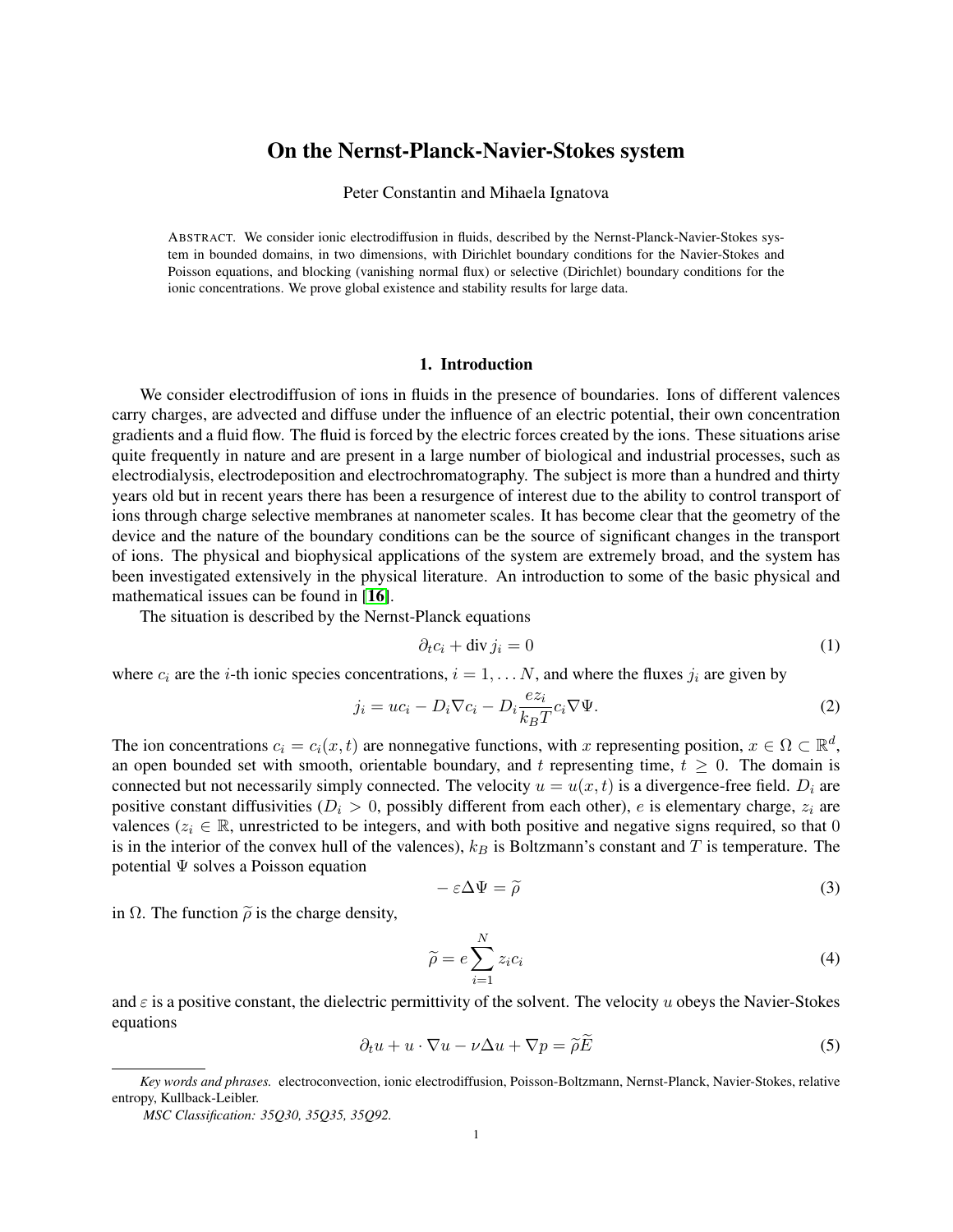#### 2 PETER CONSTANTIN AND MIHAELA IGNATOVA

in  $\Omega$  with the divergence-free condition

$$
\nabla \cdot u = 0 \tag{6}
$$

and with  $\widetilde{E}$  the electric field

$$
\widetilde{E} = -\nabla \Psi. \tag{7}
$$

Here  $\nu > 0$  is the kinematic viscosity and p the pressure. There are two kinds of boundary conditions for the ionic concentrations. The vanishing of all normal fluxes

<span id="page-1-0"></span>
$$
(j_i \cdot n)_{|\partial\Omega} = 0, \quad i = 1, \dots N,
$$
\n(8)

where n is outer normal at the boundary of  $\Omega$ , is termed "blocking boundary conditions". These boundary conditions model situations in which boundaries are impermeable: the ions are not allowed to cross them.

Different boundary conditions are termed "selective" or "permselective". They model situations in which some ionic species are selectively crossing some boundaries or membranes, while being blocked from crossing others. In this case  $M \leq N$  of the ionic concentrations have mixed Dirichlet - no-flux boundary conditions, and the rest of the ionic species ( $i = M + 1, \ldots, N$ ) have blocking boundary conditions [\(8\)](#page-1-0),

<span id="page-1-6"></span>
$$
\begin{cases}\nc_{i|S_i} = \gamma_i, & (j_i \cdot n)|_{\partial\Omega \setminus S_i} = 0, \quad i = 1, \dots M, \\
(j_i \cdot n)|_{\partial\Omega} = 0, & i = M + 1, \dots, N,\n\end{cases}\n\tag{9}
$$

where  $S_i \subset \partial\Omega$  are portions of the boundary for  $i = 1, ..., M$ , and  $\gamma_i > 0$  are positive constants. The subsets  $S_i$  can be quite general: they do not need to be connected, nor do they need to be distinct from one another as i varies. Selective boundary conditions occur at membranes which maintain a fixed density of certain ions, and are impermeable to others. A simple example of a situation like this is when there are only two species of ions, of equal and opposite valences, in a doubly connected domain (like an annulus for instance), where one boundary is a selective membrane for one of the ionic species and is blocking for the other. The other boundary might be selective for both ionic species, or blocking for both, or again, blocking for one and selective for the other. These boundary conditions will have different dynamical consequences in the presence of applied voltage and fluid.

The electric potential satisfies Dirichlet boundary conditions

$$
\Psi_{|\partial\Omega} = V \tag{10}
$$

where  $V(x)$  are imposed voltages (the boundary  $\partial\Omega$  need not be connected). We normalize the potential by introducing Φ,

$$
\Phi = \frac{e}{k_B T} \Psi,\tag{11}
$$

and denote

<span id="page-1-3"></span>
$$
\rho = \sum_{i=1}^{N} z_i c_i. \tag{12}
$$

The NPNS system is therefore

<span id="page-1-2"></span>
$$
(\partial_t + u \cdot \nabla)c_i = D_i \text{div}(\nabla c_i + z_i c_i \nabla \Phi) = D_i \text{div}(c_i \nabla (\log c_i + z_i \Phi))
$$
\n(13)

together with

<span id="page-1-4"></span>
$$
-\epsilon \Delta \Phi = \rho \tag{14}
$$

and the forced Navier-Stokes equations

<span id="page-1-1"></span>
$$
\partial_t u + u \cdot \nabla u - \nu \Delta u + \nabla p = -k_B T \rho \nabla \Phi,\tag{15}
$$

<span id="page-1-5"></span>
$$
\nabla \cdot u = 0,\tag{16}
$$

with

$$
\epsilon = \frac{\varepsilon k_B T}{e^2} = c_0 (\sum_{i=1}^N z_i^2) \lambda_D^2,\tag{17}
$$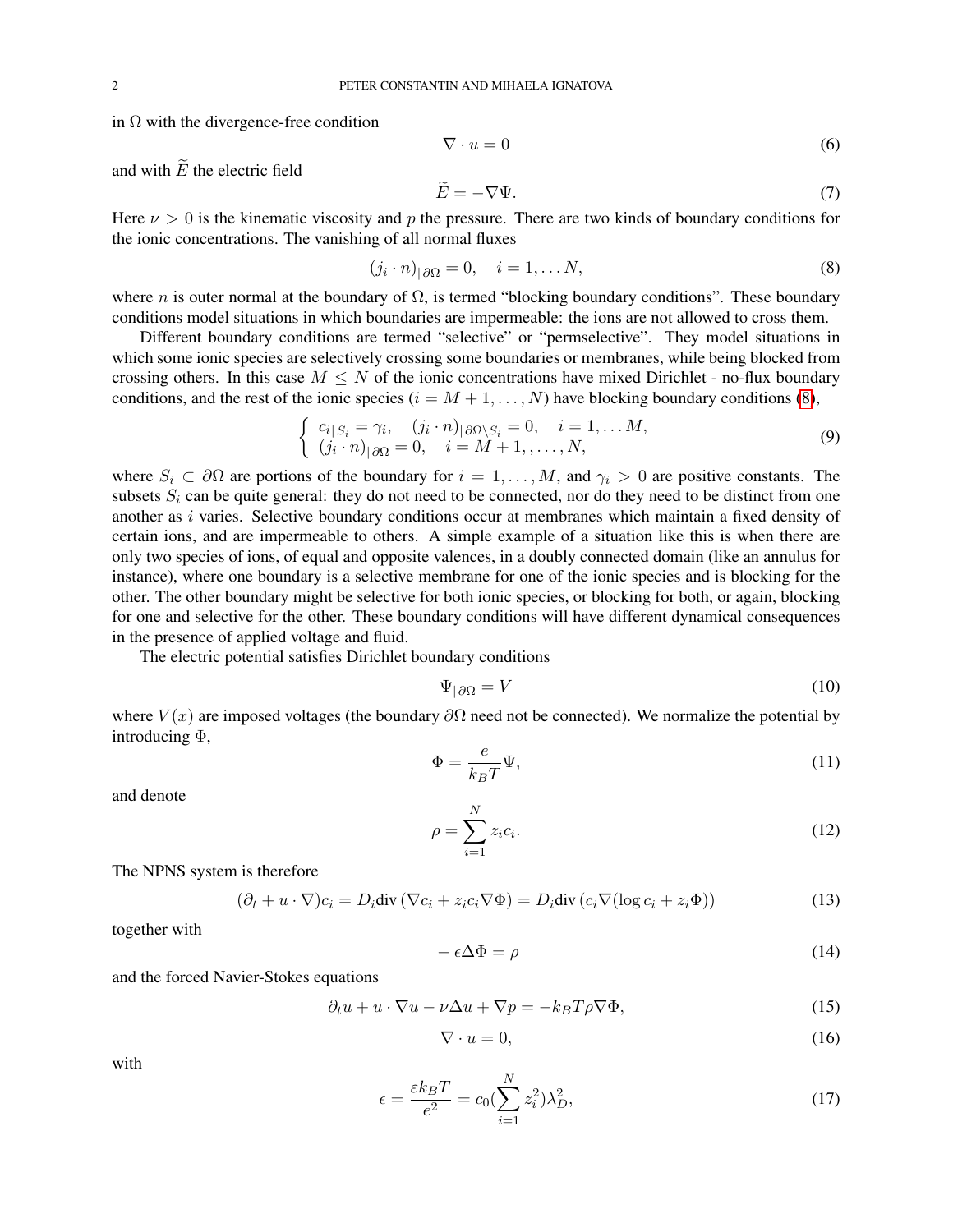where  $\lambda_D$  is the Debye screening length ([[16](#page-35-0)]) defined as

$$
\lambda_D = \sqrt{\frac{\varepsilon k_B T}{c_0 e^2 \sum_{i=1}^N z_i^2}}
$$
\n(18)

and  $c_0$  is a reference bulk concentration of ions. We did not rescale the equations, we just slightly changed the dependent variables potential and charge density. We note that  $\epsilon$  is essentially the Debye length squared.

The boundary conditions for  $u$  are homogeneous Dirichlet,

<span id="page-2-4"></span>
$$
u_{|\partial\Omega} = 0,\t\t(19)
$$

and the blocking boundary conditions  $(8)$  for  $c_i$  thus become

$$
c_i \partial_n (\log c_i + z_i \Phi)|_{\partial \Omega} = 0,\tag{20}
$$

where

$$
\partial_n = n \cdot \nabla \tag{21}
$$

is normal derivative at the boundary. The boundary condition for  $\Phi$  is

<span id="page-2-3"></span>
$$
\Phi_{|\partial\Omega} = W = \frac{e}{k_B T} V,\tag{22}
$$

with  $W = W(x)$  a given smooth enough function of space. We distinguish between two kinds of selective boundary conditions for the concentrations  $c_i$ . The first, which we term "uniform selective", require not only the  $\gamma_i$  to be constant (in space and time) but also that the boundary voltage  $W(x)$  to be constant on the portions  $S_i$  of the boundary where  $\gamma_i$  are prescribed,

$$
W(x)_{|S_i} = w_i. \tag{23}
$$

For instance, if one of the ionic species concentrations, say  $c_1$ , has one boundary selective and one boundary blocking, then a constant boundary condition for  $\Phi$  is needed on the selective boundary. If the rest of the ionic species concentrations  $c_2, \ldots, c_N$  have blocking boundary conditions then the situation is uniformly selective, in our language. The non-uniform selective boundary conditions we term "general selective". In their case  $W(x)$  may be an arbitrary (smooth enough) function of space. For instance, if in the preceding case the boundary condition for  $\Phi$  was varying in space on the selective membrane, then we would be in a general selective situation. Or, if one ionic species has two distinct constant Dirichlet boundary conditions at two membrane boundaries, then we are in a general selective situation.

The Boltzmann steady states are defined to be

<span id="page-2-5"></span>
$$
c_i^*(x) = \frac{e^{-z_i \Phi^*(x)}}{Z_i}
$$
 (24)

with  $Z_i > 0$  constants (which may depend on  $\Phi^*$ ). We choose the notation  $Z_i$  in analogy with statistical mechanics. The  $Z_i$  are normalizing constants. The function  $\Phi^*(x)$  is time independent and obeys the semilinear elliptic equation

<span id="page-2-0"></span>
$$
-\epsilon \Delta \Phi^* = \rho^* \tag{25}
$$

with

<span id="page-2-2"></span>
$$
\rho^* = \sum_{i=1}^N z_i c_i^* \tag{26}
$$

and with boundary condition

<span id="page-2-1"></span>
$$
\Phi_{|\partial\Omega}^* = W.\tag{27}
$$

This equation is known as the Poisson-Boltzmann equation. Let us observe that  $c_i^*$ ,  $\Phi^*$  are steady solutions of the NPNS system with  $u = 0$ . Indeed, in this situation the forcing term in the Navier-Stokes equations [\(15\)](#page-1-1) is a gradient and it can be included in the pressure, while the time independent equations [\(13\)](#page-1-2) are satisfied.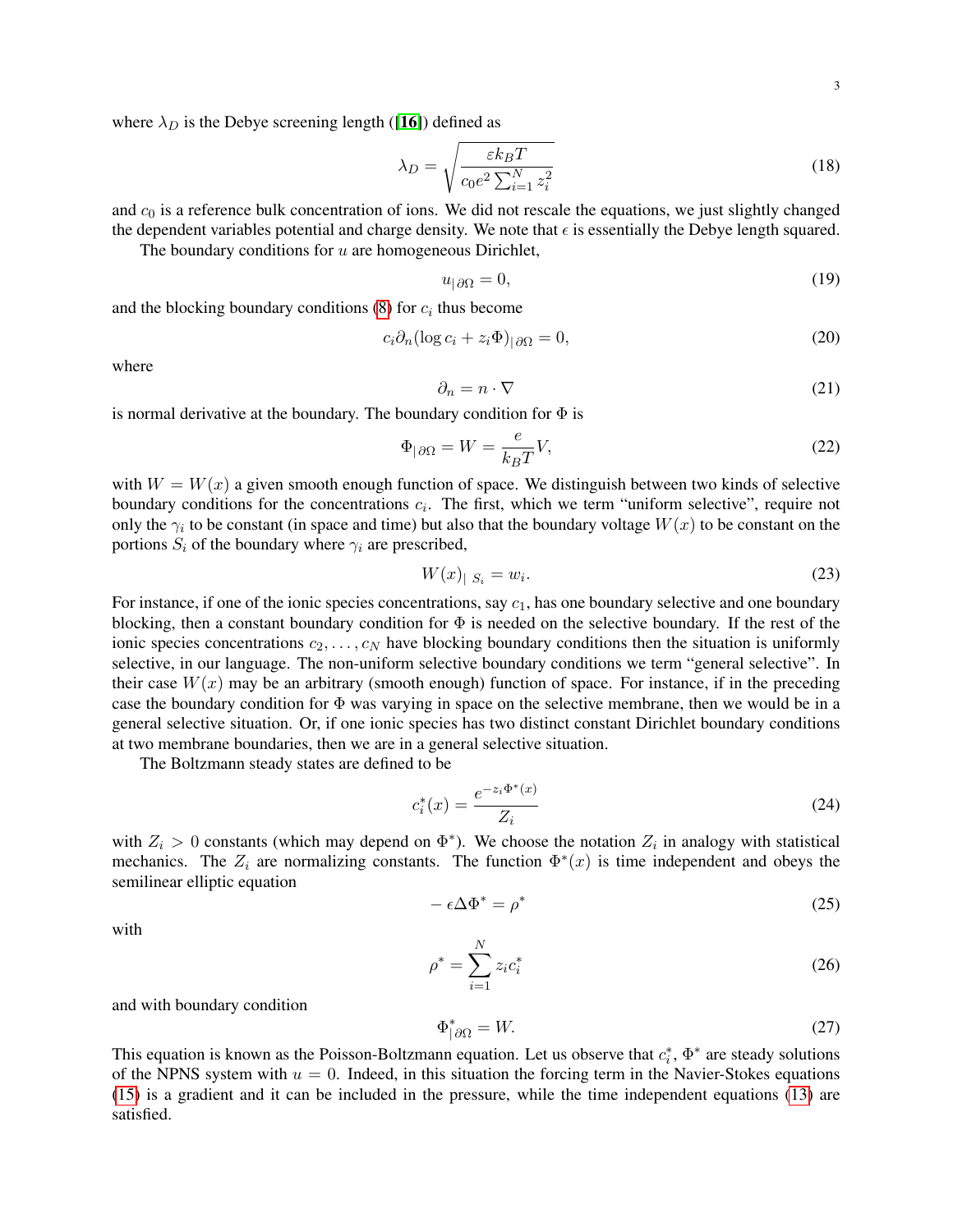The NPNS system is nonlinear, and the blocking boundary conditions are nonlinear and nonlocal. While blocking boundary conditions lead to stable configurations, instabilities occur for selective boundary conditions. These have been studied in simplified models mathematically and numerically ([[18](#page-35-1)], [[22](#page-35-2)]) and observed in physical experiments [[17](#page-35-3)]. A recent numerical study [[6](#page-34-0)], which partly motivated ours, discussed additional "patterned" boundary conditions, and described the effect of the geometry of nonuniform boundary conditions on the instabilities. That numerical study is performed in a strip, with periodic lateral boundary conditions. There are two ionic species, anions and cations, and the boundary conditions for anions are blocking while the boundary conditions for cations are selective. The boundary conditions for the electric potential are Dirichlet: a constant voltage is applied at one of the boundaries. The case when both boundaries for cations are selective corresponds in our language to general selective boundary conditions:  $N = 2$ ,  $S_1 = \partial\Omega$  is formed by both the upper and the lower boundary,  $c_1$  is constant on  $S_1$ , but W is not, taking two different values. Another interesting case is one in which the upper boundary for cations is selective and the lower boundary is patterned with alternating segments of permeable and impermeable membranes. Both situations lead to instability and chaotic behavior, and correspond in our language to general selective boundary conditions. Interestingly, if the upper boundary is blocking, but the lower one is selective, or even patterned selective, then we are in situations which we call "uniform" selective, because the voltage is constant on the selective part of the boundary. These, and more complicated cases with many boundary components and many ion species are proved in this paper to be nevertheless unconditionally globally uniformly stable situations.

The mathematical study of semilinear elliptic equations is classical (please see [[10](#page-34-1)] for instance for general existence, regularity and uniqueness results, including for quasilinear elliptic equations in bounded domains, and [[15](#page-35-4)], [[8](#page-34-2)] for some results directly connected to the physical problem of ionic diffusion. We comment in more detail on particular aspects relevant to the Poisson-Boltzmann equation in Appendix A). The coupled NPNS system is semilinear parabolic, so its local well posedness is not unexpected. The issue is whether or not solutions exist globally and what is their asymptotic behavior. This issue is mostly a question of boundary conditions, although dimensionality enters as well. Global existence and stability of solutions of the Nernst-Planck equations, uncoupled to fluids has been obtained in several situations in [[1](#page-34-3)], [[4](#page-34-4)], [[9](#page-34-5)] for blocking boundary conditions. Local existence for the system coupled to the Navier-Stokes equations in the whole space was obtained in [[13](#page-35-5)] and global existence of weak solutions in 3D with blocking boundary conditions was obtained in [[14](#page-35-6)] and in [[7](#page-34-6)]. Global existence for small data and forces was obtained in [[19](#page-35-7)] and [[20](#page-35-8)] in some cases. The global existence and stability of the system in 2D has been studied in [[2](#page-34-7)] with blocking boundary conditions for the ions and a Robin boundary condition for the electric potential. Neumann boundary conditions for the potential simplify the analysis, but they are not relevant for the physical situation at hand. Robin boundary conditions retain enough features of the Neumann boundary conditions to still facilitate the analysis, while being more physically relevant. The Dirichlet boundary conditions for the potential are however the natural and most commonly used physical boundary conditions for the electrical potential. The method of proof and the result of [[2](#page-34-7)] do not apply to the case of Dirichlet boundary conditions for the potential.

In this paper we prove global existence for both blocking and selective boundary conditions for the ionic concentrations, in two spatial dimensions, for arbitrary data. In the cases of blocking boundary conditions and in the case of uniform selective boundary conditions we prove unconditional global stability: for all initial data, valences, voltages, species diffusivities, dielectric constant and arbitrary Reynolds numbers, the solutions converge as time tends to infinity to unique selected Boltzmann states. The Boltzmann states are uniquely determined by the initial average concentrations of the species and boundary conditions. The Navier-Stokes equations are forced, and the forces converge in time to potential forces, but they are not, in general, potential forces at any finite time. Thus the fact that the attractor is a singleton (per leaf) is nontrivial, and it follows from the remarkable dissipative structure of the equations: The system has a "free energy" which decays in time. This energy is the sum of natural relative entropies (or Kullback-Leibler divergences), relative to Boltzmann states, added to the mean-square gradient difference of electrical potentials and to the kinetic energy of the fluid. This dissipative structure is determined by two factors: one is the nature of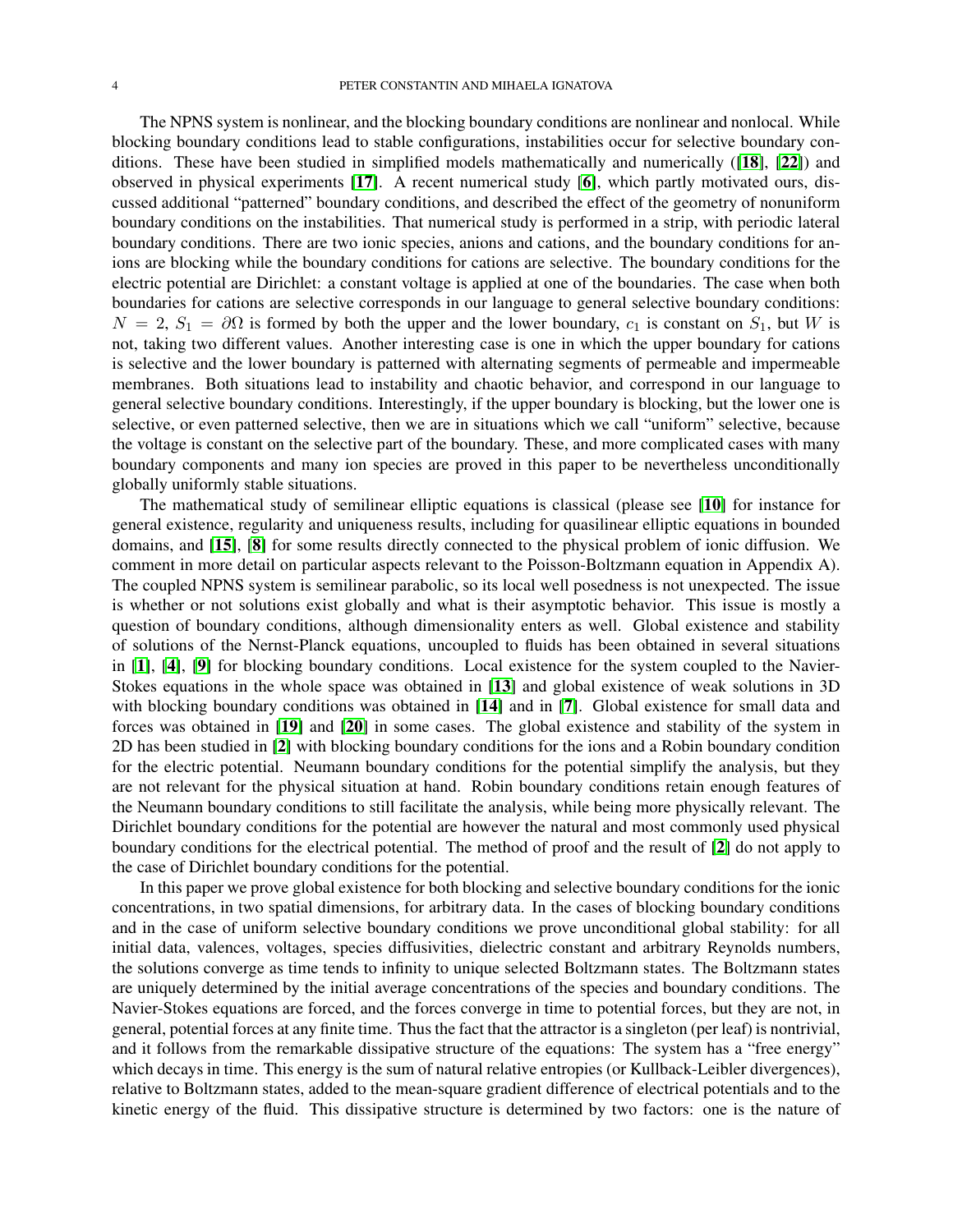the equations themselves, and the other is the boundary conditions for the ionic species and the fluid. The use of relative entropy in PDE is of course not new. A relative entropy of this kind is used in Fokker-Planck equations. We find however that the structure here is remarkable in that it applies to a system of many measures. In the Nernst-Planck system there are many concentrations which all play the role of the one probability density function in the Fokker-Planck equation, and many Boltzmann states which play the role of the one Maxwellian which is the reference probability density. The additional element is of course the coupling to the fluid, and that is where the nature of the electric force turns out to be essential for the structure to be dissipative. The boundary conditions (either blocking or uniformly selective) allow to conclude that the energy is nonincreasing in time. The time evolution of the energy has a boundary term and this term vanishes for blocking boundary conditions and for uniformly selective boundary conditions. In the case of different boundary conditions the energy is still useful for the analysis and helps to establish global existence, but is no longer guaranteed to decay in time in general.

The energy measures in some sense a distance to the Boltzmann states. Interestingly, it does not matter which Boltzmann states we refer to in order to compute the energy and show it is nonincreasing. This fact is explained by the conservation of the averages of concentrations for the blocking boundary conditions and the choice of normalizing constants  $Z_i$  for the species with uniformly selective boundary conditions. The difference between two energies relative to different admissible Boltzmann states is constant in time. (Please see Remark [2](#page-8-0) for details). The time monotone behavior of the energy provides some global a priori bounds, which we then improve upon, using the fact that the equations are semilinear parabolic. The limitation to two dimensions arises here, not chiefly because of the Navier-Stokes equations, which we could consider in the relevant low Reynolds regime, but because of the fact that we need global exponential bounds for the Poisson equation when the charge density has the bounds provided from the energy decay. These are available in two dimensions. Sufficient regularity is thus established and the time integrability of the energy dissipation provides enough information to deduce the convergence on time sequences of solutions to some functions. We identify these functions as Boltzmann states associated to potentials solving appropriate nonlocal Poisson-Boltzmann equations. Uniqueness of the latter, given the conserved quantities in the system is used to prove finally the asymptotic behavior is the stated one.

The paper is organized as follows: in Section 2 we describe in detail the dissipative structure and explain the role of the Boltzmann states. We give results about the Poisson-Boltzmann equations in Section 3. In Section 4 we give a priori bounds and decay to Boltzmann states for blocking boundary conditions, in Section 5 we describe the stability of uniform selective boundary conditions and in Section 6 we describe the global existence for the general selective boundary conditions. In Appendix A we discuss proofs for Poisson-Boltzmann equations, and in Appendix B we present a proof of local existence.

## 2. Dissipative Structure

We define the energy

<span id="page-4-0"></span>
$$
\mathcal{E} = \mathcal{E}(c_i, \Phi; c_i^*, \Phi^*) = \int_{\Omega} \left[ \sum_{i=1}^{N} E_i c_i^* + \frac{1}{2} (\rho - \rho^*) (\Phi - \Phi^*) \right] dx.
$$
 (28)

This energy is relative to some fixed selected Boltzmann states,

<span id="page-4-1"></span>
$$
c_i^*(x) = Z_i^{-1} e^{-z_i \Phi^*(x)}
$$
\n(29)

with  $\Phi^*$  obeying the Poisson-Boltzmann equation [\(25\)](#page-2-0), with boundary conditions [\(27\)](#page-2-1), and charge density

<span id="page-4-2"></span>
$$
\rho^*(x) = \sum_{i=1}^N z_i c_i^*(x),\tag{30}
$$

(see [26\)](#page-2-2). Above we used  $\rho = \sum z_i c_i$  (see [12\)](#page-1-3). The potential  $\Phi$  in  $\mathcal E$  is computed solving the Poisson problem [\(14\)](#page-1-4)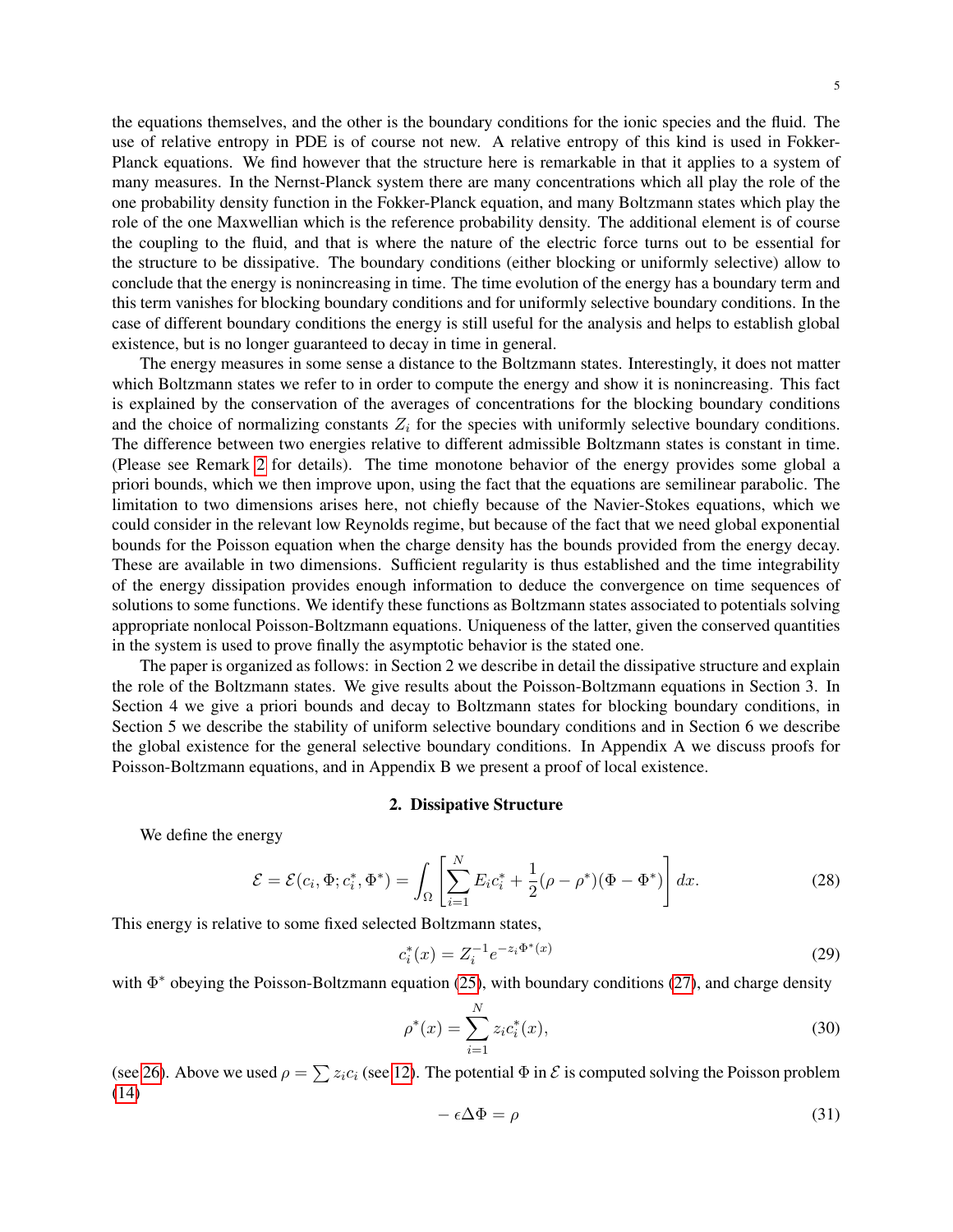with boundary condition [\(22\)](#page-2-3)

$$
\Phi_{\parallel\partial\Omega} = W.\tag{32}
$$

We define  $E_i$  by

$$
E_i = \frac{c_i}{c_i^*} \log \left(\frac{c_i}{c_i^*}\right) - \frac{c_i}{c_i^*} + 1.
$$
\n(33)

Let

<span id="page-5-0"></span>
$$
\mathcal{D} = \sum_{i=1}^{N} D_i \int_{\Omega} c_i \left| \nabla \frac{\delta \mathcal{E}}{\delta c_i} \right|^2 dx \tag{34}
$$

where  $\frac{\delta \mathcal{E}}{\delta c_i}$  are densities of the first variations (Fréchet derivatives) of  $\mathcal{E}$ . We have the following variational dissipative structure theorem.

<span id="page-5-1"></span>THEOREM 1. Let  $c_i > 0$  *solve the 2D Nernst-Planck-Navier-Stokes equations [\(12\)](#page-1-3), [\(13\)](#page-1-2), [\(14\)](#page-1-4), [\(15\)](#page-1-1), [\(16\)](#page-1-5) with Dirchlet boundary conditions for the Navier-Stokes velocity [\(19\)](#page-2-4) and the electric potential [\(22\)](#page-2-3) and either blocking (vanishing normal flux) boundary conditions [\(8\)](#page-1-0) or uniform selective (constant Dirichlet and vanishing normal flux) boundary conditions [\(9\)](#page-1-6) for the ion concentrations. Let*  $\mathcal E$  *be defined in [\(28\)](#page-4-0) with respect to arbitrary Boltzmann states in the case of blocking boundary conditions, and with respect to Boltzmann states selected below in [\(66\)](#page-7-0) for uniform selective boundary conditions. Then*

<span id="page-5-7"></span>
$$
\frac{d}{dt}\left[\frac{1}{2k_BT}\int_{\Omega}|u|^2dx+\mathcal{E}\right] = -\mathcal{D} - \frac{\nu}{k_BT}\int_{\Omega}|\nabla u|^2dx\tag{35}
$$

*holds for all*  $t > 0$ *, where*  $D$  *is given by [\(34\)](#page-5-0).* 

Proof of Theorem [1.](#page-5-1) We have the relations

<span id="page-5-4"></span>
$$
\frac{\partial (E_i c_i^*)}{\partial c_i} = \log \left( \frac{c_i}{c_i^*} \right) \tag{36}
$$

and

<span id="page-5-5"></span>
$$
\frac{\partial (E_i c_i^*)}{\partial c_i^*} = 1 - \frac{c_i}{c_i^*}.\tag{37}
$$

Computing the first variations (Fréchet derivatives) of  $\mathcal E$  gives the densities

<span id="page-5-6"></span>
$$
\frac{\delta \mathcal{E}}{\delta c_i} = \log \left( \frac{c_i}{c_i^*} \right) + z_i (\Phi - \Phi^*)
$$
\n(38)

because

$$
\frac{1}{2}(\rho - \rho^*)(\Phi - \Phi^*) = \frac{1}{2\epsilon}(\rho - \rho^*)(-\Delta_D)^{-1}(\rho - \rho^*)
$$
\n(39)

where  $(-\Delta_D)^{-1}$  is the inverse Laplacian with homogeneous Dirichlet boundary conditions, which is a selfadjoint operator, and because

$$
\frac{\partial \rho}{\partial c_i} = z_i. \tag{40}
$$

Note that in view of [\(29\)](#page-4-1) we have

<span id="page-5-2"></span>
$$
\frac{\delta \mathcal{E}}{\delta c_i} = \log c_i + z_i \Phi + \log Z_i \tag{41}
$$

and therefore the equations [\(13\)](#page-1-2)

<span id="page-5-8"></span>
$$
D_t c_i = D_i \text{div} \left( c_i \nabla \left( \log c_i + z_i \Phi \right) \right) \tag{42}
$$

are, in view of the relation [\(41\)](#page-5-2), the same as

<span id="page-5-3"></span>
$$
D_t c_i = D_i \text{div} \left( c_i \nabla \left( \frac{\delta \mathcal{E}}{\delta c_i} \right) \right). \tag{43}
$$

We denoted above by  $D_t$  the material derivative

$$
D_t = \partial_t + u \cdot \nabla \tag{44}
$$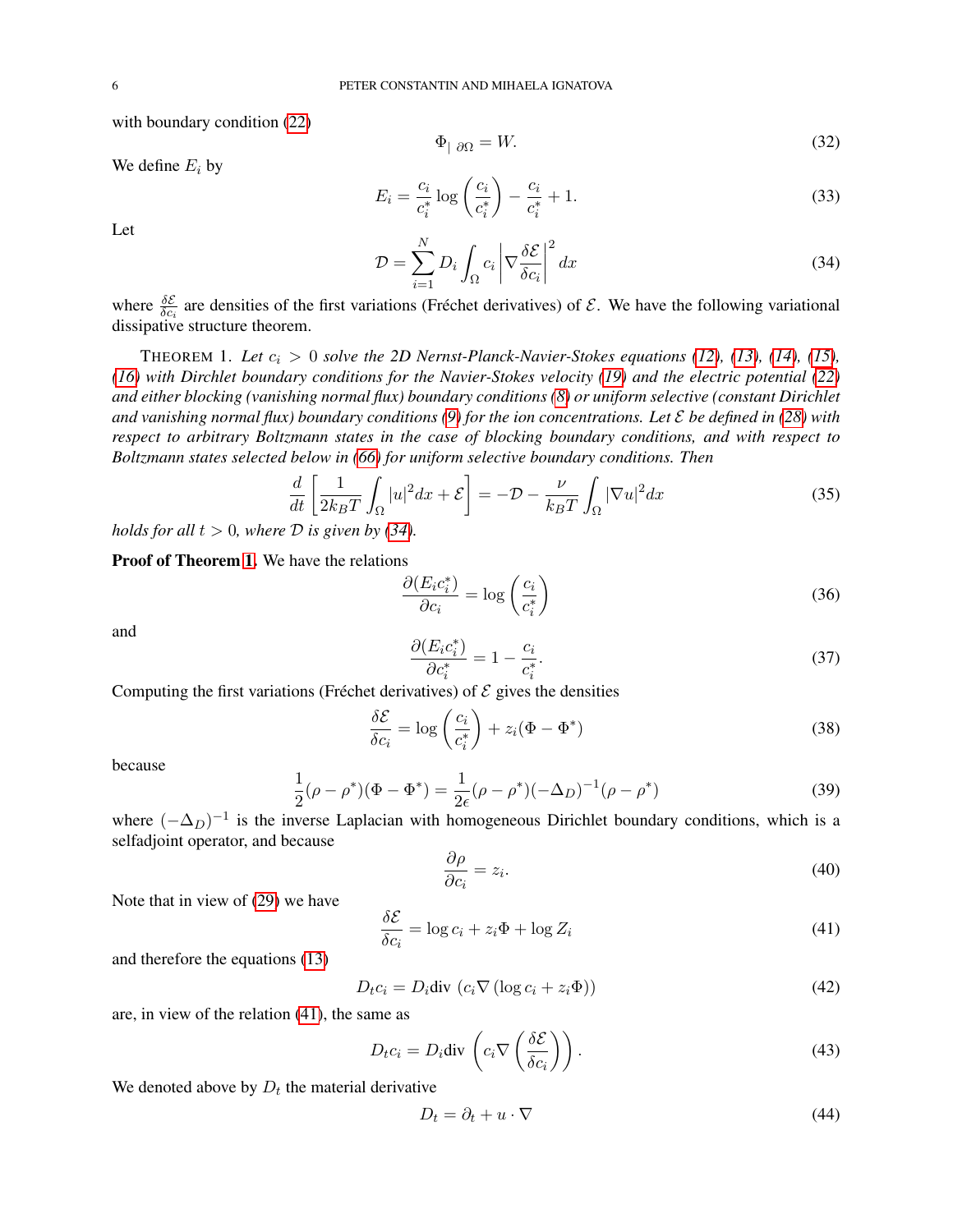with respect to the time dependent divergence-free velocity  $u$ . The form [\(43\)](#page-5-3) of the equations in terms of the energy  $\mathcal E$  is a fundamental property of the Nernst-Planck system. The dissipative variational structure follows using only the fact that  $\Phi$  and  $\Phi^*$  obey the same Dirichlet boundary conditions. Defining the energy density by  $\lambda$ 

<span id="page-6-1"></span>
$$
E = \sum_{i=1}^{N} E_i c_i^* + \frac{1}{2} (\rho - \rho^*) (\Phi - \Phi^*)
$$
\n(45)

we compute  $D_t(E_i c_i^*)$  using [\(36\)](#page-5-4), [\(37\)](#page-5-5) and [\(29\)](#page-4-1):

$$
D_t(E_i c_i^*) = \log\left(\frac{c_i}{c_i^*}\right) D_t c_i + D_t c_i^* - c_i D_t \log c_i^*
$$
  
= 
$$
\log\left(\frac{c_i}{c_i^*}\right) D_t c_i + D_t c_i^* + z_i c_i D_t \Phi^*.
$$
 (46)

Adding we obtain

$$
D_t\left(\sum_{i=1}^N E_i c_i^*\right) = \sum_{i=1}^N \log\left(\frac{c_i}{c_i^*}\right) D_t c_i + \sum_{i=1}^N D_t c_i^* + \rho D_t \Phi^*.
$$
 (47)

In view of [\(38\)](#page-5-6) we have thus

$$
D_t\left(\sum_{i=1}^N E_i c_i^*\right) = \sum_{i=1}^N \frac{\delta \mathcal{E}}{\delta c_i} D_t c_i + \sum_{i=1}^N D_t c_i^* - (\Phi - \Phi^*) D_t \rho + \rho D_t \Phi^*.
$$
 (48)

Therefore

$$
D_t E = \sum_{i=1}^{N} \frac{\delta \mathcal{E}}{\delta c_i} D_t c_i + \sum_{i=1}^{N} D_t c_i^* + P
$$
\n(49)

where

$$
P = \frac{1}{2}D_t[(\rho - \rho^*)(\Phi - \Phi^*)] + \rho D_t \Phi^* - (\Phi - \Phi^*)D_t \rho,
$$
\n(50)

and thus

$$
P = \frac{1}{2}D_t\left[\rho\Phi^* - \rho^*\Phi + \rho^*\Phi^*\right] + \frac{1}{2}\rho D_t\Phi - \frac{1}{2}(D_t\rho)\Phi.
$$
\n(51)

Now we claim that we have

$$
P = \rho u \cdot \nabla \Phi + Q \tag{52}
$$

where, importantly,

<span id="page-6-0"></span>
$$
\int_{\Omega} Q dx = 0 \tag{53}
$$

holds for all  $t$ . Indeed,

$$
Q = \frac{1}{2}D_t [\rho \Phi^* - \rho^* \Phi + \rho^* \Phi^*] - \frac{1}{2} \text{div} (\mu \rho \Phi) + \frac{1}{2} (\rho \partial_t \Phi - \Phi \partial_t \rho) = \frac{1}{2} [\Phi^* \partial_t \rho - \rho^* \partial_t \Phi + \rho \partial_t \Phi - \Phi \partial_t \rho] + \frac{1}{2} \text{div} [\mu (\rho \Phi^* - \rho^* \Phi + \rho^* \Phi^* - \rho \Phi)] = \frac{1}{2} [(\rho - \rho^*) \partial_t \Phi - (\Phi - \Phi^*) \partial_t \rho] + \frac{1}{2} \text{div} [\mu (\rho \Phi^* - \rho^* \Phi + \rho^* \Phi^* - \rho \Phi)] = \frac{1}{2} [(\rho - \rho^*) \partial_t (\Phi - \Phi^*) - (\Phi - \Phi^*) \partial_t (\rho - \rho^*)] + \frac{1}{2} \text{div} [\mu (\rho + \rho^*) (\Phi^* - \Phi)]
$$
(54)

where we used that

$$
\partial_t \Phi^* = \partial_t \rho^* = 0. \tag{55}
$$

Thus

$$
Q = \frac{1}{2\epsilon} [(\rho - \rho^*) (-\Delta_D)^{-1} (\partial_t (\rho - \rho^*)) - ((-\Delta_D)^{-1} (\rho - \rho^*)) (\partial_t (\rho - \rho^*))] + \frac{1}{2} \text{div} (uq) \tag{56}
$$

with

$$
q = (\rho + \rho^*)(\Phi^* - \Phi). \tag{57}
$$

The fact that [\(53\)](#page-6-0) holds follows from the facts that  $(-\Delta_D)^{-1}$  is selfadjoint and the fact that u is divergencefree and has vanishing normal component on the boundary of  $\Omega$ . No boundary conditions on  $c_i$  are used. We have thus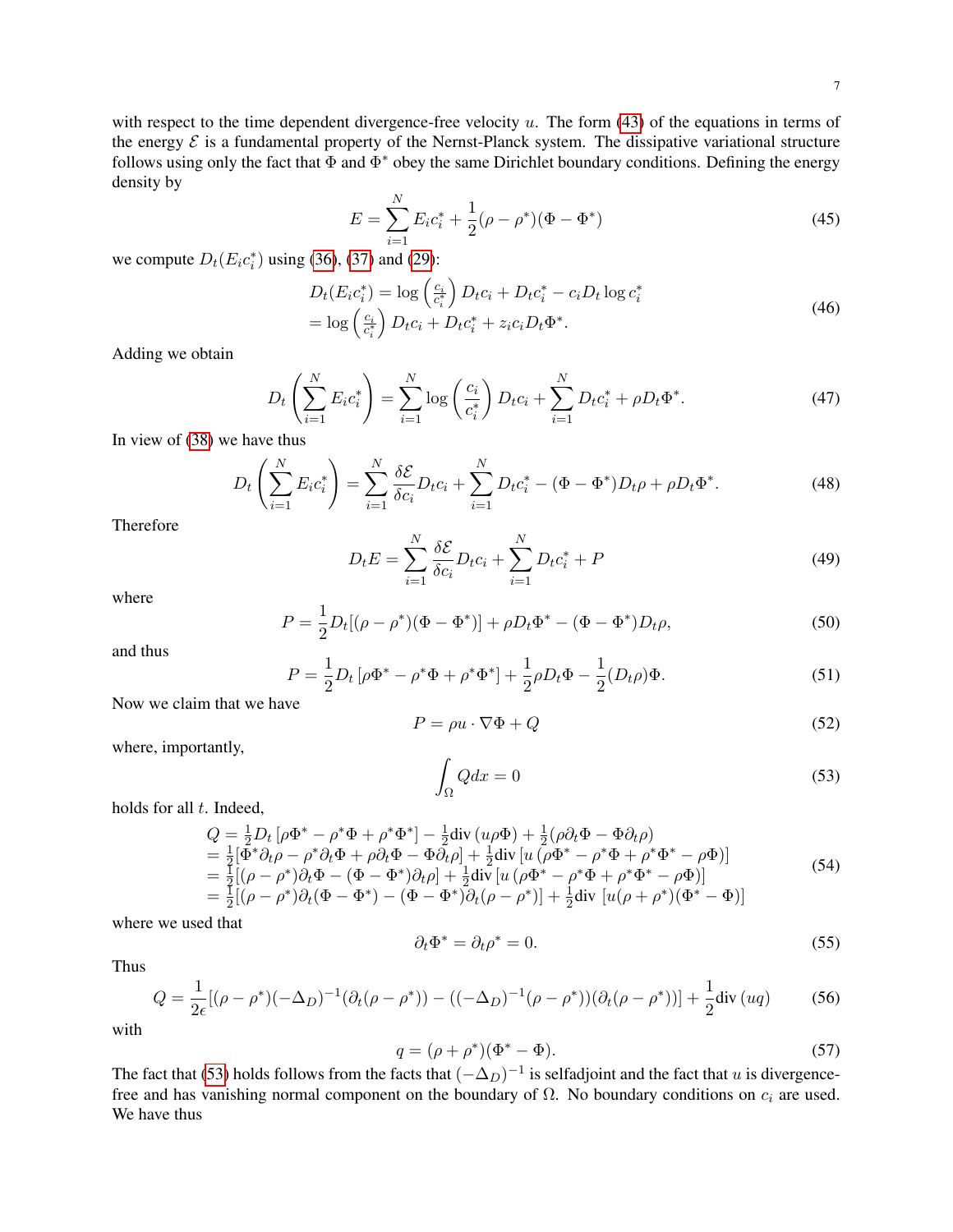$$
D_t E = \sum_{i=1}^N \frac{\delta \mathcal{E}}{\delta c_i} D_t c_i + \sum_{i=1}^N D_t c_i^* + \rho u \cdot \nabla \Phi + Q \tag{58}
$$

where  $Q$  satisfies [\(53\)](#page-6-0). Consequently, we have

<span id="page-7-1"></span>
$$
D_t E = \sum_{i=1}^{N} \frac{\delta \mathcal{E}}{\delta c_i} D_t c_i - F \cdot u + R \tag{59}
$$

where

$$
F = -\rho \nabla \Phi \tag{60}
$$

and with

$$
R = \sum_{i=1}^{N} D_t c_i^* + Q.
$$
\n(61)

In view of [\(53\)](#page-6-0) and of

$$
\partial_t c_i^* = 0 \tag{62}
$$

we have that  $R$  satisfies

<span id="page-7-2"></span>
$$
\int_{\Omega} R(x,t)dx = 0 \tag{63}
$$

for all t. We stress that no boundary conditions for  $c_i$  were used so far. Now we use the coupling to the 2D Navier-Stokes equations whose kinetic energy is forced by F. Adding the energy balance in the Navier-Stokes equations multiplied by  $\frac{1}{k_BT}$  we obtain from [\(43\)](#page-5-3), [\(59\)](#page-7-1) and [\(63\)](#page-7-2) after integration by parts

$$
\frac{d}{dt}\left[\frac{1}{2k_BT}\int_{\Omega}|u|^2dx+\mathcal{E}\right] = -\mathcal{D} - \frac{\nu}{k_BT}\int_{\Omega}|\nabla u|^2dx+\sum_{i=1}^N D_i\int_{\partial\Omega}c_i\frac{\delta\mathcal{E}}{\delta c_i}\partial_n\left(\frac{\delta\mathcal{E}}{\delta c_i}\right)dS. \tag{64}
$$

If blocking boundary conditions [\(8\)](#page-1-0) are employed, then

$$
\partial_n \left( \frac{\delta \mathcal{E}}{\delta c_i} \right)_{|\partial \Omega} = 0 \tag{65}
$$

no matter what Boltzmann states are considered, in view of  $(41)$  and the fact that  $Z_i$  are constant in space (and time, of course). We recall that in this case  $W$  is an arbitrary (smooth enough) function.

In the case of uniform selective boundary conditions [\(9\)](#page-1-6) we choose

<span id="page-7-0"></span>
$$
Z_i = (\gamma_i e^{z_i w_i})^{-1}, \quad \text{for } i = 1, \dots M
$$
 (66)

where we recall that

$$
w_i = W_{|S_i} \tag{67}
$$

are assumed to be constant on  $S_i$ . The rest of  $Z_i$ ,  $i = M + 1, \ldots, N$  are arbitrary and W may vary in space on the rest of the boundary  $\partial\Omega \setminus \cup_{i=1}^M S_i$ . In this case we have, in view of [\(41\)](#page-5-2) and [\(9\)](#page-1-6)

$$
\frac{\delta \mathcal{E}}{\delta c_i} \partial_n \left( \frac{\delta \mathcal{E}}{\delta c_i} \right)_{| \partial \Omega} = 0 \tag{68}
$$

for all  $i = 1, \ldots, N$  $i = 1, \ldots, N$  $i = 1, \ldots, N$ . This concludes the proof of Theorem 1

REMARK 1. *The energy in the left hand side of [\(35\)](#page-5-7) is non-negative. The energy is the sum of relative entropies (or Kullback-Leibler divergences) for the pairs*  $(c_i, c_i^*)$ *, the square of the*  $H^{-1}$  *norm of the difference of charge densities, and the kinetic energy of the fluid. It vanishes only if*  $c_i = c_i^*$ ,  $\Phi = \Phi^*$  and u = 0*. The dissipation* D *also vanishes only at Boltzmann states. The dimension* d *of space does not enter these calculations, and the only use of the Navier-Stokes equations is by considering*  $D_t$  *as a derivation,* and using the energy equality. In  $d = 3$ , and for weak Leray solutions of the forced NSE, [\(35\)](#page-5-7) holds with inequality rather than equality, for almost all time. The fact that [\(59\)](#page-7-1) with [\(63\)](#page-7-2) holds represents a mathe*matical confirmation that* F *is the correct electrical forcing of Navier-Stokes or Stokes equations: no other*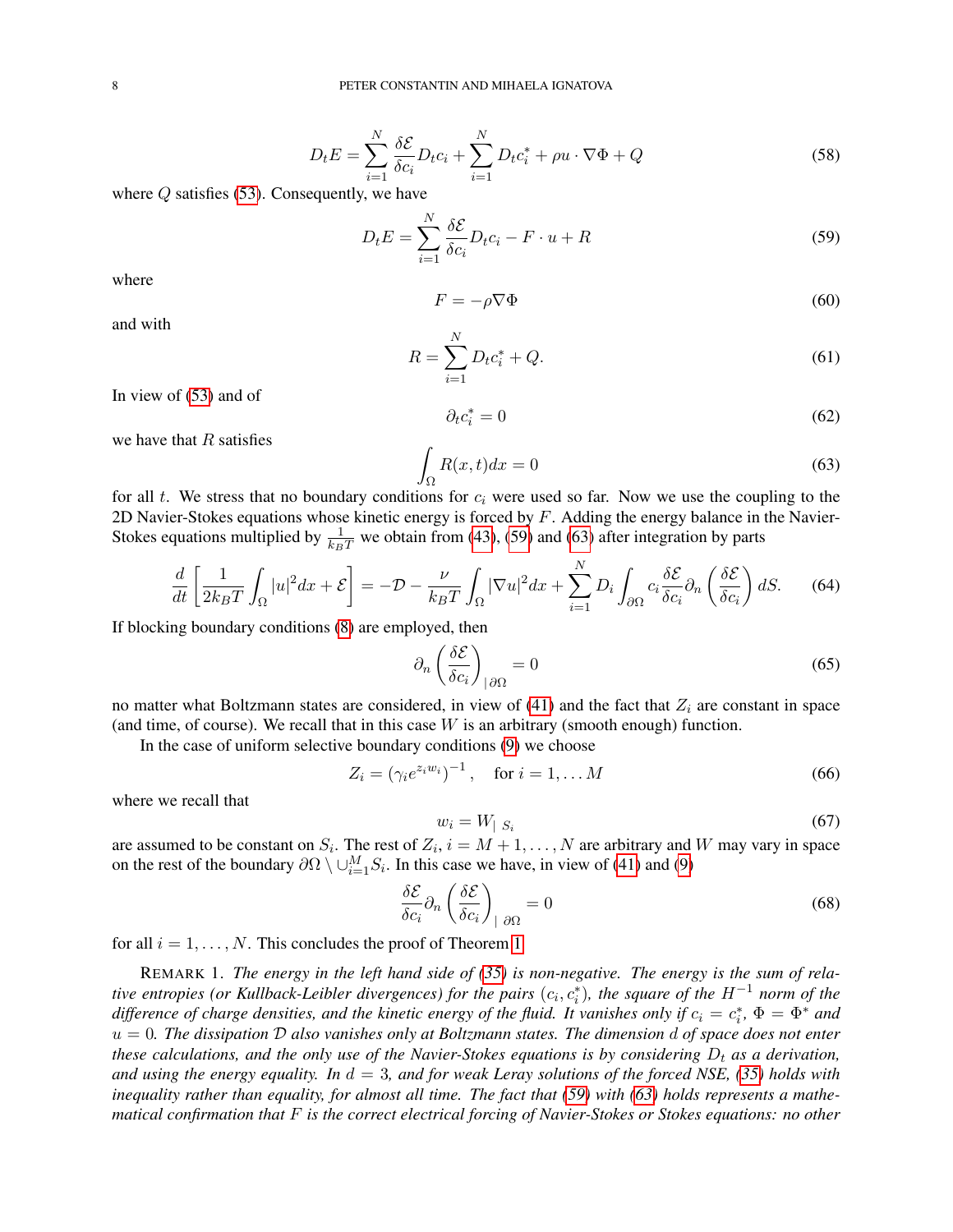*force would have fulfilled its role. In other words, we could derive the form of* F *by the requirement that Theorem [1](#page-5-1) holds. The dimension of*  $k_B T$  *is that of an energy, and [\(35\)](#page-5-7) is dimensionally correct.* 

<span id="page-8-0"></span>REMARK 2. *The right hand side of [\(35\)](#page-5-7) is independent of the choice of reference Boltzmann state, in view of [\(41\)](#page-5-2). This might seem puzzling, but is explained by the fact that the difference between two* energies  $\mathcal{E}_1$  and  $\mathcal{E}_2$  corresponding to two different admissible choices of  $Z_i$  is time independent. Indeed, this difference is the sum of time independent quantities and constant multiples of  $\int_\Omega c_i(x,t)dx$  (for all  $i$ *in the case of blocking conditions and for*  $i = M + 1, ..., N$  *for uniform selective boundary conditions*) *which are conserved under the evolution. This follows from the calculation below. Let*  $c_i^*, \Phi^*$  *be the unique Boltzmann state corresponding to constants*  $Z_i$ , and let  $d_i^*, \Psi^*$  be the Boltzmann state corresponding to *different constants*  $U_i > 0$ , which still satisfy the conditions [\(66\)](#page-7-0) in the case of selective boundary conditions. *Define*  $q^* = \sum_{i=1}^N z_i d_i^*$ . Let  $E_1$  denote the energy density of the state  $c_i, \Phi$ , relative to the first Boltzmann *state given by [\(45\)](#page-6-1), and*  $E_2$  *the energy density corresponding to the second state. The difference of densities is*

<span id="page-8-1"></span>
$$
E_1 - E_2 = \sum_{i=1}^{N} c_i \log \left(\frac{d_i^*}{c_i^*}\right) + \frac{1}{2} \Phi \left(q^* - \rho^*\right) + \frac{1}{2} \rho \left(\Psi^* - \Phi^*\right) + \sum_{i=1}^{N} \left(c_i^* - d_i^*\right) + \frac{1}{2} \left(\rho^* \Phi^* - q^* \Psi^*\right). \tag{69}
$$

*Using [\(29\)](#page-4-1) and its analogue, we have*

$$
\log\left(\frac{d_i^*}{c_i^*}\right) = z_i \left(\Phi^* - \Psi^*\right) + \log\left(\frac{Z_i}{U_i}\right),\tag{70}
$$

*and from [\(69\)](#page-8-1) it follows that*

<span id="page-8-2"></span>
$$
E_1 - E_2 = \sum_{i=1}^{N} c_i \log \left( \frac{Z_i}{U_i} \right) + \frac{1}{2} \rho \left( \Phi^* - \Psi^* \right) + \frac{1}{2} \Phi \left( q^* - \rho^* \right) + \sum_{i=1}^{N} (c_i^* - d_i^*) + \frac{1}{2} \left( \rho^* \Phi^* - q^* \Psi^* \right). \tag{71}
$$

*Now we write*

$$
\Phi = \Phi_W + \Phi_0 \tag{72}
$$

*with*

$$
-\epsilon \Delta \Phi_0 = \rho, \quad \Phi_{0| \partial \Omega} = 0,
$$
\n(73)

*and*

$$
-\epsilon \Delta \Phi_W = 0, \quad \Phi_{W| \partial \Omega} = W \tag{74}
$$

*and rewrite [\(71\)](#page-8-2) as*

$$
E_1 - E_2 = \sum_{i=1}^{N} c_i \log \left( \frac{Z_i}{U_i} \right) + \frac{1}{2} \rho \left( \Phi^* - \Psi^* \right) + \frac{1}{2} \Phi_0 \left( q^* - \rho^* \right) + K^* \tag{75}
$$

*where*

$$
K^* = \frac{1}{2} \Phi_W \left( q^* - \rho^* \right) + \sum_{i=1}^N (c_i^* - d_i^*) + \frac{1}{2} \left( \rho^* \Phi^* - q^* \Psi^* \right) \tag{76}
$$

*is time independent. Therefore*

$$
E_1 - E_2 = \sum_{i=1}^{N} c_i \log \left( \frac{Z_i}{U_i} \right) + \frac{1}{2\epsilon} \rho (-\Delta_D)^{-1} \left( \rho^* - q^* \right) - \frac{1}{2\epsilon} \left( (-\Delta_D)^{-1} \rho \right) \left( \rho^* - q^* \right) + K^*,\tag{77}
$$

and, integrating and using the selfadjointness of  $(-\Delta_D)^{-1}$  we have

$$
\mathcal{E}_1 - \mathcal{E}_2 = \sum_{i=1}^N \log \left( \frac{Z_i}{U_i} \right) \int_{\Omega} c_i(x, t) dx + \int_{\Omega} K^* dx. \tag{78}
$$

The integrals  $\int_{\Omega} c_i(x, t) dx$  are time independent for all  $i = 1, \ldots, N$ , if blocking conditions are used, and *for*  $i = M + 1, \ldots, N$ , if uniform selective boundary conditions are used. In the latter case, in view of [\(66\)](#page-7-0),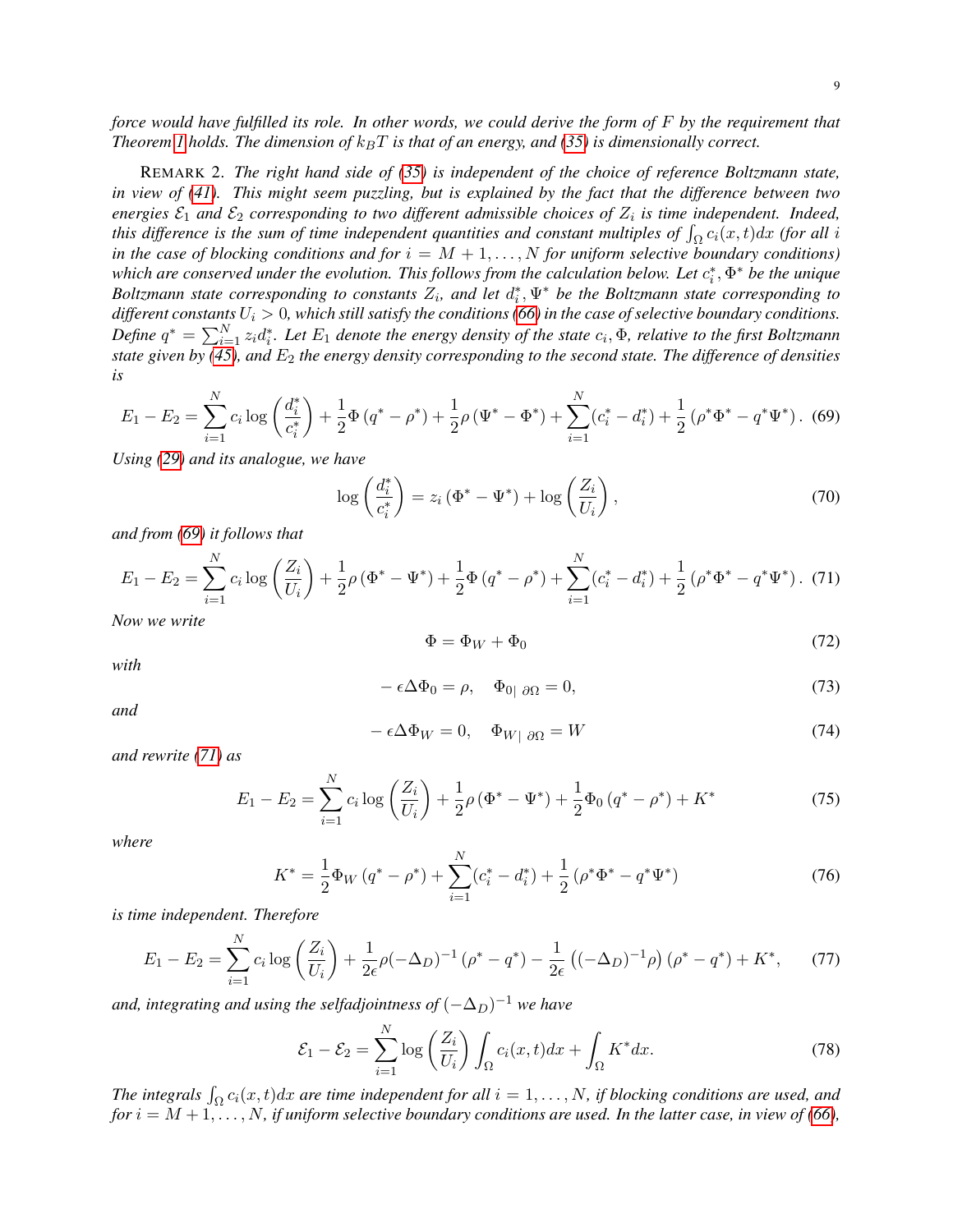$\log\left(\frac{Z_i}{U}\right)$  $\overline{U_i}$  $\hat{p}_1 = 0$  *for*  $i = 1, \ldots, M$ . Thus, it makes no difference which admissible Boltzmann state is chosen *to define the energy for [\(35\)](#page-5-7) to hold.*

REMARK 3. *The decay of energy [\(35\)](#page-5-7) implies that any time independent solution of the system is a Boltzmann state. The velocity vanishes and the gradient of pressure balances the electrical forces, which are a gradient, in steady state. It is interesting to note the fact that the electrical forces are a gradient only in steady state, not on the way to steady state. Because of this, the decay of velocity is non-trivial, as the Navier-Stokes are forced.*

## 3. Poisson-Boltzmann equations

In this section we describe the semilinear elliptic equations defining Boltzmann states. They all are of the form [\(25\)](#page-2-0) with [\(24\)](#page-2-5), [\(26\)](#page-2-2) and  $Z_i = Z_i(\Phi^*)$ . The simplest case is when  $Z_i$  are just given fixed positive constants, independent of  $\Phi^*$ . In that case the problem is a local semilinear elliptic problem of the form

<span id="page-9-5"></span>
$$
- \epsilon \Delta \Phi^* + G'(\Phi^*) = 0 \tag{79}
$$

in the bounded domain  $\Omega \subset \mathbb{R}^d$ , with smooth boundary  $\partial\Omega$ . The nonlinearity  $G(\Phi^*)$  is given by

$$
G(\Phi^*) = \sum_{i=1}^{N} Z_i^{-1} e^{-z_i \Phi^*}
$$
\n(80)

with  $Z_i > 0$  and  $z_i \in \mathbb{R}$  given constants. The derivative  $G'(\Phi^*)$  is

$$
G'(\Phi^*) = -\sum_{i=1}^{N} \frac{z_i}{Z_i} e^{-z_i \Phi^*}.
$$
\n(81)

The boundary condition for  $\Phi^*$  is [\(27\)](#page-2-1). We note that G is positive and convex. Because 0 is in the interior of the convex hull of  $z_i$ , in other words, because there are both positive and negative  $z_i$ , it follows that  $\lim_{\phi \to \pm \infty} G'(\phi) = \pm \infty.$ 

<span id="page-9-3"></span>THEOREM 2. Let  $\Omega \subset \mathbb{R}^d$ ,  $d = 2, 3$  be bounded domain with smooth boundary and let W be a smooth *enough function on*  $\partial\Omega$  (for instance  $W \in H^s(\partial\Omega)$  with  $s \geq \frac{3}{2}$ 2 *). Then there exists a unique weak solution*  $\Phi^* \in \mathcal{A} \cap H^2_{loc}(\Omega)$  of

<span id="page-9-1"></span>
$$
- \epsilon \Delta \Phi^* = -G'(\Phi^*) \tag{82}
$$

*with boundary condition [\(27\)](#page-2-1), with*

<span id="page-9-2"></span>
$$
G(\Phi^*) = \sum_{i=1}^{N} Z_i^{-1} e^{-z_i \Phi^*}
$$
\n(83)

and with given positive numbers  $Z_i > 0$ . If  $W \in W^{\frac{3}{2},p}(\partial \Omega)$  with  $p > d$  then  $\Phi^* \in W^{2,p}(\Omega)$  and *consequently*  $\Phi^* \in W^{1,\infty}(\Omega)$ *.* 

Both existence and uniqueness follow because of the convex variational structure. Boundedness follows using the maximum principle and regularity follows from classical methods ([[10](#page-34-1)]). The admissible set  $\mathcal A$  is defined in [\(233\)](#page-24-0), see Appendix A where we give the proof.

A different case of Poisson-Boltzmann equation we need is

<span id="page-9-0"></span>
$$
-\epsilon \Delta \Phi^* = \sum_{i=1}^N z_i I_i^0 \frac{e^{-z_i \Phi^*}}{\int_{\Omega} e^{-z_i \Phi^*}}.
$$
\n(84)

The constants  $I_i^0$  are given positive numbers and the boundary conditions are [\(27\)](#page-2-1). Equation [\(84\)](#page-9-0) is obtained from [\(25\)](#page-2-0) [\(24\)](#page-2-5), [\(26\)](#page-2-2) with constants  $Z_i$  given by

<span id="page-9-4"></span>
$$
Z_i = (I_i^0)^{-1} \int_{\Omega} e^{-z_i \Phi^*} dx.
$$
 (85)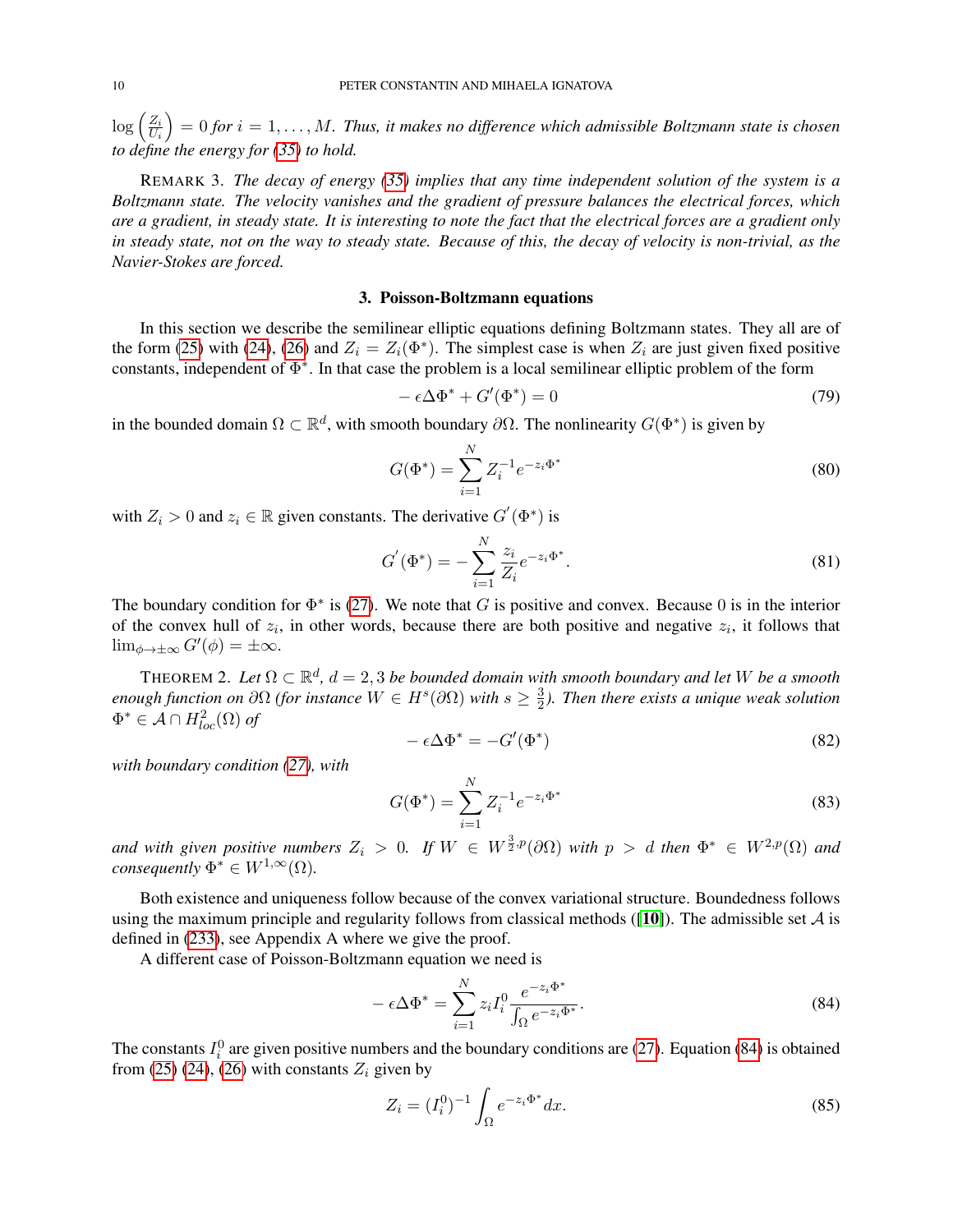We also need the more general case

<span id="page-10-0"></span>
$$
-\epsilon \Delta \Phi^* = \sum_{i=1}^M z_i Z_i^{-1} e^{-z_i \Phi^*} + \sum_{i=M+1}^N z_i I_i^0 \frac{e^{-z_i \Phi^*}}{\int_{\Omega} e^{-z_i \Phi^*} dx}
$$
(86)

with  $Z_i > 0$  and  $I_i^0 > 0$  given numbers. In fact [\(86\)](#page-10-0) include both [\(82\)](#page-9-1) [\(83\)](#page-9-2), when  $M = N$  and [\(84\)](#page-9-0) when  $M = 0$  (with the convention that when the set of indices is empty the sum vanishes).

<span id="page-10-6"></span>THEOREM 3. Let  $\Omega \subset \mathbb{R}^d$ ,  $d = 2, 3$  be a bounded domain with smooth boundary and let  $W \in$  $W^{\frac{3}{2},p}(\partial\Omega)$  with  $p > d$ . Let  $0 \leq M \leq N$  and let  $Z_i > 0$ ,  $i = 1, \ldots, M$  and  $I_i^0 > 0$ ,  $i = M + 1, \ldots, N$ *be given positive constants. Then there exists a unique a solution*  $\Phi^* \in W^{2,p}(\Omega)$  *of* [\(86\)](#page-10-0) with boundary *conditions [\(27\)](#page-2-1)*

The existence of solutions follows from a variational structure. This is no longer a convex variational problem, nor a local PDE. Boundedness of solutions follows from the maximum principle. Regularity of bounded solutions follows from classical elliptic regularity arguments ([[10](#page-34-1)]). Uniqueness follows from a monotone structure of the equations. We present the monotone structure and ideas of proofs in Appendix A.

#### 4. Global unconditional stability for blocking boundary conditions

We treat in this section the boundary conditions

<span id="page-10-3"></span>
$$
j_i \cdot n_{\mid \partial \Omega} = 0 \tag{87}
$$

for the fluxes

$$
j_i = uc_i - D_i(\nabla c_i + z_i c_i \nabla \Phi). \tag{88}
$$

Thus, we consider the system

<span id="page-10-1"></span>
$$
\begin{cases}\n\partial_t u + u \cdot \nabla u + \nabla p = \nu \Delta u - (k_B T_K) \rho \nabla \Phi, \\
\text{div } u = 0, \\
\rho = \sum_{i=1}^N z_i c_i, \\
-\epsilon \Delta \Phi = \rho, \\
\partial_t c_i + u \cdot \nabla c_i = D_i \left(\Delta c_i + z_i \text{div}(c_i \nabla \Phi)\right),\n\end{cases} (89)
$$

in  $\Omega \times [0, \infty)$ , with boundary conditions

<span id="page-10-4"></span>
$$
\begin{cases} u_{|\partial\Omega} = 0, \\ \Phi_{|\partial\Omega} = W, \\ (\nabla c_i + z_i c_i \nabla \Phi)_{|\partial\Omega} \cdot n = 0 \end{cases}
$$
 (90)

where n is the external normal at  $\partial\Omega$ . Above and in what follows we write  $T_K$  to denote temperature, which is a fixed constant, in order to avoid confusion with  $T$  representing time.

We use the following local existence result.

<span id="page-10-5"></span>THEOREM 4. Let  $\Omega \subset \mathbb{R}^d$ ,  $d = 2, 3$  be a bounded domain with smooth boundary. Let  $z_i \in \mathbb{R}$ ,  $1 \leq i \leq N$  and let  $\epsilon > 0$ ,  $D_i > 0$ ,  $i = 1, \ldots N$ . Let  $c_i(0)$  be nonnegative functions  $1 \leq i \leq N$ , let W be a  $\emph{smooth function defined on $\partial\Omega$ and let $u_0\in H^1(\Omega)^d$ be divergence-free. Let $p=2q>2d$. There exists $T_0$$  $d$ epending only on the parameters of the problem  $\epsilon, D_i, z_i, \nu$ , the domain  $\Omega$ , the initial energy  $\mathcal{E}(0)$  and on *the norms*

<span id="page-10-2"></span>
$$
||c_i(0)||_{L^p(\Omega)}, \quad ||W||_{W^{\frac{3}{2},p}(\partial\Omega)}, \quad ||u_0||_{L^2(\Omega)}, \tag{91}
$$

 $such$  that a unique strong solution of [\(89\)](#page-10-1) with initial data  $c_i(0)\in L^p(\Omega)\cap W^{2,q}(\Omega)$ ,  $u_0\in W^{1,p}(\Omega)$  exists *and satisfies*

$$
\sup_{0 \le t \le T_0} ||c_i(t)||_{L^p(\Omega)} \le 3||c_i(0)||_{L^p(\Omega)}
$$
\n(92)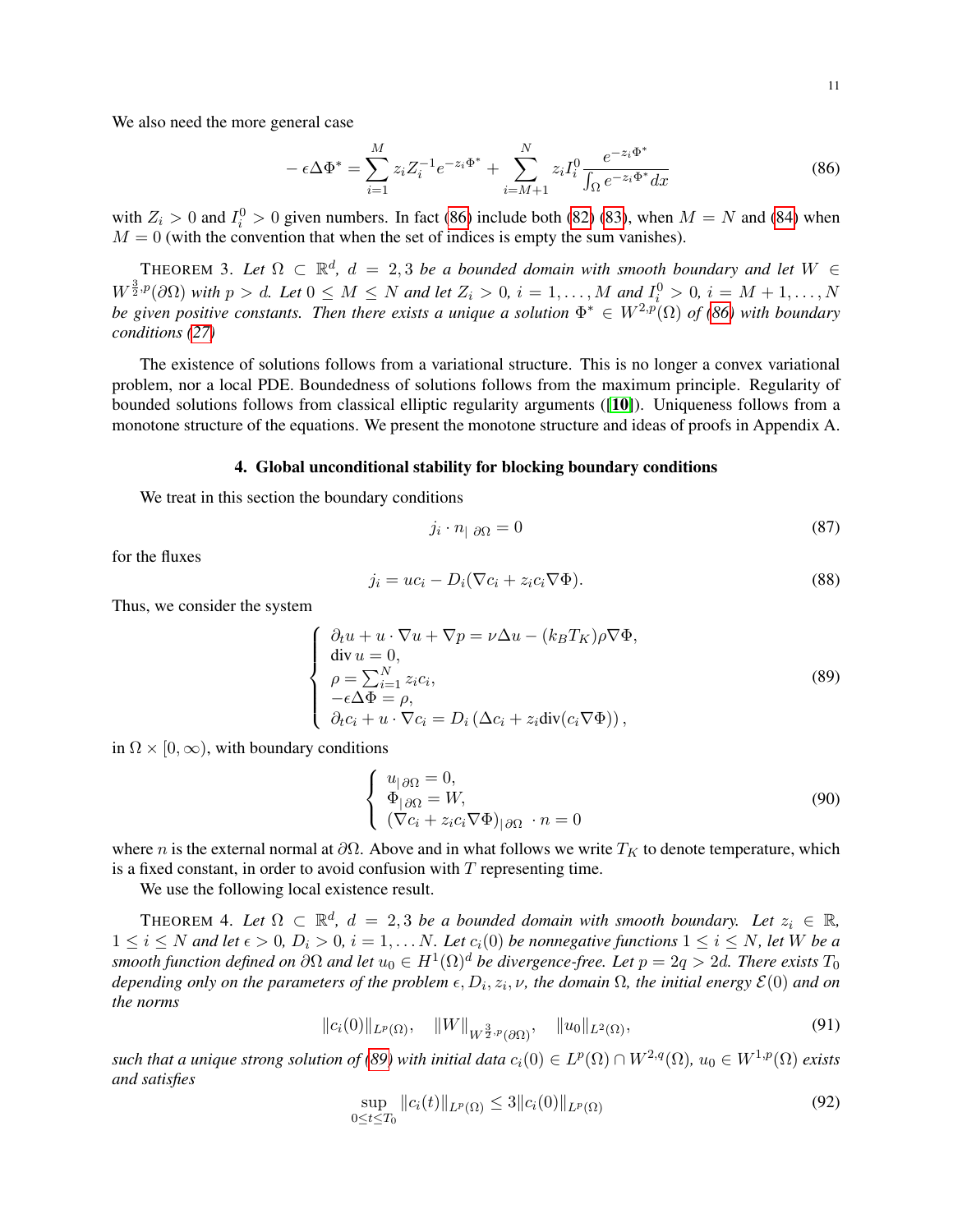*and*

$$
\sup_{0 \le t \le T_0} [\|c_i(t)\|_{W^{2,q}(\Omega)} + \|\partial_t c_i(t)\|_{L^q(\Omega)}] \le C_q
$$
\n(93)

*and*

$$
\int_0^{T_0} [||\partial_t u(t)||^2_{L^p(\Omega)} + ||u(t)||^2_{W^{2,p}(\Omega)}] dt \le C_p
$$
\n(94)

*with constants*  $C_p$ ,  $C_q$ , depending on

$$
||c_i(0)||_{L^p(\Omega)}, ||c_i(0)||_{W^{2,q}(\Omega)}, ||u_0||_{W^{1,p}(\Omega)}.
$$
\n(95)

The proof is presented in Appendix B.

REMARK 4. *Note that the time of existence depends only on the initial energy and the norms of*  $c_i(0)$ , u0*,* W *listed in [\(91\)](#page-10-2), but not on the higher norms which are subsequently controlled. There is no special meaning to the time*  $t = 0$ : the result holds from any  $t_0$  for a short time, determined as above. We also *remark that although no attempt was made to find the most generous initial data regularity conditions, nevertheless no compatibility conditions for the initial data are required.*

We now show that if  $c_i(x, t)$  are positive at  $t = 0$ , then they remain positive, as long as the solutions are regular. In order to show this we take a convex function  $F : \mathbb{R} \to \mathbb{R}$  that is nonnegative, twice continuously differentiable, identically zero on the positive semiaxis, and strictly positive on the negative axis. We also assume

$$
F''(y)y^2 \le CF(y) \tag{96}
$$

with  $C > 0$  a fixed constant. Examples of such functions are

$$
F(y) = \begin{cases} y^{2m} & \text{for } y < 0, \\ 0 & \text{for } y \ge 0 \end{cases}
$$
 (97)

with  $m > 1$ . (In fact  $m = 1$  works as well, although we have only  $F \in W^{2,\infty}(\mathbb{R})$  in that case.) We multiply the equation [\(42\)](#page-5-8) by  $F'(c_i)$  and integrate by parts using [\(87\)](#page-10-3). We obtain

<span id="page-11-2"></span>
$$
\frac{d}{dt} \int_{\Omega} F(c_i) dx = -D_i \int_{\Omega} F''(c_i) \left[ |\nabla c_i|^2 + z_i c_i \nabla \Phi \cdot \nabla c_i \right] dx.
$$
\n(98)

Using a Schwartz inequality and the convexity of F,  $F'' \geq 0$ , we have

<span id="page-11-0"></span>
$$
\frac{d}{dt} \int_{\Omega} F(c_i(x,t)) dx \leq \frac{CD_i}{2} z_i^2 \|\nabla \Phi\|_{L^\infty(\Omega)}^2 \int_{\Omega} F(c_i(x,t)) dx.
$$
\n(99)

If  $c_i(x, 0) \ge 0$  then  $F(c_i(x, 0)) = 0$  and [\(99\)](#page-11-0) above shows that  $F(c_i(x, t))$  has vanishing integral. As F is nonnegative, it follows that  $F(c_i(x, t)) = 0$  almost everywhere in x and because F does not vanish for negative values it follows that  $c_i(x, t)$  is almost everywhere nonnegative.

The following result provides global existence in two dimensions.

<span id="page-11-1"></span>THEOREM 5. Let  $\Omega \subset \mathbb{R}^2$  be a bounded domain with smooth boundary. Let  $z_i \in \mathbb{R}$ ,  $1 \leq i \leq N$ , let  $\epsilon > 0$ ,  $D_i > 0$ ,  $i = 1, \ldots N$ . Let  $c_i(0)$  be nonnegative functions  $1 \leq i \leq N$ , with  $c_i(0) \in L^p(\Omega) \cap W^{2,q}(\Omega)$ ,  $p = 2q > 4$ , let  $W \in W^{\frac{3}{2}, p}(\partial \Omega)$  be a function defined on  $\partial \Omega$  and let  $u_0 \in W_0^{1, p}$  $C_0^{1,p}(\Omega)$  *be divergence-free. Then there exists a unique global strong solution with initial data*  $c_i(0)$ ,  $u_0$ , defined on  $[0, \infty)$  of the Nernst-*Planck-Navier-Stokes system [\(89\)](#page-10-1) with boundary conditions [\(90\)](#page-10-4). There exist constants* Γ<sup>p</sup> *depending on the*  $\emph{parameters}$   $\epsilon, D_i, z_i$ , the domain  $\Omega$ , the initial energy  $\mathcal{E}(0)$ , and the norms

$$
||c_i(0)||_{L^p(\Omega)}, \quad ||W||_{H^s(\partial\Omega)}, \quad ||u_0||_{L^2(\Omega)}, \tag{100}
$$

*for*  $p \geq 2$ ,  $s \geq \frac{3}{2}$  $\frac{3}{2}$ , such that

<span id="page-11-3"></span>
$$
\max_{1 \le i \le N} \sup_{0 \le t < \infty} \|c_i(t)\|_{L^p(\Omega)} \le \Gamma_p,\tag{101}
$$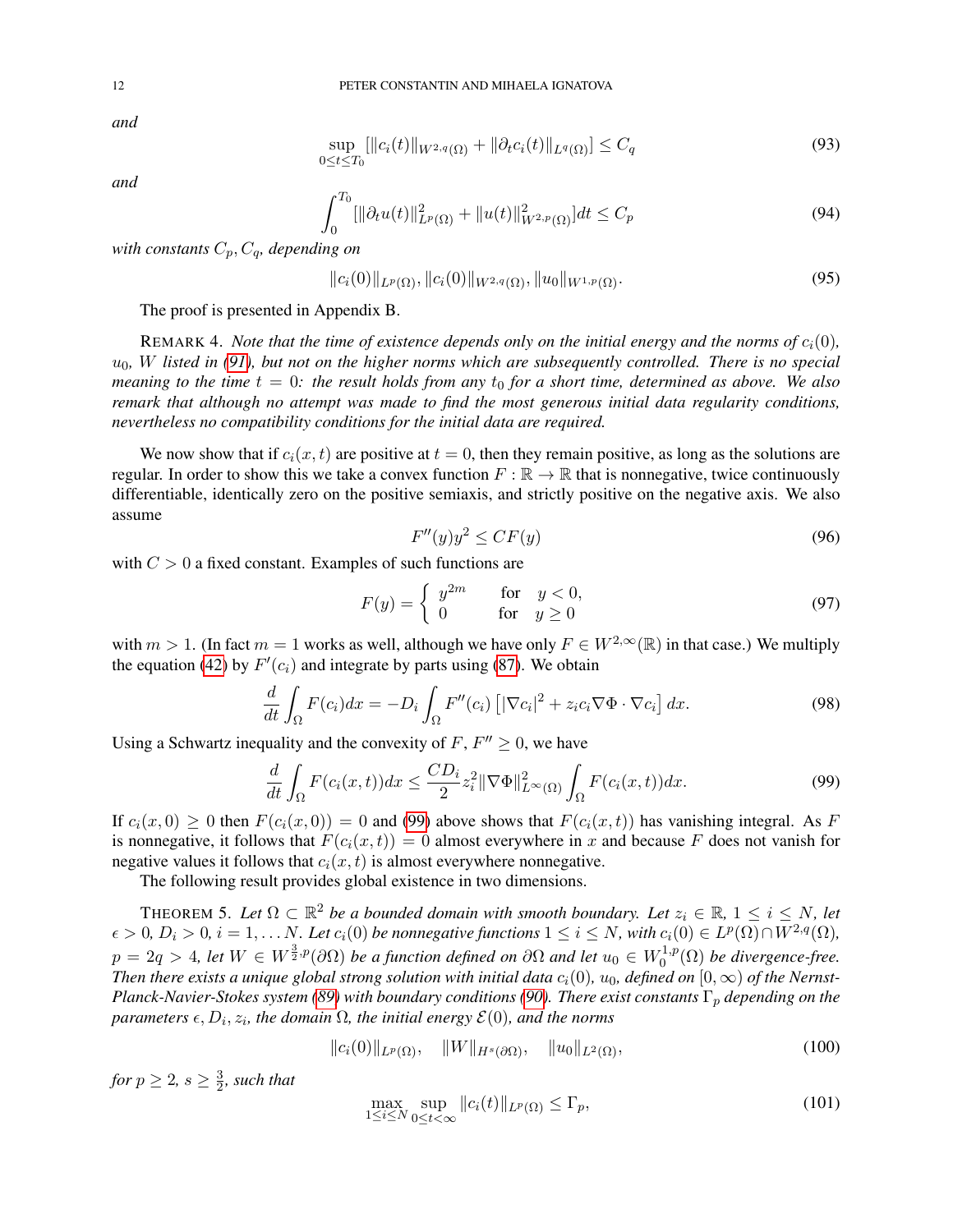$$
\sup_{0 \le t < \infty} \|\Phi(t)\|_{W^{2,p}(\Omega)} \le \Gamma_p. \tag{102}
$$

hold for 
$$
p \ge 2
$$
 and in particular,  
\n
$$
\sup_{0 \le t < \infty} \|\Phi(t)\|_{W^{1,\infty}(\Omega)} \le \Gamma_{\infty}^*
$$
\n(103)

*holds. In addition*

$$
\max_{1 \le i \le N} \sup_{0 \le t < \infty} \|c_i(t)\|_{L^\infty(\Omega)} \le \Gamma_\infty,\tag{104}
$$

*and*

*The functions*

 $\widetilde{c}_i(x,t) = c_i(x,t)e^{z_i\Phi(x,t)}$ 

 $\max_{1 \leq i \leq N} \sup_{0 \leq t \leq c}$ 

$$
\max_{1 \le i \le N} \sup_{0 \le t < \infty} \|\tilde{c}_i(t)\|_{L^\infty(\Omega)} \le \Gamma_\infty,\tag{106}
$$

$$
\max_{1 \le i \le N} \sup_{0 \le t < \infty} \|\nabla \tilde{c}_i(t)\|_{L^2(\Omega)}^2 \le \Gamma,\tag{107}
$$

 $\sup_{0 \le t < \infty} \|\nabla c_i(t)\|_{L^2(\Omega)} \le \Gamma.$  (105)

*and*

*obey*

<span id="page-12-3"></span>
$$
\int_0^\infty \int_{\Omega} |\nabla \widetilde{c}_i(x,t)|^2 dx dt \le \Gamma_2. \tag{108}
$$

*Moreover,*

<span id="page-12-2"></span>
$$
\int_0^\infty \left[ \|\partial_t \widetilde{c}_i(t)\|_{L^2(\Omega)}^2 + \|\Delta \widetilde{c}_i(t)\|_{L^2(\Omega)}^2 \right] dt \le \Gamma \tag{109}
$$

*and*

$$
\int_0^\infty \left[ \|\partial_t \Phi(t)\|_{L^p(\Omega)}^2 + \|\nabla \partial_t \Phi(t)\|_{L^2(\Omega)}^2 \right] dt \le \Gamma
$$
\n(110)

*hold. The Navier-Stokes solution satisfies*

$$
\sup_{0 \le t \le T} \|u(t)\|_{H^1(\Omega)}^2 + \nu \int_0^T \|u(t)\|_{H^2(\Omega)}^2 dt \le C^*T \tag{111}
$$

for any  $T > 0$ , with  $C^*$  depending on  $\Gamma_p$  above and  $||u_0||_{H^1(\Omega)}$  and further

$$
\sup_{0 \le t \le T} [\|c_i(t)\|_{W^{2,q}(\Omega)} + \|\partial_t c_i(t)\|_{L^q(\Omega)}] \le C_q(T) \tag{112}
$$

*and*

<span id="page-12-4"></span>
$$
\int_0^T [\|\partial_t u(t)\|_{L^p(\Omega)}^2 + \|u(t)\|_{W^{2,p}(\Omega)}^2] dt \le U_p(T) \tag{113}
$$

*hold. The constants*  $C_q(T)$  *and*  $U_p(T)$  *depend on the initial data and*  $T$ *.* 

Proof of Theorem [5](#page-11-1). The proof follows from the a priori bounds established below and the uniform local existence and uniqueness theorem, Theorem [4.](#page-10-5)

From [\(35\)](#page-5-7) and the fact that  $\int_{\Omega} (\rho - \rho^*) (\Phi - \Phi^*) dx \ge 0$  it follows that

<span id="page-12-0"></span>
$$
\sum_{i=1}^{N} \int_{\Omega} \left( \frac{c_i(x,t)}{c_i^*(x)} \log \left( \frac{c_i(x,t)}{c_i^*(x)} \right) - \frac{c_i(x,t)}{c_i^*(x)} + 1 \right) c_i^*(x) dx \le \mathcal{E}(0) + \frac{1}{2k_B T_K} \|u_0\|_{L^2(\Omega)}^2 \tag{114}
$$

holds for all time  $t$ . In view of [\(114\)](#page-12-0) we know that

<span id="page-12-1"></span>
$$
\int_{\Omega} c_i(x,t) \log(c_i(x,t) + 2) dx \le C^* \left[ \mathcal{E}(0) + \frac{1}{2k_B T_K} ||u_0||^2_{L^2(\Omega)} \right]
$$
\n(115)

holds for all t, with  $C^*$  depending only on bounds on  $c_i^*$  and  $z_i$ . We use here the fact that  $c_i^*$  are positive, bounded, and bounded away from zero, a fact that follows from  $L^{\infty}(\Omega)$  bounds for  $\Phi^*$ , see Theorems [2](#page-9-3) and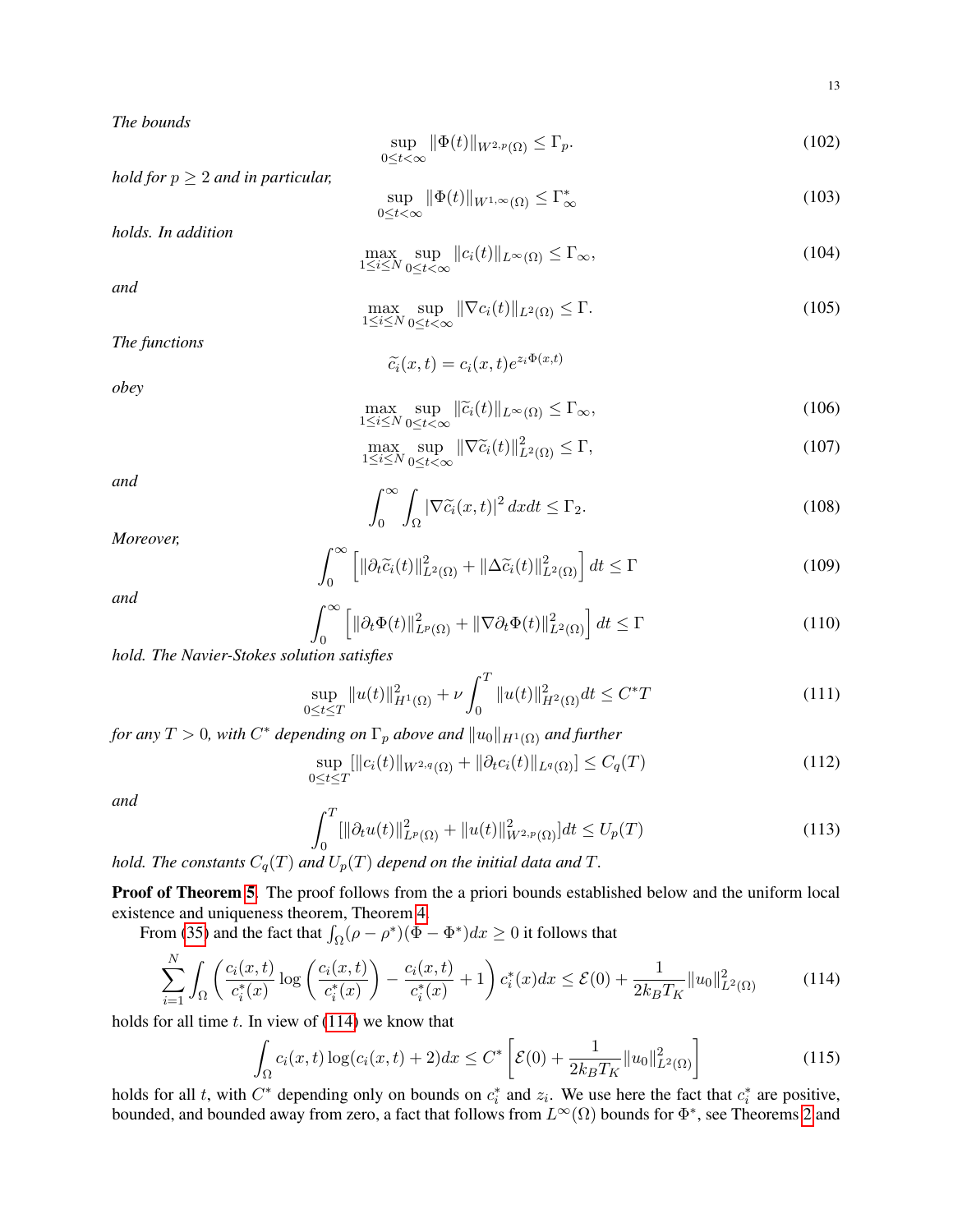[3.](#page-10-6) We denote by  $\Gamma$  various constants depending only on the initial energy and the initial  $L^2$  norm of velocity. With

$$
\Gamma = \left[ \mathcal{E}(0) + \frac{1}{2k_B T_K} ||u_0||_{L^2(\Omega)}^2 \right]
$$
\n(116)

consequently we have that

$$
\int_{\Omega} |\rho(x,t)| \log (|\rho(x,t)| + 2) dx \le C^* \Gamma
$$
\n(117)

holds uniformly in time, with a slightly different  $C^*$ .

## Step 1:  $L^{\infty}$  bound on  $\Phi$ .

From the Poisson equation

$$
-\epsilon\Delta(\Phi - \Phi^*) = \rho - \rho^*
$$
\n(118)

with homogeneous Dirichlet boundary conditions we obtain that

<span id="page-13-1"></span>
$$
\|\Phi(\cdot,t)\|_{L^{\infty}(\Omega)} \le C^{\ast}\Gamma_1\tag{119}
$$

uniformly in time, with  $C^*$  depending on  $\epsilon$ , and the domain  $\Omega$  and

$$
\Gamma_1 = \Gamma + \int_{\Omega} |\rho^*(x)| \log (|\rho^*(x)| + 2) dx.
$$
 (120)

This follows from Lemma [1](#page-13-0) below, which must certainly be known, but we do not have a ready reference for it. We give a simple proof based on an idea in ([[3](#page-34-8)]) and on the Legendre transform.

<span id="page-13-0"></span>LEMMA 1. Let  $\Omega \subset \mathbb{R}^2$  be a bounded domain with smooth boundary. Let f satsify the bound

$$
\int_{\Omega} |f(x)| \log(2 + |f(x)|) dx = B < \infty
$$

*and let* u *be the solution of*

$$
-\Delta u = f
$$

*in*  $\Omega$  *with boundary condition*  $u_{|\partial\Omega} = 0$ *. Then, there exists a constant* C, depending on  $\Omega$  *such that* 

$$
\sup_{x \in \Omega} |u(x)| \leq CB
$$

*holds.*

**Proof of Lemma [1.](#page-13-0)** We extend f by zero outside the domain  $\Omega$  and take  $R = \frac{1}{2}$  $\frac{1}{2}$ diam  $\Omega$ . We let  $B_R$  be a ball of radius  $R$  containing  $\Omega$  and set

$$
\bar{u}(x) = \frac{1}{2\pi} \int_{B_R} \log\left(\frac{2R}{|x-y|}\right) |f(y)| dy.
$$

Thus,

holds in  $\mathbb{R}^2$ . Because  $\frac{2R}{|x-y|} \ge 1$  it follows that  $\bar{u}(x) \ge 0$  in  $B_R$  and, from the maximum principle we have that

 $-\Delta \bar{u} = |f|$ 

$$
|u(x)| \le \bar{u}(x)
$$

in  $\Omega$ . The proof of the lemma follows from the fact that the Legendre transform of  $p \log p - p + 1$ , defined on the semipositive axis  $p \ge 0$ , is  $e^q - 1$ , and consequently, from  $pq \le p \log p - p + 1 + e^q - 1$  it follows that

$$
|\log|x - y||f(y)|| \le |f(y)|\log|f(y)| - |f(y)| + e^{|\log|x - y||} \tag{121}
$$

holds for any  $x, y \in B_R$ . Integration and straightforward inequalities for the rest of the terms concludes the proof.

We stress that this is result makes essential use of  $d = 2$ .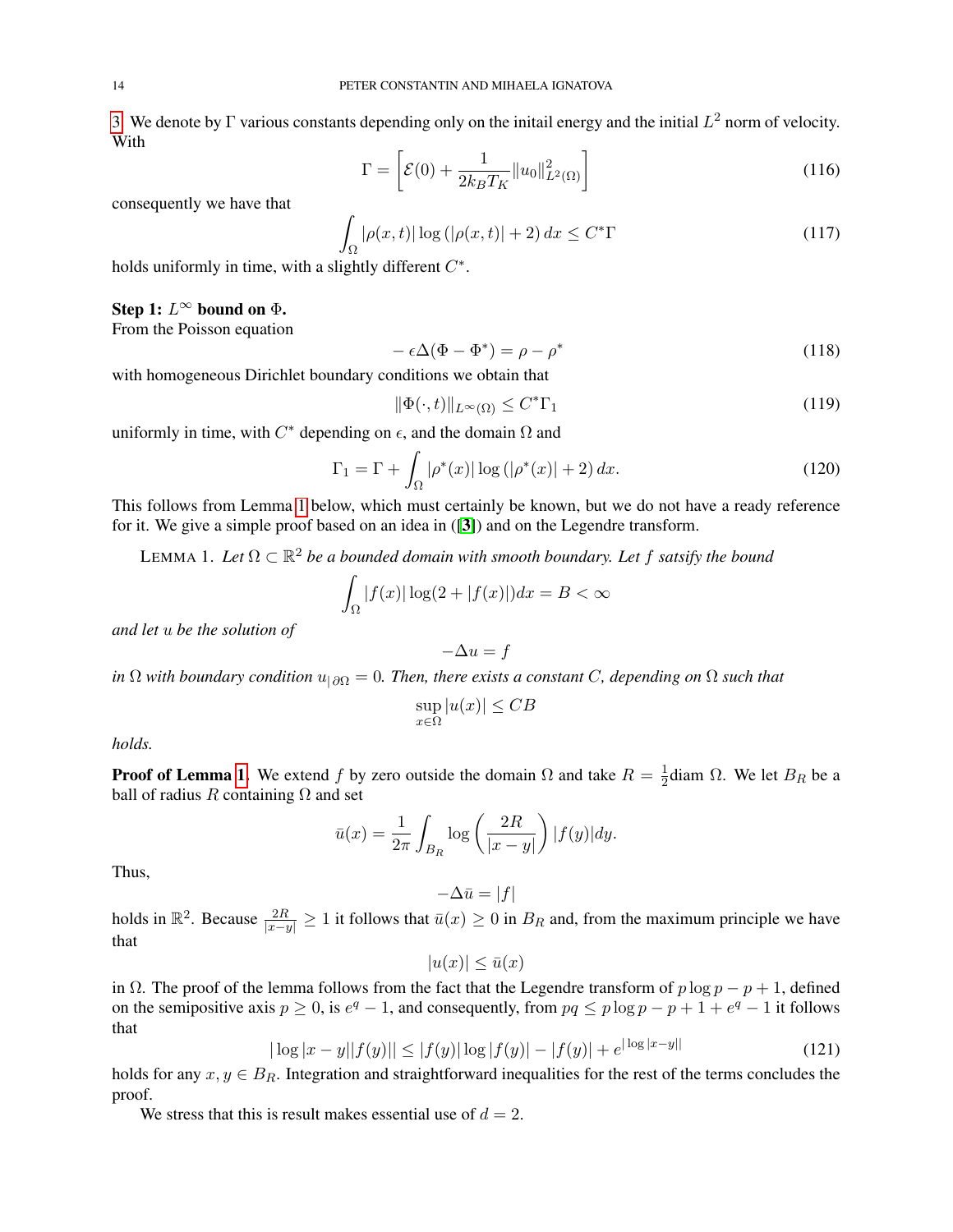# Step 2: Local uniform  $L^1(L^q)$  bounds for  $c_i$ .

We exploit the fact that

<span id="page-14-0"></span>
$$
\int_0^T \mathcal{D}(t)dt < \infty. \tag{122}
$$

Because of [\(41\)](#page-5-2) and [\(34\)](#page-5-0) we have from [\(122\)](#page-14-0) that

$$
\int_0^T \int_{\Omega} c_i(x,t) \left| \nabla \log \left( c_i(x,t) e^{z_i \Phi(x,t)} \right) \right|^2 dx dt \le \mathcal{E}(0) + \frac{1}{2k_B T_K} ||u_0||^2_{L^2(\Omega)} = \Gamma. \tag{123}
$$

Using the crucial information from the previous step that  $\Phi$  is bounded a priori in  $L^{\infty}$  [\(119\)](#page-13-1) we deduce that the useful auxiliary function

$$
\widetilde{c_i}(x,t) = c_i(x,t)e^{z_i\Phi(x,t)}\tag{124}
$$

obeys

<span id="page-14-1"></span>
$$
\int_0^T \int_{\Omega} \widetilde{c}_i(x,t)^{-1} \left| \nabla \widetilde{c}_i(x,t) \right|^2 dxdt \le C^* \Gamma e^{C^* \Gamma_1} = C^* \Gamma_2. \tag{125}
$$

Together with [\(119\)](#page-13-1) and [\(115\)](#page-12-1), this implies that  $\sqrt{\tilde{c}_i} \in L^2(0,T;H^1(\Omega))$ , and thus  $\tilde{c}_i \in L^1(0,T;L^q(\Omega))$ <br>for any  $\alpha \in [1,\infty)$ , with bounds depending only on the initial energy and growing linearly in T. More for any  $q \in [1, \infty)$ , with bounds depending only on the initial energy and growing linearly in T. More precisely, we have that  $\sqrt{\tilde{c}_i} \in L^{\infty}(0,T;L^2(\Omega))$  and  $\nabla \sqrt{\tilde{c}_i} \in L^2(0,T;L^2(\Omega))$  and so, for any interval<br>the test  $\pi \in [0,T]$  we have  $[t_0, t_0 + \tau] \subset [0, T]$  we have

$$
\int_{t_0}^{t_0+\tau} \|\sqrt{\widetilde{c}_i(t)}\|_{H^1(\Omega)}^2 dt \le C^* \Gamma_2(1+\tau) \tag{126}
$$

with  $C^*$  independent of initial data and of time. Time enters in the right-hand side of the estimate because with C Thaependent of mittal data and of time. The enters in the right-hand side of the estimate because<br>unlike its gradient which is mean square time integrable, the  $\sqrt{\tilde{c}_i}$  norms are bounded but not decaying in<br>tim time. Returning to  $c_i$  and using again [\(119\)](#page-13-1) we obtain

<span id="page-14-3"></span>
$$
\int_{t_0}^{t_0+\tau} \|c_i(t)\|_{L^q(\Omega)} dt \le C^* \Gamma_3(1+\tau) \tag{127}
$$

with  $\Gamma_3$  depending only on the initial energy and  $L^2$  norm of velocity via  $\Gamma$ , and on  $\rho^*$  via  $\Gamma_1$ . The constant  $C^*$  depends on  $q$  because we used embedding theorems.

# Step 3: Local uniform bounds for  $c_i$  in  $L^2(L^2)$ .

Step 5: Local uniform bounds for  $c_i$  in  $L^2(L^2)$ .<br>In view of the fact that  $\sqrt{\tilde{c}_i}$  is bounded in  $L^2(0,T;H^1(\Omega))$  [\(125\)](#page-14-1) we can interpolate using Ladyzhenskaya (Gagliardo-Nirenberg) inequalities

$$
\int_{\Omega} |\sqrt{\widetilde{c}_i(x,t)}|^4 dx \le C \left( \int_{\Omega} |\sqrt{\widetilde{c}_i(x,t)}|^2 dx \right) ||\sqrt{\widetilde{c}_i(t)}||_{H^1(\Omega)}^2, \tag{128}
$$

and, in view of the fact that  $\sqrt{\tilde{c}_i} \in L^{\infty}(0,T; L^2(\Omega))$ , we have

$$
\int_{t_0}^{t_0+\tau} \int_{\Omega} \tilde{c}_i^2 dx dt \le C^* \Gamma_4 (1+\tau). \tag{129}
$$

Using again [\(119\)](#page-13-1) we have

<span id="page-14-2"></span>
$$
\int_{t_0}^{t_0+\tau} \int_{\Omega} c_i^2 dx dt \le C^* \Gamma_5 (1+\tau). \tag{130}
$$

with constant  $\Gamma_5^*$  depending like above only on  $\Gamma$  and bounds on  $\rho^*$ .

Step 4: Global bound on  $c_i$  in  $L^{\infty}(L^2)$ . We use now [\(98\)](#page-11-2) with  $F(c) = \frac{c^2}{2}$  $\frac{2^2}{2}$ . We have

$$
\frac{d}{dt}\int_{\Omega}c_i^2dx \le -2D_i\int_{\Omega}|\nabla c_i|^2dx + 2D_i|z_i|\|c_i\|_{L^4(\Omega)}\|\nabla\Phi\|_{L^4(\Omega)}\|\nabla c_i\|_{L^2(\Omega)}.\tag{131}
$$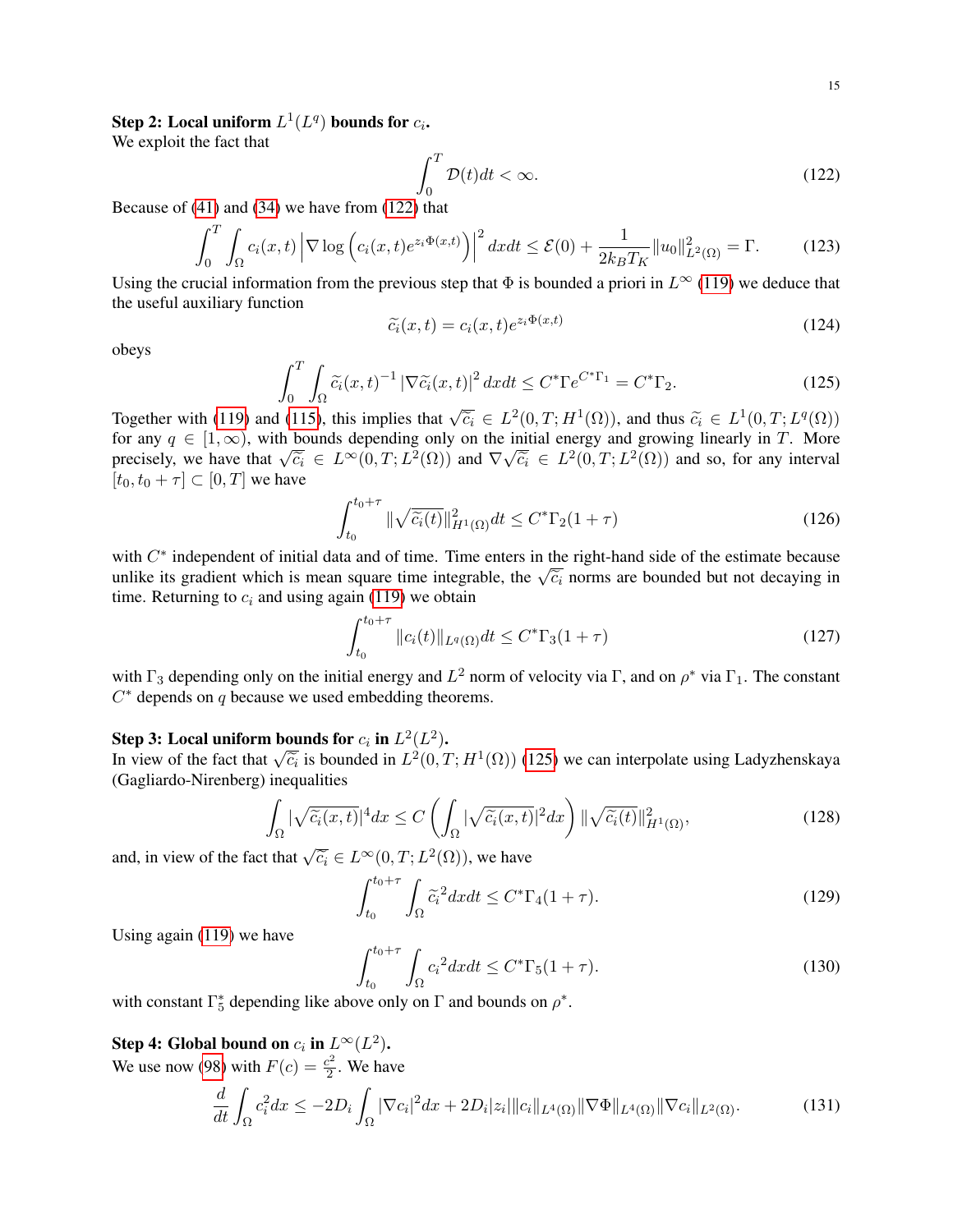We use the inequalities

$$
||c_i||_{L^4(\Omega)} \le C \left[ ||\nabla c_i||_{L^2(\Omega)}^{\frac{1}{2}} + ||c_i||_{L^2(\Omega)}^{\frac{1}{2}} \right] ||c_i||_{L^2(\Omega)}^{\frac{1}{2}} \tag{132}
$$

and we estimate, recalling [\(14\)](#page-1-4), [\(25\)](#page-2-0),

$$
\|\nabla\Phi\|_{L^{4}(\Omega)} \le \|\nabla(\Phi - \Phi^{*})\|_{L^{4}(\Omega)} + \|\nabla\Phi^{*}\|_{L^{4}(\Omega)}.
$$
\n(133)

For  $\|\nabla(\Phi - \Phi^*)\|_{L^4(\Omega)}$  we bound

<span id="page-15-5"></span>
$$
\|\nabla(\Phi - \Phi^*)\|_{L^4(\Omega)} \le C \|\nabla(\Phi - \Phi^*)\|_{L^2(\Omega)}^{\frac{1}{2}} \|\rho - \rho^*\|_{L^2(\Omega)}^{\frac{1}{2}} \le C^* \Gamma^{\frac{1}{4}} \|\rho - \rho^*\|_{L^2(\Omega)}^{\frac{1}{2}}.
$$
 (134)

We used here that  $\|\nabla(\Phi(t) - \Phi^*)\|_{L^2(\Omega)}^2$  is bounded in time because it is part of the energy. Putting these together we see that

$$
\frac{1}{2}\frac{d}{dt}\int_{\Omega}c_{i}^{2}dx \leq -D_{i} \|\nabla c_{i}\|_{L^{2}(\Omega)}^{2} + D_{i}\Gamma_{6} \|\nabla c_{i}\|_{L^{2}(\Omega)}^{2} + \|c_{i}\|_{L^{2}(\Omega)}^{\frac{1}{2}} + \|c_{i}\|_{L^{2}(\Omega)}^{\frac{1}{2}} \left\|c_{i}\|_{L^{2}(\Omega)}^{\frac{1}{2}} \left[\sum_{j=1}^{N} \|c_{j}\|_{L^{2}(\Omega)}^{\frac{1}{2}} + \Gamma_{7}\right] \right]
$$
\n(135)

where the constants  $\Gamma_6, \Gamma_7$  depend on the initial energy,  $\epsilon$ , all  $|z_j|$  and bounds on  $\rho^*$ ,  $\Phi^*$ . From here we obtain

<span id="page-15-4"></span>
$$
\frac{d}{2dt}A^2 \le -\delta G^2 + \Gamma_6 G (G^{\frac{1}{2}} + A^{\frac{1}{2}})A^{\frac{1}{2}} (A^{\frac{1}{2}} + \Gamma_7)
$$
\n(136)

for

$$
A^{2}(t) = \sum_{j=1}^{N} ||c_{j}(t)||_{L^{2}(\Omega)}^{2}, \qquad G^{2}(t) = \sum_{j=1}^{N} \int_{\Omega} |\nabla c_{j}(x, t)|^{2} dx,
$$
\n(137)

with slightly modified  $\Gamma_6$  and  $\Gamma_7$  and  $\delta = \min D_j$ . Using Young inequalities we finally obtain

<span id="page-15-0"></span>
$$
\frac{d}{dt}A^2 \le \Gamma_8(A^4 + A^2). \tag{138}
$$

In view of [\(130\)](#page-14-2) we have

<span id="page-15-1"></span>
$$
\int_{t_0}^{t_0+\tau} A^2 dt \le NC^* \Gamma_5(1+\tau),\tag{139}
$$

which, together with [\(138\)](#page-15-0) shows that A remains bounded

<span id="page-15-2"></span>
$$
\sup_{t_0 \le t \le t_0 + \tau} A^2(t) \le A(t_0)^2 e^{\Gamma_9(1+\tau)} \tag{140}
$$

where  $\Gamma_9$  depends on the initial energy,  $\epsilon$ , all  $|z_j|$  and bounds on  $\rho^*$ ,  $\Phi^*$ . This is the first place where data appear in the right hand side of inequalities on their own and not through the initial energy Γ. Now we cover the interval  $[0, T]$  with intervals of length  $\frac{\tau}{2}$  where  $\frac{\tau}{2} > 0$  is a fixed positive time step. In view of [\(139\)](#page-15-1) with  $t_0 = 0$  and  $\tau$  replaced by  $\frac{\tau}{2}$ , because of the Chebyshev inequality there exists  $t_0 \in [0, \frac{\tau}{2}]$  $\frac{\tau}{2}$  such that

<span id="page-15-3"></span>
$$
A(t_0)^2 \le C^* \Gamma_5 \tau^{-1}.
$$
\n(141)

Using this value we obtain from [\(140\)](#page-15-2)

$$
\sup_{\frac{\tau}{2} \le t \le \tau} A^2(t) \le C^* \Gamma_5 e^{\Gamma_9(1+\tau)} \tau^{-1}.
$$
\n(142)

Now, because of [\(139\)](#page-15-1) in the interval  $\left[\frac{7}{2}\right]$  $\left[\frac{\tau}{2}, \tau\right]$  and the Chebyshev inequality, there is a new  $t_0 \in \left[\frac{\tau}{2}\right]$  $\left[\frac{\tau}{2}, \tau\right]$  such that [\(141\)](#page-15-3) holds, and thus, inductively

$$
\sup_{\frac{\tau}{2} \le t \le T} A^2(t) \le C^* \Gamma_5 e^{\Gamma_9(1+\tau)} \tau^{-1}.
$$
\n(143)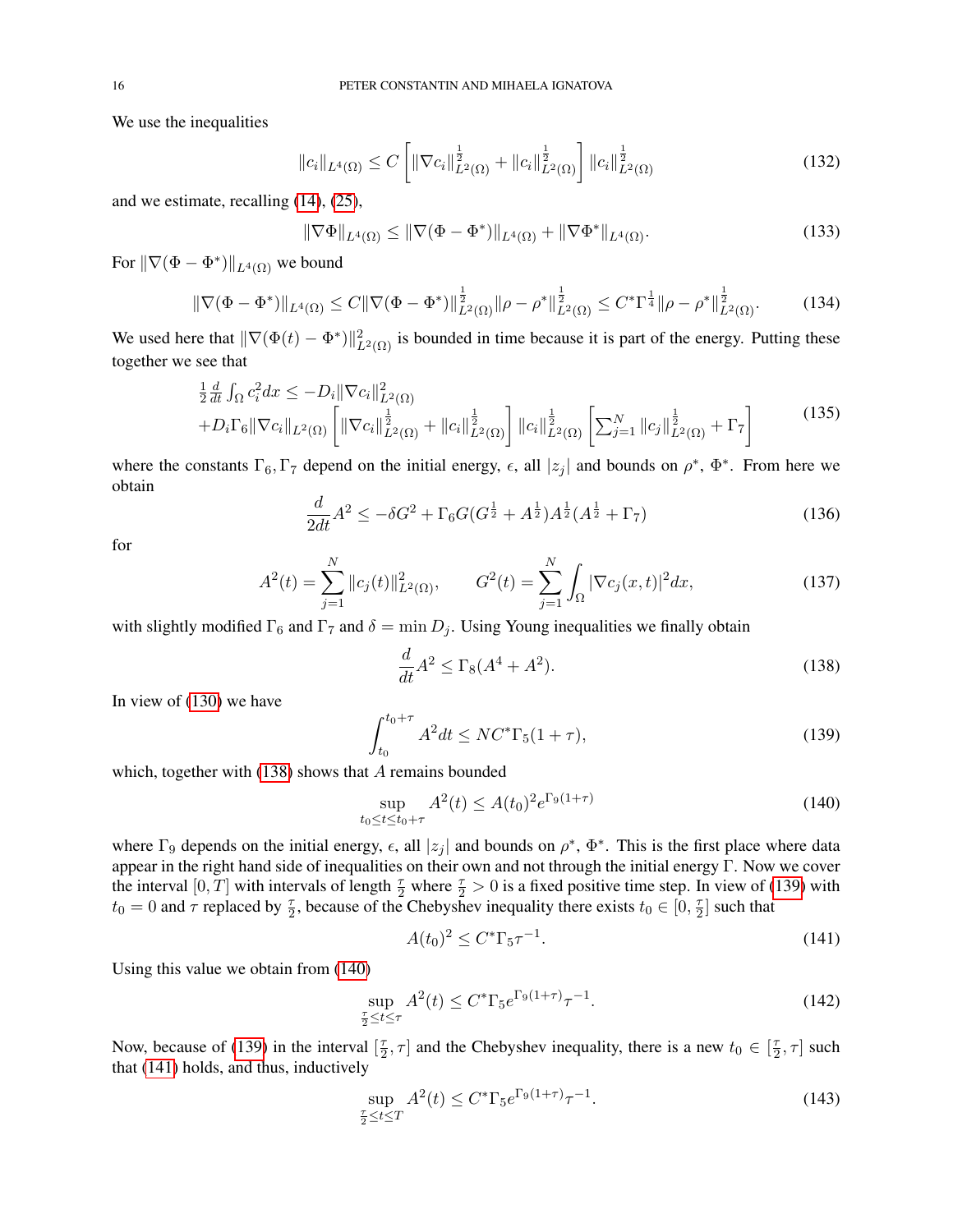This bound is independent of time, and depends only on initial energy and an arbitrary positive initial time  $\frac{\tau}{2} > 0$ . We obtain also that  $c_i \in L^{\infty}(0,T; L^2(\Omega))$ , by adding the inequality [\(140\)](#page-15-2) for the first time interval, starting at  $t_0 = 0$  and obtain thus:

<span id="page-16-0"></span>
$$
\sup_{0 \le t \le T} A^2(t) \le C^* (A(0)^2 + \Gamma_5 \tau^{-1}) e^{\Gamma_9(1+\tau)} = \Gamma_\tau (1 + A(0)^2). \tag{144}
$$

The right hand side does not depend of  $T$ . Returning to [\(136\)](#page-15-4) we see that

<span id="page-16-2"></span>
$$
\sum_{i=1}^{N} \int_{t_0}^{t_0+\tau} \|\nabla c_i\|_{L^2(\Omega)}^2 dt \le \Gamma_\tau (1 + A(0)^2)
$$
\n(145)

with slightly different  $\Gamma_{\tau}$ . The mention of  $\tau$  in the constant is only as a reminder of how the bound is achieved, but basically one thinks of  $\tau = 1$ , i.e. a fixed auxilliary time step.

This methodology of obtaining  $L^{\infty}(dt)$  bounds for some positive quantity from local uniform  $L^{1}(dt)$ bounds (like [\(139\)](#page-15-1)) and a local uniform doubling inequality (like [\(140\)](#page-15-2)) is well known. It was used for instance in [[5](#page-34-9)] to prove global strong solution bounds for Navier-Stokes equations in two dimensions and it provides the proof of the uniform Gronwall lemma.

# Step 5: Global  $L^\infty(L^p)$  bounds for  $c_i$  and bounds for  $\nabla \Phi$ .

We improve the time integrability in [\(127\)](#page-14-3) for  $p > 2$ . We write

$$
\int_{\Omega} c_i(x,t)^p dx = \int_{\Omega} c_i(x,t)^{2-\delta} c_i(x,t)^{p-2+\delta} dx \le \left(\int_{\Omega} c_i(x,t)^2 dx\right)^{1-\frac{\delta}{2}} \left(\int_{\Omega} c_i(x,t)^{2(p-2+\delta)} dx\right)^{\frac{\delta}{2}}
$$

and therefore, in view of [\(127\)](#page-14-3) with  $q = \frac{2(p-2+\delta)}{\delta}$  $\frac{f(z+6)}{\delta}$  and [\(144\)](#page-16-0), we have that

$$
\int_{t_0}^{t_0+\tau} \|c_i(t)\|_{L^p}^{\frac{p}{p-2+\delta}} dt \le (\Gamma_\tau (1+A(0)^2))^{\frac{2-\delta}{2(p-2+\delta)}} \Gamma_3^*(1+\tau)
$$
(146)

holds for any  $p > 2$  and any  $0 < \delta < 2$ .

By taking  $2 < p < 4$  and  $\delta$  small enough we have  $\frac{p}{p-2+\delta} \ge 2$ . Using the bound

$$
\|\nabla(\Phi - \Phi^*)\|_{L^{\infty}(\Omega)} \le C \|\rho - \rho^*\|_{L^p(\Omega)} \tag{147}
$$

we obtain that

<span id="page-16-1"></span>
$$
\int_{t_0}^{t_0+\tau} \|\nabla(\Phi - \Phi^*)\|_{L^\infty}^2 dt \le \Gamma_\tau
$$
\n(148)

holds with  $\Gamma_{\tau}$  depending on initial energy,  $\tau$  and  $A(0)$ . Using [\(99\)](#page-11-0) with  $F(c) = c^p$  and arbitrary  $p \ge 2$  we obtain from [\(148\)](#page-16-1)

<span id="page-16-5"></span>
$$
\sup_{0 \le t \le T} \|c_i\|_{L^p(\Omega)} \le \Gamma_p \tag{149}
$$

with  $\Gamma_p$  depending on initial energy, initial  $||c_i(0)||_{L^p(\Omega)}$  but not on T. This is obtained in the same manner as the uniform bound [\(144\)](#page-16-0): using controlled growth on overlapping short time intervals starting from values bounded using Chebyshev inequalities. Then, returning to the elliptic equation solved by  $\Phi$  [\(31\)](#page-4-2) we obtain uniform in time bounds for the norms of  $\Phi$  in  $W^{2,p}(\Omega)$ . In particular,

<span id="page-16-3"></span>
$$
\|\Phi(\cdot,t)\|_{W^{1,\infty}(\Omega)} \le \Gamma_{\infty}^* \tag{150}
$$

holds for  $t \geq 0$ .

# **Step 6: Uniform bounds for**  $\widetilde{c}_i$ **.**<br>Now we turn to the equation seti-

Now we turn to the equation satisfied by  $\tilde{c}_i$ 

<span id="page-16-4"></span>
$$
\partial_t \tilde{c}_i = D_i \Delta \tilde{c}_i - (u + D_i z_i \nabla \Phi) \nabla \tilde{c}_i + z_i ((\partial_t + u \cdot \nabla) \Phi) \tilde{c}_i.
$$
\n(151)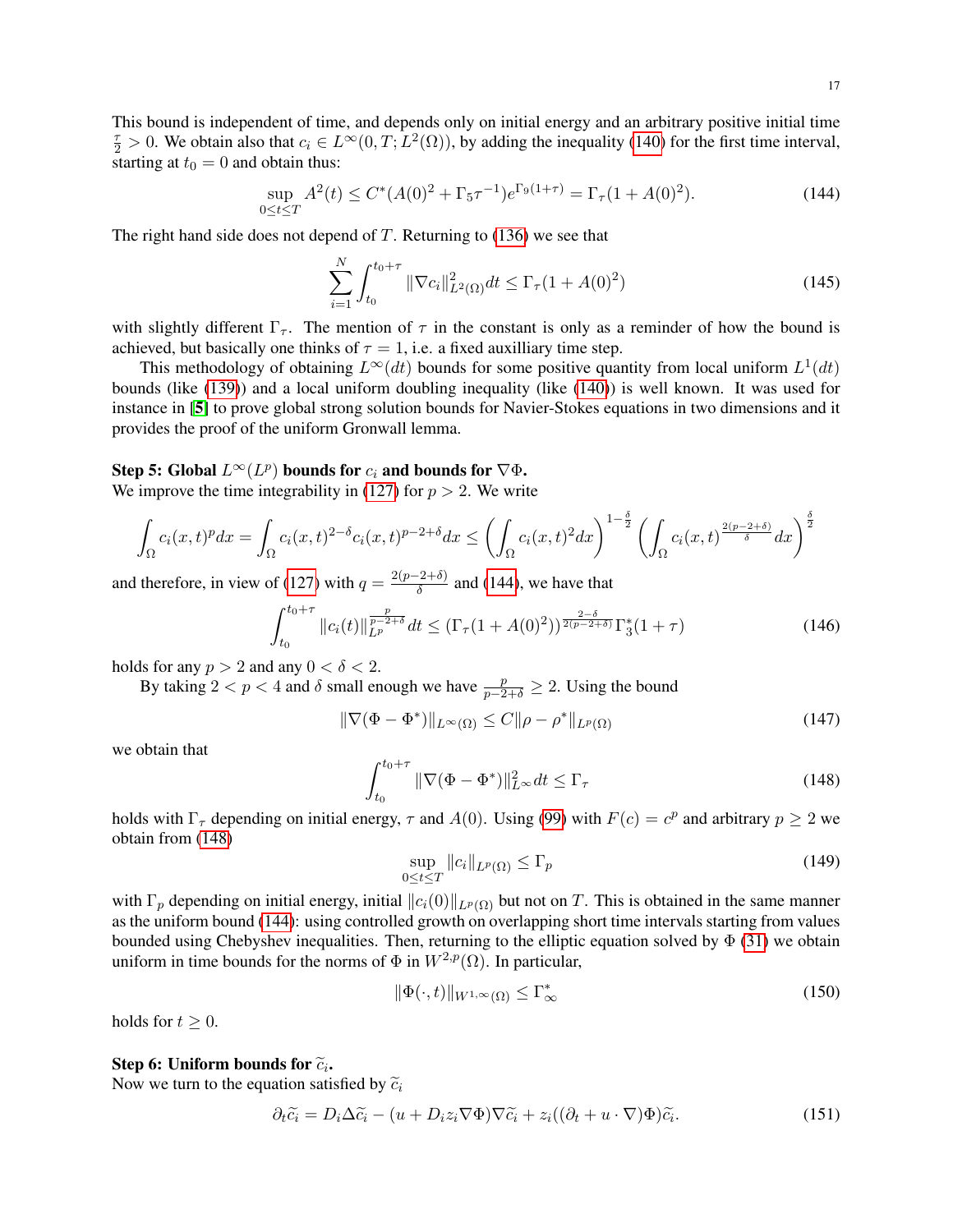The boundary conditions are homogeneous Neumann:

$$
\partial_n \tilde{c}_i(x,t)_{|\partial \Omega} = 0. \tag{152}
$$

Because of [\(145\)](#page-16-2) and [\(150\)](#page-16-3) we have that, for any  $k = 0, 1, \ldots$  there exists  $t_k \in [k\frac{7}{2}]$  $\frac{\tau}{2}$ ,  $(k+1)\frac{\tau}{2}$  such that

$$
\|\nabla \widetilde{c}_i(t_k)\|_{L^2(\Omega)}^2 \le \Gamma_\tau (1 + A(0))^2. \tag{153}
$$

If  $c_i(0) \in H^1(\Omega)$  we can take  $t_0 = 0$ . We prove local uniform estimates

<span id="page-17-0"></span>
$$
\sup_{t_k \le t \le t_k + \tau} \|\nabla \widetilde{c}_i(t)\|_{L^2(\Omega)}^2 + \int_{t_k}^{t_k + \tau} \|\Delta \widetilde{c}_i\|_{L^2(\Omega)}^2 dt \le \Gamma_\tau.
$$
 (154)

These are obtained by multiplying [\(151\)](#page-16-4) by  $-\Delta\tilde{c}_i$  and integrating. We obtain

$$
\frac{1}{2} \frac{d}{dt} \|\nabla \widetilde{c}_{i}(t)\|_{L^{2}(\Omega)}^{2} + D_{i} \|\Delta \widetilde{c}_{i}(t)\|_{L^{2}(\Omega)}^{2} \n\leq C \left[ \|u(t)\|_{L^{4}(\Omega)} + D_{i} |z_{i}| \|\nabla \Phi(t)\|_{L^{4}(\Omega)} \right] \|\nabla \widetilde{c}_{i}(t)\|_{L^{2}(\Omega)}^{\frac{1}{2}} \|\Delta \widetilde{c}_{i}(t)\|_{L^{2}(\Omega)}^{\frac{3}{2}} \n+|z_{i}| \|\partial_{t} \Phi(t) + u \cdot \nabla \Phi(t)\|_{L^{4}(\Omega)} \|\widetilde{c}_{i}(t)\|_{L^{4}(\Omega)} \|\Delta \widetilde{c}_{i}(t)\|_{L^{2}(\Omega)}.
$$
\n(155)

Now we use a Gronwall inequality based on several facts. In view of [\(150\)](#page-16-3) and the consequence

<span id="page-17-2"></span>
$$
\int_0^T \|u(t)\|_{L^4(\Omega)}^4 dt \le \Gamma \tag{156}
$$

of the energy inequality [\(35\)](#page-5-7), the terms involving u and  $\nabla \Phi$  are easily bounded. The term involving  $\partial_t \Phi$  is more interesting. We use the Poisson equation and the equations [\(42\)](#page-5-8) to write

<span id="page-17-1"></span>
$$
\partial_t \Phi = \frac{1}{\epsilon} (-\Delta_D)^{-1} \left( \sum_{i=1}^N z_i \text{div} \left( D_i \nabla c_i + (D_i z_i \nabla \Phi - u) c_i \right) \right). \tag{157}
$$

Because  $(-\Delta_D)^{-1}\Delta$  is bounded in  $L^4(\Omega)$  and  $(-\Delta_D)^{-1}$ div maps  $L^2(\Omega)$  to  $H_0^1(\Omega) \subset L^4(\Omega)$ , we have

$$
\|\partial_t \Phi(t)\|_{L^4(\Omega)} \le C \sum_{i=1}^N \|c_i(t)\|_{L^4(\Omega)} (1 + \|u(t)\|_{L^4(\Omega)} + \|\nabla \Phi(t)\|_{L^4(\Omega)}).
$$
 (158)

Because of [\(149\)](#page-16-5) and [\(150\)](#page-16-3), these inequalities imply

$$
\|\nabla \widetilde{c}_i(t)\|_{L^2(\Omega)}^2 + \int_{t_k}^t \|\Delta \widetilde{c}_i(s)\|_{L^2(\Omega)}^2 ds \le \Gamma_\tau \|\nabla \widetilde{c}_i(t_k)\|_{L^2(\Omega)}^2 \tag{159}
$$

for  $t \in [t_k, t_k + \tau]$  and this implies [\(154\)](#page-17-0). Because  $[(k+1)\frac{\tau}{2}, (k+2)\frac{\tau}{2}] \subset [t_k, t_k + \tau]$ , from (154) we deduce by induction

<span id="page-17-3"></span>
$$
\sup_{0 \le t \le T} \|\nabla \widetilde{c}_i(t)\|_{L^2(\Omega)}^2 \le \Gamma_\tau
$$
\n(160)

and

$$
\int_0^T \|\Delta \widetilde{c}_i(t)\|_{L^2(\Omega)}^2 dt \le \Gamma_\tau T. \tag{161}
$$

Returning to the local estimates, we find new  $t_k \in [k\frac{\pi}{2}]$  $\frac{\tau}{2}$ ,  $(k+1)\frac{\tau}{2}$  such that

$$
\|\Delta \widetilde{c}_i(t_k)\|_{L^2(\Omega)}^2 \le \Gamma_\tau \tag{162}
$$

for  $k \geq 0$ . We use now a local energy estimate for the Navier-Stokes equation:

$$
\sup_{t_k \le t \le t_k + \tau} \|\nabla u(t)\|_{L^2(\Omega)}^2 + \nu \int_{t_k}^{t_k + \tau} \|\Delta u(t)\|_{L^2(\Omega)}^2 dt \le \Gamma_\tau
$$
\n(163)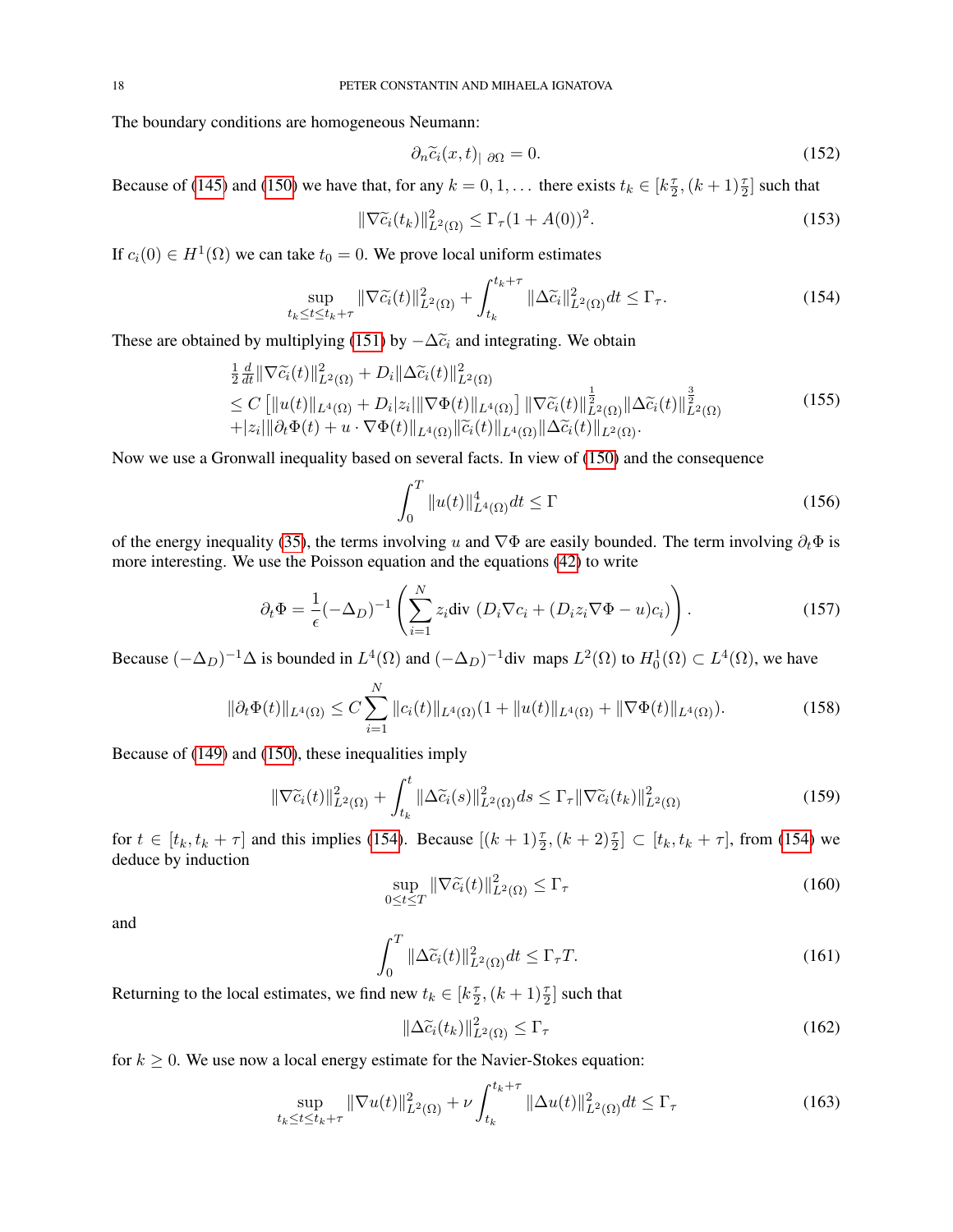$$
\int_{t_k}^{t_k+\tau} \|u(t)\|_{L^{\infty}(\Omega)}^2 dt \le \Gamma_{\tau}
$$
\n(164)

and, from [\(154\)](#page-17-0),

$$
\int_{t_k}^{t_k+\tau} \|\widetilde{c}_i(t)\|_{L^\infty(\Omega)}^2 dt \le \Gamma_\tau.
$$
\n(165)

Now we take a large  $p$  and estimate from [\(151\)](#page-16-4)

$$
\frac{1}{p}\frac{d}{dt}\|\tilde{c}_i(t)\|_{L^p(\Omega)}^p + (p-1)D_i \int_{\Omega} |\nabla \tilde{c}_i(x,t)|^2 \tilde{c}_i(x,t)^{p-2} dx \le D_i|z_i| \|\nabla \Phi(t)\|_{L^{\infty}(\Omega)} \int_{\Omega} |\nabla \tilde{c}_i(x,t)| \tilde{c}_i(x,t)^{p-1} dx + |z_i| \|\partial_t \Phi + u \nabla \Phi\|_{L^{\infty}(\Omega)} \|\tilde{c}_i(t)\|_{L^p(\Omega)}^p.
$$
\n(166)

Consequently,

$$
\sup_{t_k \le t \le t_k + \tau} \|\widetilde{c}_i(t)\|_{L^p(\Omega)} \le \|\widetilde{c}_i(t_k)\|_{L^p(\Omega)} e^{\int_{t_k}^{t_k + \tau} \left[D_i \frac{1}{2(p-1)} |z_i|^2 \|\nabla \Phi(t)\|_{L^\infty(\Omega)}^2 + |z_i|\|\partial_t \Phi(t) + u(t)\nabla \Phi(t)\|_{L^\infty(\Omega)}\right] dt}.
$$
\n(167)

Passing  $p \to \infty$  we have

$$
\sup_{t_k \le t \le t_k + \tau} \|\widetilde{c}_i(t)\|_{L^{\infty}(\Omega)} \le \|\widetilde{c}_i(t_k)\|_{L^{\infty}(\Omega)} e^{\int_{t_k}^{t_k + \tau} |z_i| \|\partial_t \Phi(t) + u(t) \nabla \Phi(t)\|_{L^{\infty}(\Omega)} dt}.
$$
\n(168)

Using [\(157\)](#page-17-1) we have now enough information to bound,

$$
\|\partial_t \Phi(t)\|_{L^{\infty}(\Omega)} \le C \sum_{i=1}^N [\|\nabla c_i\|_{L^p(\Omega)} + \|D_i z_i \nabla \Phi - u\|_{L^{\infty}(\Omega)} \|\nabla c_i\|_{L^2(\Omega)} + \|\rho c_i\|_{L^2(\Omega)}] \tag{169}
$$

with  $p > 2$ , where we also used the fact that  $(-\Delta_D)^{-1}$ div maps  $L^p(\Omega)$  to  $L^{\infty}(\Omega)$  and  $(-\Delta_D)^{-1}$  maps  $L^2(\Omega)$  to  $L^{\infty}(\Omega)$ . Because  $\nabla c_i = e^{-z_i \Phi}(\nabla \tilde{c}_i - z_i \tilde{c}_i \nabla \Phi)$ , the bound [\(150\)](#page-16-3), the embedding  $H^2(\Omega) \subset$ <br> $W^{1,p}(\Omega)$  and (154) we have  $W^{1,p}(\Omega)$  and [\(154\)](#page-17-0) we have

$$
\int_{t_k}^{t_k+\tau} \|\partial_t \Phi(t)\|_{L^\infty(\Omega)} dt \le \Gamma_\tau \tag{170}
$$

and consequently, by induction, we obtain the uniform bound

<span id="page-18-1"></span>
$$
\sup_{0 \le t \le T} \|\tilde{c}_i(t)\|_{L^\infty(\Omega)} \le \Gamma_\tau. \tag{171}
$$

This then implies

<span id="page-18-0"></span>
$$
\sup_{0 \le t \le T} \|c_i(t)\|_{L^\infty(\Omega)} \le \Gamma_\tau. \tag{172}
$$

In view of  $(125)$  we have using  $(172)$ 

<span id="page-18-2"></span>
$$
\int_0^T \|\nabla \widetilde{c}_i(t)\|_{L^2(\Omega)}^2 dt \le \Gamma \tag{173}
$$

with  $\Gamma$  time independent. The Nernst-Planck equations [\(13\)](#page-1-2) imply

$$
\partial_t \rho = \sum_{i=1}^N z_i D_i \text{div} \left( e^{-z_i \Phi} \nabla \tilde{c}_i \right) - u \cdot \nabla \rho \tag{174}
$$

and, together with the Poisson equation [\(14\)](#page-1-4), the bound [\(119\)](#page-13-1) and the embedding  $H^1(\Omega) \subset L^p(\Omega)$  have then the consequence that

<span id="page-18-3"></span>
$$
\int_{0}^{T} \|\partial_{t}\Phi(t)\|_{L^{p}(\Omega)}^{2} dt \leq \Gamma
$$
\n(175)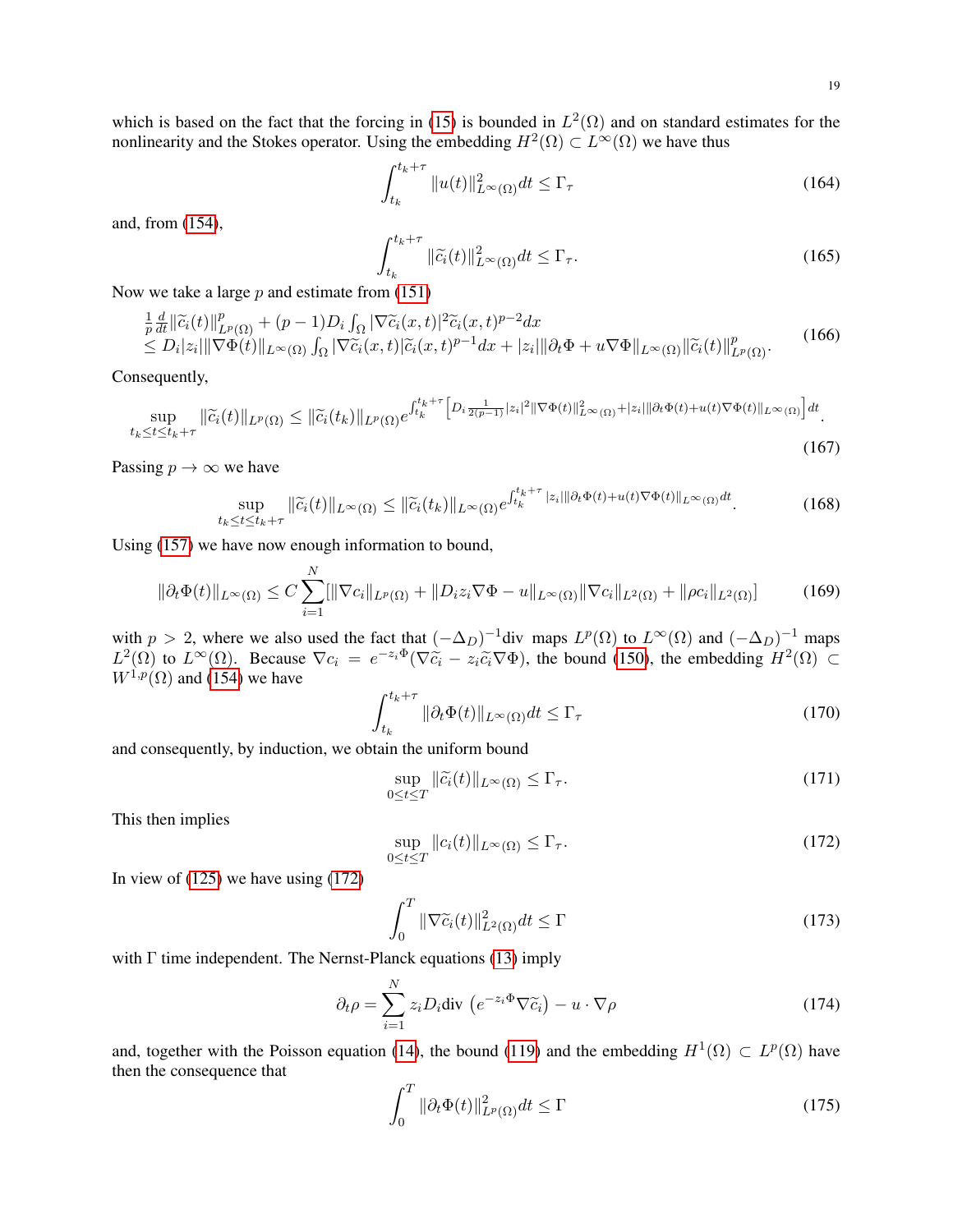holds for any  $p \in [1,\infty)$ . The  $L^2$  boundedness of Dirichlet Riesz transforms imply that

$$
\int_0^T \|\nabla \partial_t \Phi(t)\|_{L^2(\Omega)}^2 dt \le \Gamma \tag{176}
$$

also holds. Turning to the equation [\(151\)](#page-16-4) we obtain

$$
\int_0^T \left[ \|\partial_t \widetilde{c}_i(t)\|_{L^2(\Omega)}^2 + \|\Delta \widetilde{c}_i(t)\|_{L^2(\Omega)}^2 \right] dt \le \Gamma. \tag{177}
$$

Indeed,

$$
\int_0^T \left[ ||u(t)||^4_{L^4(\Omega)} + ||\nabla \Phi(t)||^2_{L^\infty(\Omega)} \right] ||\nabla \tilde{c}_i(t)||^2_{L^2(\Omega)} dt \le \Gamma \tag{178}
$$

and

$$
\int_0^T \left\| (\partial_t \Phi(t) + u(t) \cdot \nabla \Phi(t)) \widetilde{c}_i(t) \right\|_{L^2(\Omega)}^2 dt \le \Gamma
$$
\n(179)

because of [\(150\)](#page-16-3), [\(156\)](#page-17-2), [\(160\)](#page-17-3), [\(171\)](#page-18-1), [\(173\)](#page-18-2) and [\(175\)](#page-18-3). This concludes the proof of Theorem [5.](#page-11-1)

Using the global existence theorem we obtain the following decay result.

<span id="page-19-0"></span>THEOREM 6. *Under the conditions of Theorem [5](#page-11-1) we obtain*

$$
\lim_{t \to \infty} \int_{\Omega} |\nabla \tilde{c}_i(x, t)|^2 dx = 0.
$$
\n(180)

## Proof of Theorem [6.](#page-19-0) Let

$$
N(t) = \|\nabla \tilde{c}_i(t)\|_{L^2(\Omega)}^2.
$$
\n(181)

The proof is done by contradiction. Assume by contradiction that there exists a sequence of times  $t_n \to \infty$ where

$$
N(t_n) = \|\nabla \tilde{c}_i(t_n)\|_{L^2(\Omega)}^2 \ge \delta > 0.
$$
\n(182)

The time derivative of  $N(t)$  is

$$
N'(t) = 2 \int_{\Omega} \partial_t \widetilde{c}_i(x, t) (-\Delta \widetilde{c}_i(x, t)) dx.
$$
 (183)

In view of [\(109\)](#page-12-2) we have that

$$
\int_0^\infty |N'(t)|dt \le \Gamma < \infty. \tag{184}
$$

Thus the limit

$$
N(\infty) = \lim_{t \to \infty} N(t) = N(0) + \int_0^\infty N'(t)dt
$$
\n(185)

exists, and by the contradiction assumption  $N(\infty) \ge \delta > 0$ . Therefore there exists  $T > 0$  such that  $N(t) \geq \frac{\delta}{2}$  $\frac{\delta}{2}$  for all  $t \geq T$ . This is absurd, because

$$
\int_0^\infty N(t)dt \le \Gamma_2 < \infty \tag{186}
$$

by [\(108\)](#page-12-3). This concludes the proof of Theorem [6.](#page-19-0)

We prove now convergence of solutions for infinite time.

<span id="page-19-1"></span>THEOREM 7. *Let the conditions of Theorem [5](#page-11-1) be satisfied. Then the solution converges to a Boltzmann state, and the velocity converges to zero. The Boltzmann state is uniquely determined by the initial concentrations*

<span id="page-19-2"></span>
$$
I_i^0 = \int_{\Omega} c_i(0) dx,\tag{187}
$$

*and has the form*

$$
c_i^* = Z_i^{-1} e^{-z_i \Phi^*}
$$
\n(188)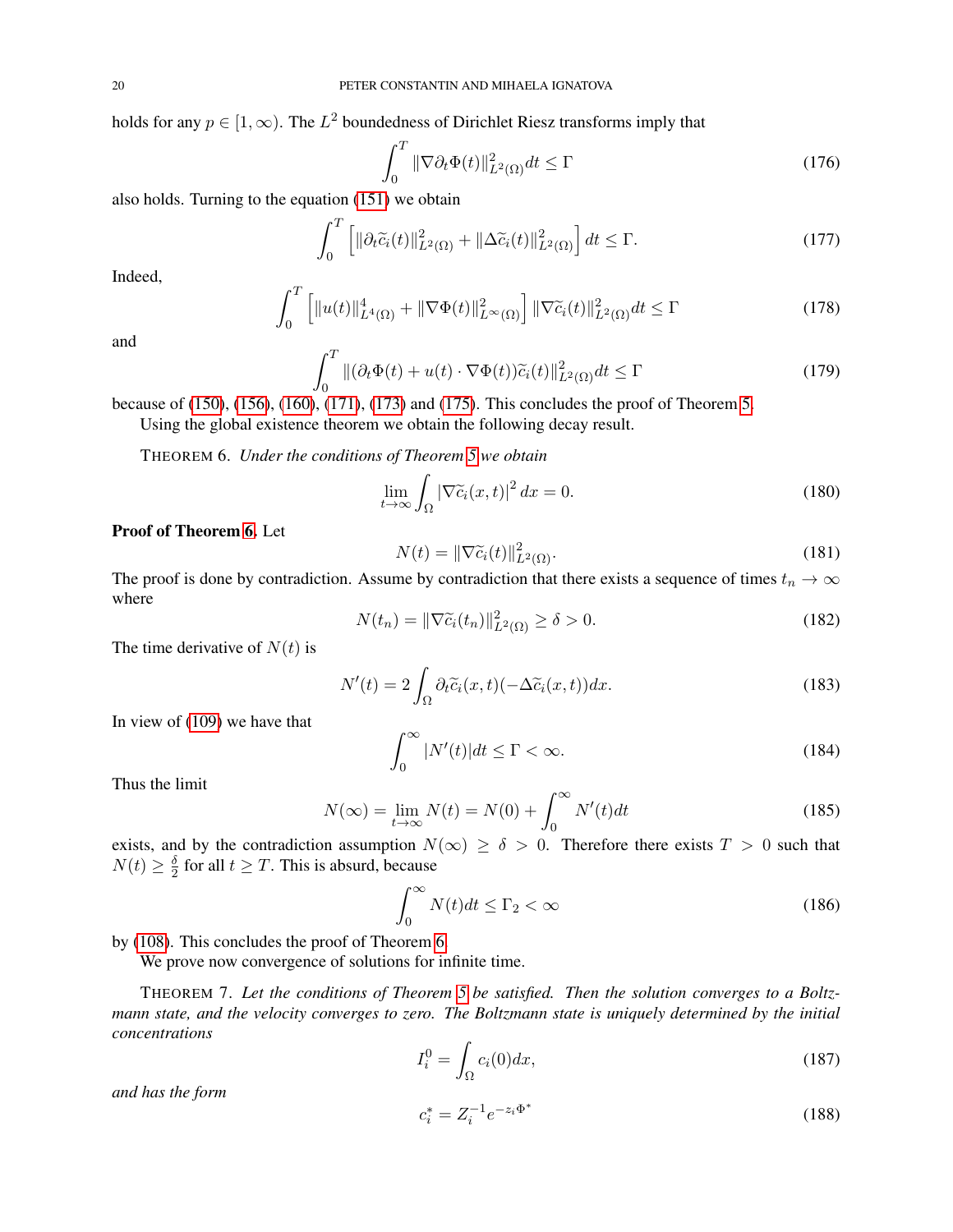*with*

<span id="page-20-1"></span>
$$
Z_i = (I_i^0)^{-1} \int_{\Omega} e^{-z_i \Phi^*} dx
$$
 (189)

*and with* Φ ∗ *solving*

<span id="page-20-0"></span>
$$
-\epsilon \Delta \Phi^* = \sum_{i=1}^N z_i I_i^0 \frac{e^{-z_i \Phi^*}}{\int_{\Omega} e^{-z_i \Phi^*} dx}
$$
(190)

*with boundary conditions [\(27\)](#page-2-1).*

**Proof of Theorem [7.](#page-19-1)** Because of the boundary condition  $\partial_n \tilde{c}_i = 0$ , we have that

$$
\|\widetilde{c}_i(\cdot,t) - m_i(t)\|_{L^2(\Omega)} \le C \|\nabla \widetilde{c}_i(\cdot,t)\|_{L^2(\Omega)}\tag{191}
$$

where

$$
m_i(t) = |\Omega|^{-1} \int_{\Omega} \widetilde{c}_i(x, t) dx.
$$
 (192)

Thus, in view of the convergence

$$
\lim_{t \to \infty} \|\nabla \tilde{c}_i(\cdot, t)\|_{L^2(\Omega)} = 0 \tag{193}
$$

we have that

$$
\lim_{t \to \infty} \|\widetilde{c}_i(\cdot, t) - m_i(t)\|_{L^2(\Omega)} = 0. \tag{194}
$$

Let  $s_n \to \infty$  be any sequence of times. By extracting a subsequence denoted  $t_n$ , in view of the previous results, we may assume without loss of generality that there exist numbers  $M_i \geq 0$  and a function  $\Phi_{\infty}$  such that

$$
\lim_{n \to \infty} m_i(t_n) = M_i,\tag{195}
$$

$$
\lim_{n \to \infty} \|\tilde{c}_i(t_n) - M_i\|_{H^1(\Omega)} = 0
$$
\n(196)

holds in  $H^1(\Omega)$  and

$$
\lim_{n \to \infty} \|\Phi(t_n) - \Phi_\infty\|_{W^{1,\infty}(\Omega)} = 0 \tag{197}
$$

holds in  $W^{1,\infty}(\Omega)$  by compactness of the embedding  $W^{2,p}(\Omega) \subset\subset W^{1,\infty}(\Omega)$  for  $p>2$ . Then it follows from the above that

$$
\lim_{n \to \infty} ||c_i(t_n) - M_i e^{-z_i \Phi_{\infty}}||_{H^1(\Omega)} = 0.
$$
\n(198)

In addition,

$$
\int_{\Omega} c_i(x, t_n) dx = I_i^0 \tag{199}
$$

follows from the zero flux boundary conditions, and thus we identify the constants  $M_i$  as

$$
M_i = I_i^0 \left( \int_{\Omega} e^{-z_i \Phi_{\infty}} dx \right)^{-1}.
$$
 (200)

Passing to the limit in the equation [\(31\)](#page-4-2) we have therefore that  $\Phi_{\infty}$  solves [\(190\)](#page-20-0). We remark that this equation does not depend on the sequence  $s_n$ . The proof of Theorem [7](#page-19-1) is completed by the uniqueness of solutions of [\(190\)](#page-20-0) (see Theorem [10](#page-28-0) in Appendix A).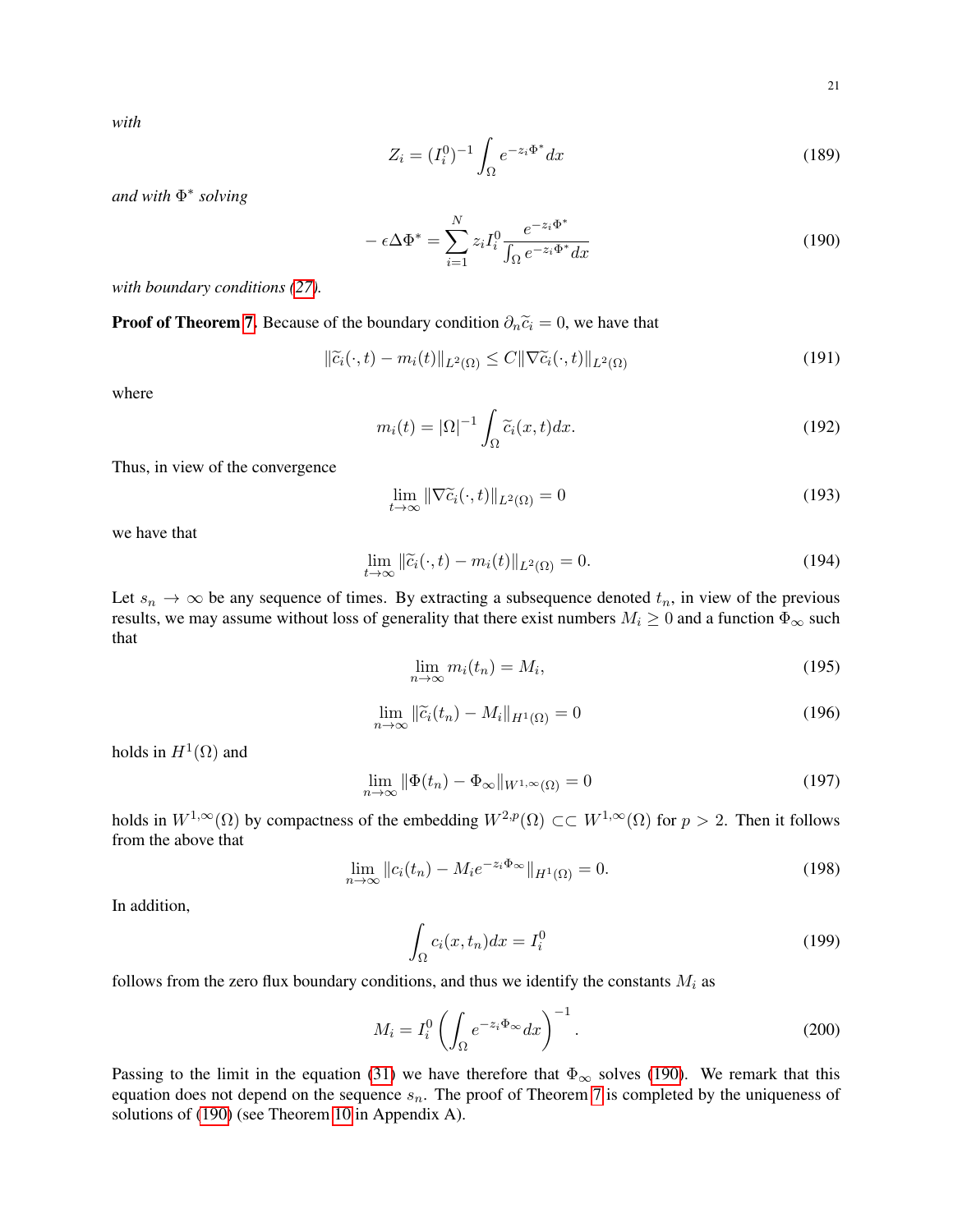#### 5. Unconditional global stability for uniform selective boundary conditions

In this section we consider uniform selective boundary conditions [\(9\)](#page-1-6). We remark that we only use the uniform aspect, i.e. the constancy of  $\gamma_i$  and of  $w_i = W(x)_{|S_i}$ , for the decay in Theorem [1.](#page-5-1) The result is the following.

<span id="page-21-0"></span>THEOREM 8. *Under the assumptions of Theorem [5](#page-11-1) a unique global strong solution of the Nernst-Planck-Navier-Stokes system [\(89\)](#page-10-1) with uniform selective boundary conditions*

$$
\begin{cases}\n u_{|\partial\Omega} = 0, \n \Phi_{|\partial\Omega} = W(x), \n W(x)_{|S_i} = w_i, \quad i = 1, ..., M, \n c_{i|S_i} = \gamma_i, \quad i = 1, ..., M, \n (\partial_n c_i + z_i c_i \partial_n \Phi)_{|\partial\Omega \setminus S_i} = 0, \quad i = 1, ..., M, \n (\partial_n c_i + z_i c_i \partial_n \Phi)_{|\partial\Omega} = 0, \quad i = M + 1, ..., N\n\end{cases}
$$
\n(201)

*exists. The solution obeys the inequalities [\(101\)](#page-11-3)-[\(113\)](#page-12-4). As time tends to infinity, the velocity tends to zero and the solutions* c<sup>i</sup> *converge to the Boltzmann state*

$$
c_i^* = Z_i^{-1} e^{-z_i \Phi^*}
$$
 (202)

*with*  $Z_i$  *given by* [\(66\)](#page-7-0) *for*  $i = 1, \ldots M$  *and* [\(189\)](#page-20-1) *for*  $i = M + 1, \ldots, N$  *where*  $I_i^0$  *are given by* [\(187\)](#page-19-2)*, and with* Φ ∗ *solving the Poisson-Boltzmann equation*

$$
-\epsilon \Delta \Phi^* = \rho^* = \sum_{i=1}^N z_i c_i^*
$$
\n(203)

*with boundary conditions [\(27\)](#page-2-1).*

**Proof of Theorem [8](#page-21-0).** The proof follows the same steps as the proof of Theorem [5.](#page-11-1) It is based on the local existence theorem Theorem [4,](#page-10-5) which is true with the present boundary conditions and a priori estimates described below.

The positivity of  $c_i(x, t)$  follows in exactly the same way as in the case of blocking boundary conditions: the equation [\(98\)](#page-11-2) holds because, for  $i = 1, ..., M$  and  $x \in S_i$  we have that  $F'(\gamma_i) = 0$  and for  $x \in \partial\Omega \setminus S_i$ the normal flux vanishes, and thus integration by parts is allowed. The steps 1, 2, and 3 of the proof for blocking boundary conditions are still valid: they do not use boundary conditions for  $c_i$ . In particular [\(119\)](#page-13-1), [\(127\)](#page-14-3), and [\(130\)](#page-14-2) still hold.

# Step 4: Global bound on  $c_i$  in  $L^{\infty}(L^2)$ .

We introduce smooth time independent functions  $g_i$  for  $i = 1, \ldots, M$  such that

$$
g_{i|S_i} = \gamma_i. \tag{204}
$$

The evolution equations [\(13\)](#page-1-2) can be written as

<span id="page-21-1"></span>
$$
\partial_t c_i = D_i \text{div} \left( \nabla c_i + z_i c_i \nabla \Phi \right) - u \cdot \nabla c_i. \tag{205}
$$

Multiplying by  $c_i - g_i$  and using the boundary conditions [\(9\)](#page-1-6) which imply that

$$
(c_i - g_i)(\partial_n c_i + z_i c_i \partial_n \Phi)|\partial \Omega = 0, \quad \text{for } i = 1, \dots N,
$$
\n(206)

we obtain after integration by parts

$$
\frac{1}{2}\frac{d}{dt}\int_{\Omega}(c_i^2(x,t)-2g_i(x)c_i(x,t))dx+D_i\int_{\Omega}|\nabla c_i(x,t)|^2dx\\ \leq D_i|z_i|\|c_i\|_{L^4(\Omega)}\|\nabla\Phi\|_{L^4(\Omega)}\left[\|\nabla c_i\|_{L^2(\Omega)}+\|\nabla g_i\|_{L^2(\Omega)}\right]+D_i\|\nabla c_i\|_{L^2(\Omega)}\|\nabla g_i\|_{L^2(\Omega)}.\tag{207}
$$

Because  $g_i$ ,  $\nabla g_i$  are bounded, and the inequality [\(134\)](#page-15-5) is still valid, the quantity

$$
y(t) = \sum_{i=1}^{N} \int_{\Omega} (c_i^2(x, t) - 2g_i(x)c_i(x, t))dx
$$
\n(208)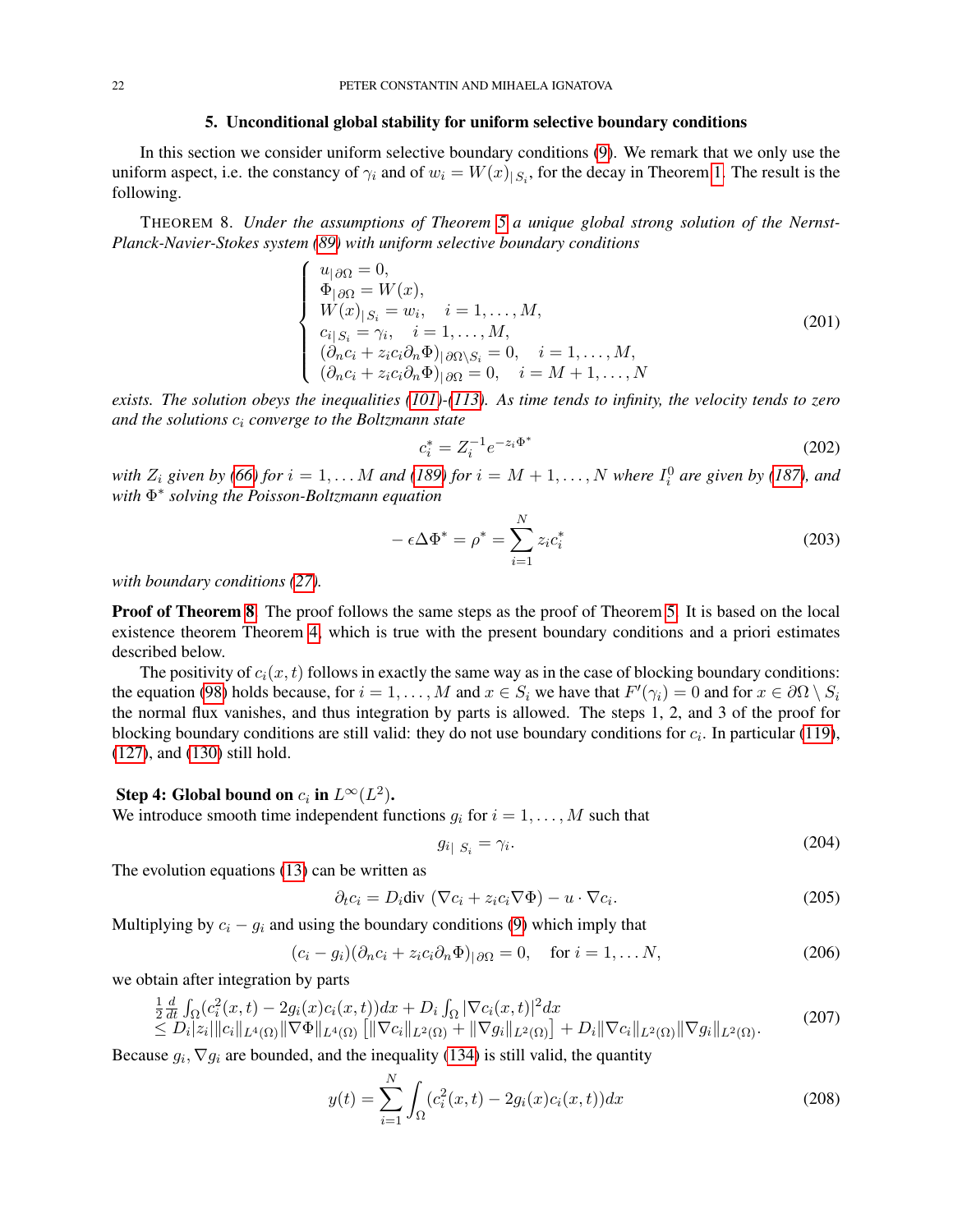$$
\frac{dy}{dt} \le C(y^2 + 1) \tag{209}
$$

and the local uniform bound  $\int_{t_0}^{t_0+\tau} y(t)dt \le \Gamma(1+\tau)$ . Using a similar argument as in Step 4 of the proof of Theorem [5](#page-11-1) we deduce the inequalities [\(144\)](#page-16-0) and [\(145\)](#page-16-2).

# Step 5: Global  $L^\infty(L^p)$  bounds for  $c_i$  and bounds for  $\nabla \Phi$ .

The inequality [\(148\)](#page-16-1) is obtained without use of boundary conditions for  $c_i$  from [\(144\)](#page-16-0), in the same manner as for the blocking boundary conditions case, and so it is thus still valid. We take the equations [\(205\)](#page-21-1), multiply by  $F'(c_i) - F'(g_i)$  where  $F(c) = c^p$  and integrate by parts. The boundary terms vanish, and thus, after integrating by parts we obtain

$$
\frac{d}{dt}\int (F(c_i(t)) - c_i(t)F'(g_i))dx = -D_i\int_{\Omega} (\nabla c_i + z_ic_i\nabla\Phi) \nabla (F'(c_i) - F'(g_i))dx - \int_{\Omega} c_i u \cdot \nabla (F'(g_i))dx.
$$
\n(210)

Using [\(148\)](#page-16-1) and [\(145\)](#page-16-2) we obtain like in the case of blocking boundary conditions [\(149\)](#page-16-5)

$$
\sup_{0\leq t} \|c_i(t)\|_{L^p(\Omega)} \leq \Gamma_p \tag{211}
$$

and consequently

$$
\sup_{0\leq t} \|\Phi(t)\|_{W^{2,p}(\Omega)} \leq \Gamma_p \tag{212}
$$

with  $\Gamma_p$  time independent.

# **Step 6: Uniform bounds for**  $\widetilde{c}_i$ **.**<br>These are obtained in the exact s

These are obtained in the exact same manner as in the case of blocking boundary conditions. The auxiliary functions  $\tilde{c}_i$  obey time independent Dirichlet boundary conditions on  $S_i$ , for  $i \leq M$  and homogeneous Neumann conditions on the rest of the boundary and for  $i > M + 1$ . Therefore Neumann conditions on the rest of the boundary and for  $i \geq M + 1$ . Therefore

$$
(\partial_t \tilde{c}_i \partial_n \tilde{c}_i)|_{\partial \Omega} = 0, \quad i = 1, \dots, N,
$$
\n(213)

and thus there is no contribution from the boundary when we multiply the equation [\(151\)](#page-16-4) obeyed by  $\tilde{c}_i$  by  $-\Delta\tilde{c}_i$  and integrate. The rest of the arguments are repeated almost verbatim and we omit further details.

## 6. Global existence for general selective boundary conditions

The case of general selective boundary conditions is different because the decay in Theorem [1](#page-5-1) is no longer generally true. We can however use the dissipative structure to obtain time dependent bounds, which allow for growth of norms but no finite time singularities. The approach is similar to the one for blocking and uniform selective boundary conditions once the replacement of the first step is obtained.

<span id="page-22-0"></span>THEOREM 9. *Under the assumptions of Theorem [5](#page-11-1) a unique global strong solution of the Nernst-Planck-Navier-Stokes system [\(89\)](#page-10-1) with general selective boundary conditions*

$$
\begin{cases}\n u_{|\partial\Omega} = 0, \n \Phi_{|\partial\Omega} = W(x), \n c_i | S_i = \gamma_i, \quad i = 1, ..., M, \n (\partial_n c_i + z_i c_i \partial_n \Phi)_{|\partial\Omega \setminus S_i} = 0, \quad i = 1, ..., M, \n (\partial_n c_i + z_i c_i \partial_n \Phi)_{|\partial\Omega} = 0, \quad i = M + 1, ..., N\n\end{cases}
$$
\n(214)

*exists for any time* T*, and*

$$
\sup_{0 \le t \le T} [\|c_i(t)\|_{W^{2,q}(\Omega)} + \|\partial_t c_i(t)\|_{L^q(\Omega)}] \le C_q(T) \tag{215}
$$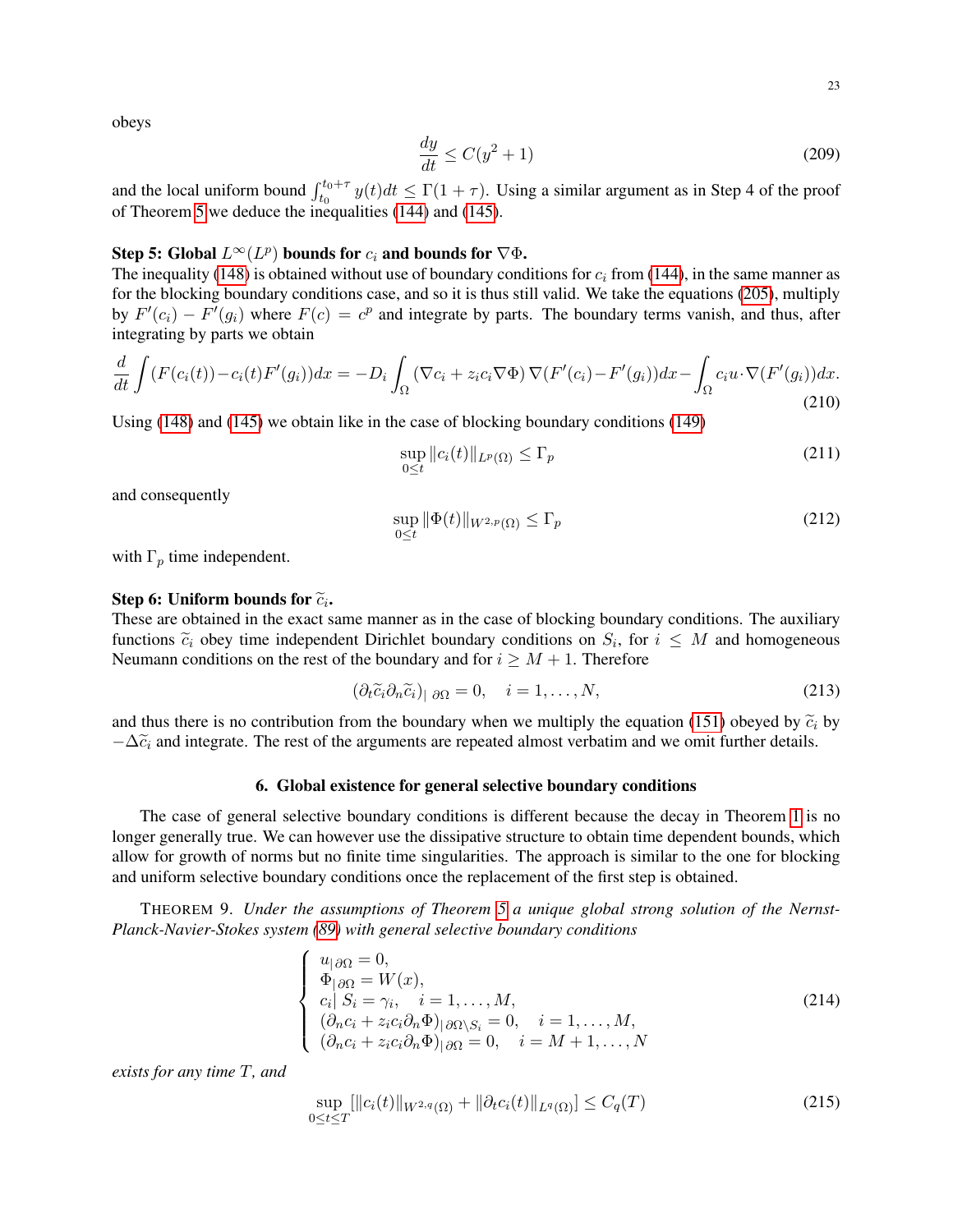*and*

$$
\int_0^T [\|\partial_t u\|_{L^p(\Omega)}^2 + \|u(t)\|_{W^{2,p}(\Omega)}^2] dt \le U_p(T)
$$
\n(216)

*hold. The constants*  $C_q(T)$  *and*  $U_p(T)$  *depend on the initial data and*  $T$ *.* 

Proof of Theorem [9.](#page-22-0) We start from the fundamental structure [\(59\)](#page-7-1) for the energy density [\(45\)](#page-6-1) relative to a Boltzmann state with  $Z_i > 0$  chosen below. In view of [\(41\)](#page-5-2) we observe that the general selective boundary conditions imply that the densities

$$
\left(\frac{\delta \mathcal{E}}{\delta c_i}\right)_{|S_i} = \log \gamma_i + z_i W(x) + \log Z_i \tag{217}
$$

are known on the boundary for  $i = 1, \ldots, M$ . We consider a smooth, time independent function  $\widetilde{W}(x)$  of  $x \in \Omega$  such that

$$
W(x)_{|S_i} = W(x) \tag{218}
$$

and choose

$$
Z_i = (\gamma_i)^{-1} \tag{219}
$$

for  $i = 1, \ldots, M$ . The rest of  $Z_i$  may be arbitrary positive numbers. We then write [\(59\)](#page-7-1) as

$$
D_t E = \sum_{i=1}^N \left( \frac{\delta \mathcal{E}}{\delta c_i} - z_i \widetilde{W} + z_i \widetilde{W} \right) D_t c_i - F \cdot u + R,\tag{220}
$$

add  $\frac{|u|^2}{2k_BT}$  $\frac{|\mathbf{u}|^2}{2k_BT_K}$  and integrate. Moving the term  $z_iW\partial_t c_i$  to the left hand side, integrating by parts using [\(43\)](#page-5-3) and the fact that on the selected portions  $S_i$  of the boundary we have that  $\frac{\delta \mathcal{E}}{\delta c_i} - z_i \widetilde{W} = 0$ , while on all the rest the normal derivative  $\partial_n \frac{\delta \mathcal{E}}{\delta c_n}$  $\frac{\partial \mathcal{E}}{\partial c_i} = 0$ , we obtain

$$
\frac{d}{dt} \left[ \mathcal{E} + \frac{\|u(t)\|_{L^2(\Omega)}^2}{2k_B T_K} - \sum_{i=1}^N \int_{\Omega} z_i \widetilde{W}(x) c_i(x, t) dx \right] + \mathcal{D} + \frac{\nu}{k_B T_K} \|\nabla u(t)\|_{L^2(\Omega)}^2 \n= - \sum_{i=1}^N \int_{\Omega} z_i c_i(x, t) u(x, t) \cdot \nabla \widetilde{W}(x) dx + \sum_{i=1}^N D_i \int_{\Omega} z_i c_i \nabla \left( \frac{\delta \mathcal{E}}{\delta c_i} \right) \nabla \widetilde{W} dx.
$$
\n(221)

Thus

<span id="page-23-0"></span>
$$
\frac{d}{dt}\left[\mathcal{E} + \frac{\|u(t)\|_{L^2(\Omega)}^2}{2k_B T_K} - \int_{\Omega} \rho(x, t) \widetilde{W}(x) dx\right] + \mathcal{D} + \frac{\nu}{k_B T_K} \|\nabla u(t)\|_{L^2(\Omega)}^2 \n= -\int_{\Omega} \rho(x, t) u(x, t) \cdot \nabla \widetilde{W}(x) dx + \sum_{i=1}^N D_i z_i \int_{\Omega} c_i \nabla \left(\frac{\delta \mathcal{E}}{\delta c_i}\right) \nabla \widetilde{W} dx.
$$
\n(222)

Let

$$
\mathcal{F} = \mathcal{E} + \frac{\|u(t)\|_{L^2(\Omega)}^2}{2k_B T_K} - \int_{\Omega} \rho(x, t) \widetilde{W}(x) dx,\tag{223}
$$

$$
\mathcal{G} = \mathcal{E} + \frac{\|u(t)\|_{L^2(\Omega)}^2}{2k_B T_K},\tag{224}
$$

and

$$
\mathcal{D}_1 = \mathcal{D} + \frac{\nu}{k_B T_K} \|\nabla u(t)\|_{L^2(\Omega)}^2.
$$
\n(225)

We remark that

$$
|\mathcal{F} - \mathcal{G}| \le C(1 + \mathcal{E})\tag{226}
$$

because  $\widetilde{W}$  is bounded. The first term in the right hand side of [\(222\)](#page-23-0) can be estimated as follows,

$$
\begin{aligned}\n\left| \int_{\Omega} \rho(x,t) u(x,t) \cdot \nabla \widetilde{W}(x) dx \right| &= \left| \int_{\Omega} (\rho(x,t) - \rho^*(x,t) + \rho^*(x,t)) u(x,t) \cdot \nabla \widetilde{W}(x) dx \right| \\
&\leq \left| \epsilon \int_{\Omega} \Delta(\Phi - \Phi^*) u \cdot \nabla \widetilde{W} dx \right| + \int_{\Omega} |\rho^*| |u(x,t)| |\nabla \widetilde{W}| dx \leq \epsilon \int_{\Omega} |\nabla(\Phi - \Phi^*)| \nabla(u \cdot \nabla \widetilde{W}) | dx + C \sqrt{\mathcal{G}} \\
&\leq C \mathcal{G} + C (1 + \sqrt{\mathcal{D}_1}) \sqrt{\mathcal{G}}.\n\end{aligned}
$$
\n(227)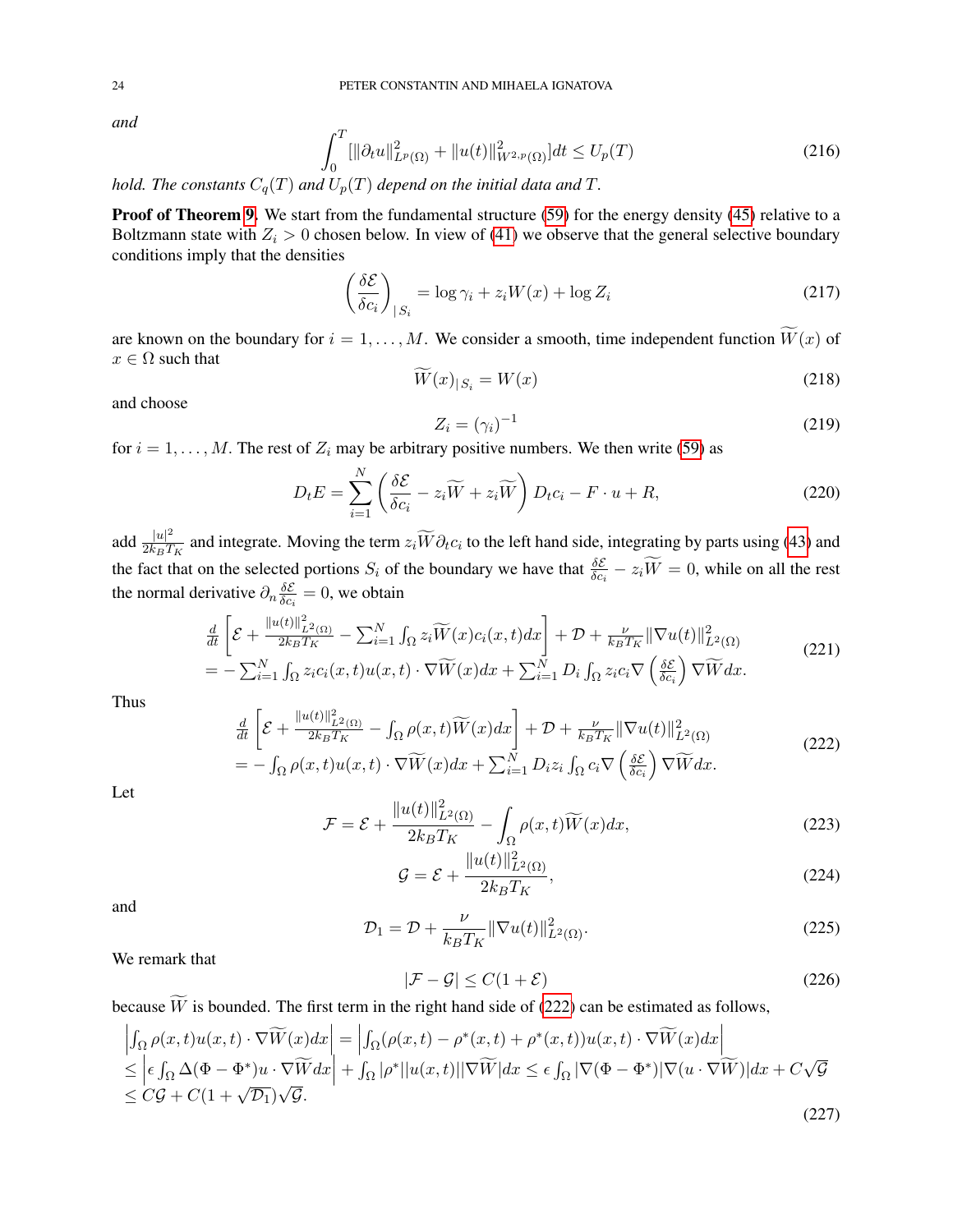The second term is estimated using the dissipation  $\mathcal D$  and the boundedness of  $\nabla \widetilde{W}$ ,

$$
\left| \sum_{i=1}^{N} D_{i} z_{i} \int_{\Omega} c_{i} \nabla \left( \frac{\delta \mathcal{E}}{\delta c_{i}} \right) \nabla \widetilde{W} dx \right| \leq C \sqrt{\mathcal{D}} \sqrt{\sum_{i=1}^{N} \int_{\Omega} c_{i}(x, t) dx}
$$
\n
$$
\leq C \sqrt{\mathcal{D}} \sqrt{\mathcal{E} + C}.
$$
\n(228)

We have thus

$$
\frac{d\mathcal{F}}{dt} \le C\mathcal{F} + C,\tag{229}
$$

and therefore

$$
\sup_{0 \le t \le T} \mathcal{G}(t) \le \Gamma(T) \tag{230}
$$

and also

$$
\int_{0}^{T} \mathcal{D}_{1}(t)dt \leq \Gamma(T) \tag{231}
$$

for any  $T > 0$  with  $\Gamma(T)$  depending only on T, initial data and boundary conditions. These estimates replace step 1, and the rest follows without new ideas like in the proof of existence for the uniform selective boundary conditions.

## 7. Conclusion

We proved global existence of solutions for two dimensional Nernst-Planck-Navier-Stokes equations in bounded domains for arbitrary large initial data, arbitrary valences, voltages, different species diffusivities, any dielectric constant and arbitrary Reynolds numbers, in the cases of both blocking and general selective boundary conditions. Convergence to uniquely determined Boltzmann states and zero fluid velocity occurs not only for blocking boundary conditions, but also for uniform selective conditions. The latter include complex nontrivial configurations in which large voltage differences can be applied.

## 8. Appendix A: Poisson-Boltzmann Equations

We discuss here briefly ideas of proofs and remarks about the Poisson-Boltzmann equations encountered in the text.

**Proof of Theorem [2](#page-9-3).** The boundary conditions for  $\Phi^*$  are [\(27\)](#page-2-1) with W the boundary trace of a function  $\widetilde{W}$ ,

$$
W = W_{|\partial\Omega} \tag{232}
$$

with  $\widetilde{W} \in H^1(\Omega) \cap L^\infty(\Omega)$ . We let

<span id="page-24-0"></span>
$$
\mathcal{A} = \{ \Phi \in H^1(\Omega) \mid G(\Phi) \in L^1(\Omega), \text{ and } \gamma_0(\Phi) = W \}
$$
\n(233)

where

$$
\gamma_0(\Phi) = \Phi_{|\partial\Omega} \tag{234}
$$

is the trace map  $\gamma_0: H^1(\Omega) \to H^{\frac{1}{2}}(\partial \Omega)$ , and define, for  $\Phi \in \mathcal{A}$ ,

$$
E(\Phi) = \int_{\Omega} \frac{\epsilon}{2} |\nabla \Phi|^2 + G(\Phi) dx.
$$
 (235)

<span id="page-24-1"></span>**PROPOSITION 1.** *There exists*  $\Phi^* \in \mathcal{A}$  *attaining the minimum of E:* 

$$
E(\Phi^*) = \min_{\Phi \in \mathcal{A}} E(\Phi). \tag{236}
$$

**Proof of Proposition [1](#page-24-1).** Let  $\alpha = \inf_{\Phi \in A} E(\Phi)$ . Because  $E(\Phi) \ge 0$ , there is no problem with the existence and finiteness of  $\alpha \geq 0$ . Let  $\Phi_j \in A$  be such that  $\lim_{j\to\infty} E(\Phi_j) = \alpha$ . The sequence  $\Phi_j$  is bounded in  $H^1(\Omega)$  and therefore the sequence  $\Phi_j - W$  is bounded in  $H_0^1(\Omega)$ . We can thus pass to a subsequence so that  $\Phi_j - \widetilde{W}$  converge strongly in  $L^2(\Omega)$ , and consequently we can pass to a subsequence of  $\Phi_j$  that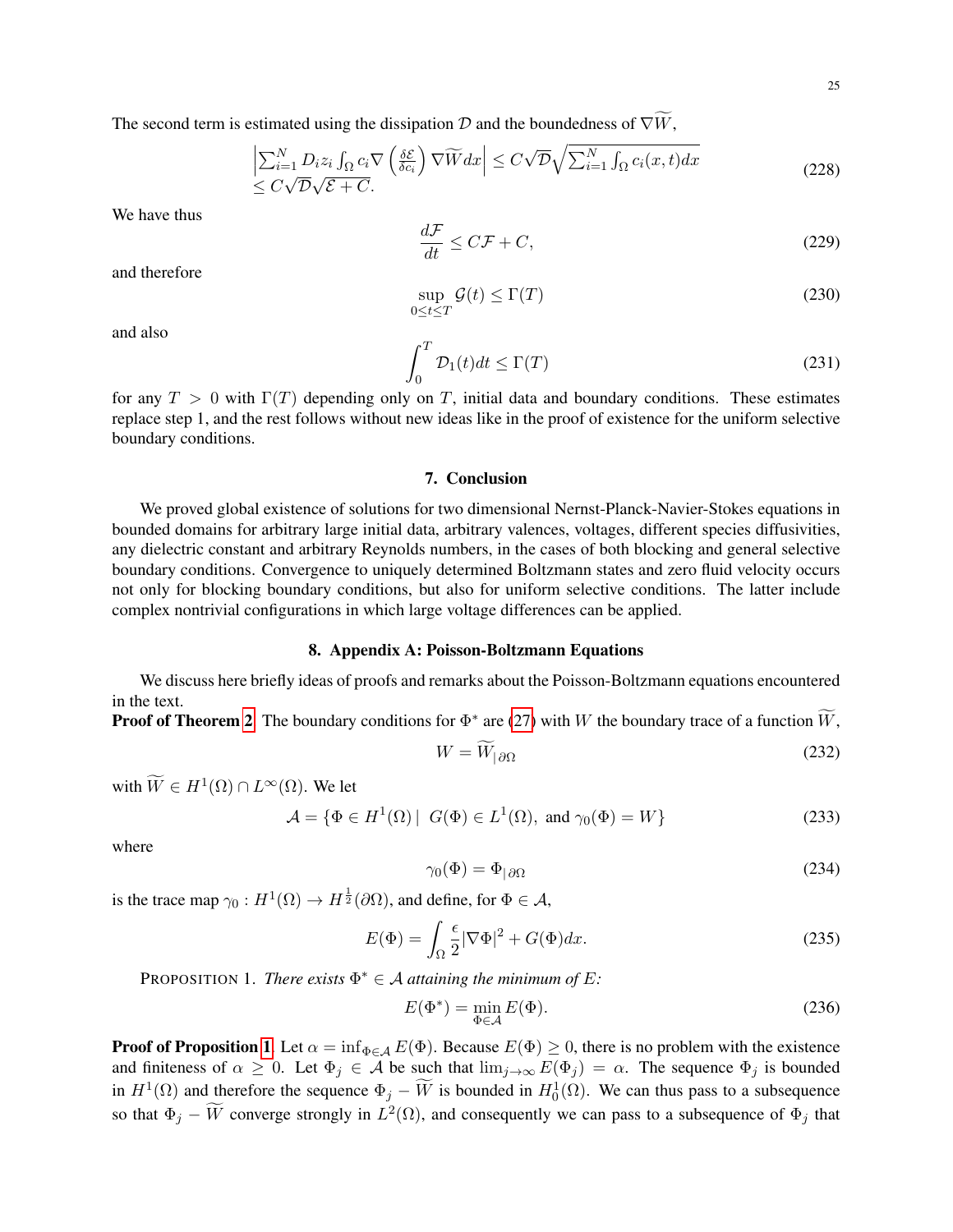converges weakly in  $H^1(\Omega)$ , strongly in  $L^2(\Omega)$  and almost everywhere to a function  $\Phi^*$ . Because of the weak convergence in  $H^1(\Omega)$  we have

$$
\int_{\Omega} |\nabla \Phi^*|^2 dx \le \liminf_{j \to \infty} \int_{\Omega} |\nabla \Phi_j|^2 dx.
$$

Because of the almost everywhere convergence and Fatou's lemma for the nonnegative functions  $G(\Phi_i)$  we have that

$$
\int_{\Omega} G(\Phi^*) dx \le \liminf_{j \to \infty} \int_{\Omega} G(\Phi_j) dx,
$$

and because of the subadditivity of lim inf we have

$$
E(\Phi^*) \le \liminf_{j \to \infty} E(\Phi_j) = \alpha.
$$

The inequalities above and the strong convergence in  $L^2$  establish that  $\Phi^* \in H^1(\Omega)$  and  $G(\Phi^*) \in L^1(\Omega)$ . Because the trace operator  $\gamma_0$  is continuous between Hilbert spaces, hence weakly continuous, it follows that  $\gamma_0(\Phi^*) = W$ , and thus  $\Phi^* \in \mathcal{A}$ . This concludes the proof of the proposition.

We introduce

$$
\mathcal{B} = H_0^1(\Omega) \cap L^\infty(\Omega) \tag{237}
$$

and observe that  $A + B \subset A$  (the sum of any element of A and any element of B belongs to A). Then, fixing  $\psi \in \mathcal{B}$  we observe that the function  $s \mapsto E(\Phi^* + s\psi)$  is differentiable and has a minimum at  $s = 0$ . Carrying out the differentiation we arrive at the variational formulation:

**PROPOSITION 2.** Let  $\Phi^*$  be the minimum of E on A. Then, for any  $\psi \in \mathcal{B}$  we have

<span id="page-25-0"></span>
$$
\epsilon \int_{\Omega} \nabla \Phi^* \nabla \psi dx + \int_{\Omega} G'(\Phi^*) \psi dx = 0.
$$
 (238)

We use now the variational formulation to gain regularity in a well established manner. We define

$$
\partial_h^i f(x) = \frac{f(x + he_i) - f(x)}{h} \tag{239}
$$

where  $e_i = (0, \ldots, 0, 1, 0, \ldots, 0)$  is the canonical basis of  $\mathbb{R}^d$ , and  $h \neq 0$ . We note that

$$
(\partial_h^i)^* = -\partial_{-h}^i \tag{240}
$$

where the dual is with respect to the  $L^2$  scalar product. We take a function  $\chi'_1$  of one variable that is smooth, even, compactly supported in the interval  $[-2, 2]$ , is nonincreasing for positive x and equals identically 1 on  $[-1, 1]$  and identically 0 on  $[-2, -\frac{3}{2}]$  $\frac{3}{2}$ ]∪[ $\frac{3}{2}$  $\frac{3}{2}$ , 2]. We define  $\chi_1(x) = \int_0^x \chi_1'(s)ds$  and rescale  $\chi_M'(x) = \chi_1'(\frac{x}{M})$  $\frac{x}{M}$ ), and define  $\chi_M(x) = \int_0^x \chi'_M(s)ds$ . Note that  $\chi_M$  is odd. We take another function  $\chi \in C_0^{\infty}(\Omega)$ . For any  $1 \leq i \leq d, M > 1$  and  $h \neq 0$ , with  $|h| < \frac{1}{2}$  $\frac{1}{2}$ dist(supp  $\chi, \partial \Omega$ ) we consider the test function

$$
\psi(x) := (\partial_h^i)^* [\chi(x) \chi_M(\partial_h^i \Phi^*(x))]. \tag{241}
$$

We easily check that  $\psi \in \mathcal{B}$ . Now we apply the variational formulation [\(238\)](#page-25-0). Let us describe the terms separately

$$
\epsilon \int_{\Omega} \nabla \Phi^* \nabla \psi dx = \epsilon \int_{\Omega} \partial_h^i \nabla \Phi^*(x) \nabla [\chi(x) \chi_M(\partial_h^i \Phi^*(x))] dx \n= \epsilon \int_{\Omega} \nabla \partial_h^i \Phi^*(x) \chi(x) \nabla [\chi_M(\partial_h^i \Phi^*(x))] dx + \epsilon \int_{\Omega} \nabla \partial_h^i \Phi^*(x) \nabla \chi(x) \chi_M(\partial_h^i \Phi^*(x)) dx \n= \epsilon \int_{\Omega} \nabla \partial_h^i \Phi^*(x) \chi(x) \chi'_M(\partial_h^i \Phi^*(x)) \nabla \partial_h^i \Phi^*(x) dx + \epsilon \int_{\Omega} \nabla \partial_h^i \Phi^*(x) \nabla \chi(x) \chi_M(\partial_h^i \Phi^*(x)) dx \n= \epsilon \int_{\Omega} |\nabla \partial_h^i \Phi^*(x)|^2 \chi(x) \chi'_M(\partial_h^i \Phi^*(x)) dx + \epsilon \int_{\Omega} \nabla \chi(x) \nabla F_M(\partial_h^i \Phi^*(x)) dx \n= \epsilon \int_{\Omega} |\nabla \partial_h^i \Phi^*|^2 \chi \chi'_M(\partial_h^i \Phi^*) dx - \epsilon \int_{\Omega} \Delta \chi F_M(\partial_h^i \Phi^*) dx.
$$
\n(242)

We used above the fact that  $\partial_h^i$  and  $\nabla$  commute. The function  $F_M$  is given by

$$
F_M(\Phi) = \int_0^{\Phi} \chi_M(t)dt.
$$
\n(243)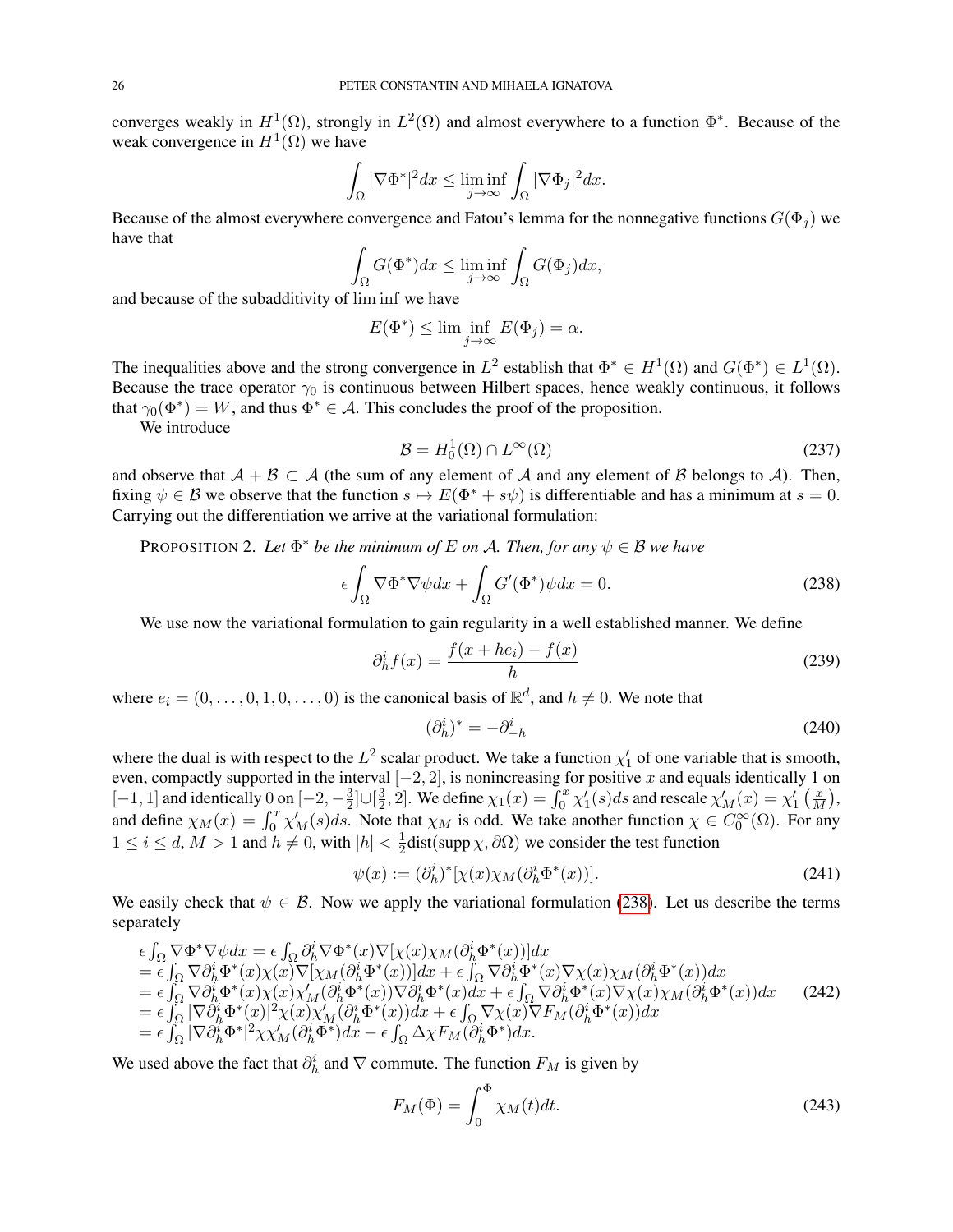We note that, from our definitions

<span id="page-26-2"></span>
$$
F_M(\Phi) \le \frac{1}{2}\Phi^2. \tag{244}
$$

We obtained thus far:

<span id="page-26-0"></span>
$$
\epsilon \int_{\Omega} \nabla \Phi^* \nabla \psi dx = \epsilon \int_{\Omega} |\nabla \partial_h^i \Phi^*|^2 \chi \chi'_M (\partial_h^i \Phi^*) dx - \epsilon \int_{\Omega} \Delta \chi F_M (\partial_h^i \Phi^*) dx. \tag{245}
$$

Regarding the second term in [\(238\)](#page-25-0) we have

$$
\int_{\Omega} G'(\Phi^*) \psi dx = \int_{\Omega} \partial_h^i G'(\Phi^*(x)) \chi_M(\partial_h^i \Phi^*(x)) \chi(x) dx.
$$
\n(246)

Now we observe that

$$
\partial_h^i G'(\Phi^*(x)) = G''(S)\partial_h^i \Phi^*(x)
$$
\n(247)

with S some point on the segment  $[\Phi^*(x), \Phi^*(x+h)]$ . Observing that

$$
\Phi \chi_M(\Phi) \ge 0 \tag{248}
$$

holds for any  $\Phi$  we obtain from the convexity of G that

<span id="page-26-1"></span>
$$
\int_{\Omega} G'(\Phi^*) \psi dx \ge 0. \tag{249}
$$

Adding [\(245\)](#page-26-0) and [\(249\)](#page-26-1), using [\(238\)](#page-25-0) and [\(244\)](#page-26-2) we obtain

$$
\epsilon \int_{\Omega} |\nabla \partial_h^i \Phi^*|^2 \chi \chi'_M (\partial_h^i \Phi^*) dx \le \epsilon C_\chi \int_{\Omega} |\partial_h^i \Phi^*|^2 dx. \tag{250}
$$

Letting  $M \to \infty$  and using the Lebesgue dominated convergence theorem we obtain

$$
\epsilon \int_{\Omega} |\nabla \partial_h^i \Phi^*|^2 \chi dx \le \epsilon C_{\chi} \int_{\Omega} |\partial_h^i \Phi^*|^2 dx \le C_{\chi} E(\Phi^*). \tag{251}
$$

As a consequence, for any relatively compact subdomain  $\Omega_1 \subset \subset \Omega$  we have

$$
\epsilon \|\Phi^*\|_{H^2(\Omega_1)}^2 \le CE(\Phi^*). \tag{252}
$$

This inequality implies, in  $d = 2, 3$ , that  $\Phi^* \in C^{\alpha}(\Omega_1)$ . For higher dimensions we can show that  $G'(\Phi^*) \in$  $L^2_{loc}(\Omega)$ . In order to do so, we take the test function

$$
\psi(x) = \chi(x)\chi_M(G'(\Phi^*(x)))\tag{253}
$$

with  $\chi \in C_0^{\infty}(\Omega)$  and  $\chi_M$  as above. It is easy to check that  $\psi \in \mathcal{B}$  and thus we can apply [\(238\)](#page-25-0). We obtain

$$
0 = \epsilon \int_{\Omega} \nabla \Phi^* \nabla \psi + \int_{\Omega} G'(\Phi^*) \psi = \epsilon \int_{\Omega} |\nabla \Phi^*|^2 \chi'_M (G'(\Phi^*)) G''(\Phi^*) \chi dx + \epsilon \int_{\Omega} \nabla \Phi^* \chi_M (G'(\Phi^*)) \nabla \chi dx + \int_{\Omega} G'(\Phi^*) \chi_M (G'(\Phi^*)) \chi dx.
$$
 (254)

Now we note that

$$
x\chi_M(x) \ge \frac{1}{2}\chi_M^2(x) \tag{255}
$$

which can be verified easily by differentiation, noticing that, in view of the fact that the functions are even it is enough to check for nonnegative x, and using the fact that  $\chi_M(x) \leq x$  for nonnegative x. We obtain, using a Schwartz inequality:

$$
\epsilon \int_{\Omega} |\nabla \Phi^*|^2 \chi'_M(G'(\Phi^*)) G''(\Phi^*) \chi dx + \frac{1}{2} \int_{\Omega} G'(\Phi^*) \chi_M(G'(\Phi^*)) \chi dx \leq C\epsilon^2 \int_{\Omega} \frac{|\nabla \chi|^2}{\chi} |\nabla \Phi^*|^2 dx. \tag{256}
$$

Letting  $M \to \infty$  and using the fact that  $x \chi_M(x)$  is a nonnegative function which is nondecreasing in M, we obtain from the monotone convergence theorem and the convexity of G

$$
\int_{\Omega} G'(\Phi^*)^2 \chi dx \le C\epsilon^2 \int_{\Omega} \frac{|\nabla \chi|^2}{\chi} |\nabla \Phi^*|^2 dx.
$$
 (257)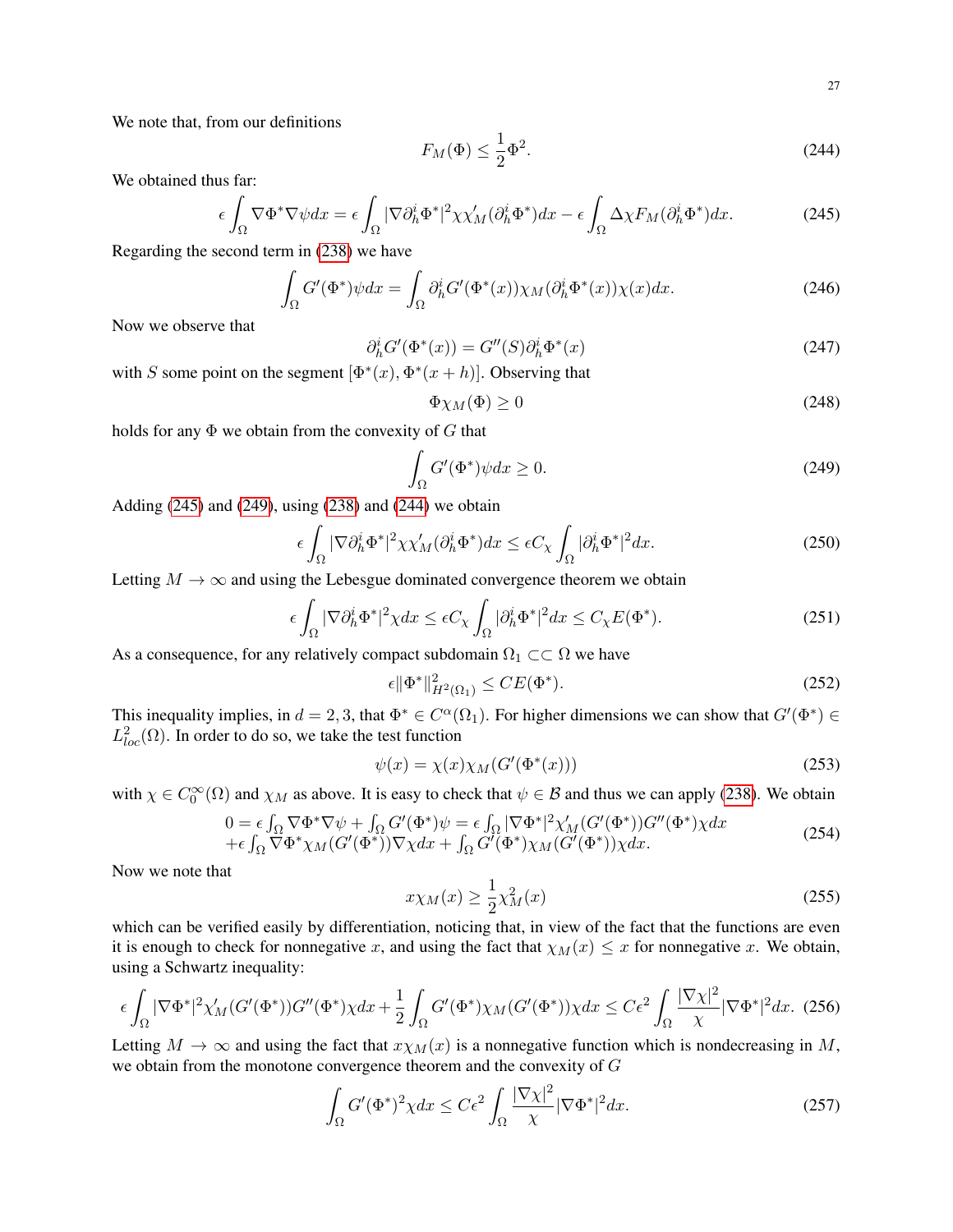Thus,  $G'(\Phi^*) \in L^2_{loc}(\Omega)$  and, using elliptic regularity we can bootstrap and obtain bounds for higher derivatives in any dimension d. We will not pursue this here.

The existence and interior regularity have been established. The boundedness of the solution follows from the maximum principle. Indeed, there exists a number M depending on  $Z_i$ ,  $z_i$  and W, sufficiently large so that  $\sup_{x \in \partial \Omega} |W(x)| < M$ , and  $G'(\phi) > 0$  for  $\phi \ge M$ ,  $G'(\phi) < 0$  for  $\phi \le -M$ . Then it is easily verified that  $\Phi^*$  cannot attain a maximum larger than M, nor a minimum less than  $-M$ . It is here that we used the fact that the  $z_i$ -s include both positive and negative numbers.

The formal calculation for the uniqueness is simple: If  $\Phi_i^* \in A$ , for  $i = 1, 2$ , are two weak solutions then

<span id="page-27-0"></span>
$$
- \epsilon \Delta (\Phi_1^* - \Phi_2^*) + G'(\Phi_1^*) - G'(\Phi_2^*) = 0 \tag{258}
$$

with  $\Phi_1^* - \Phi_2^* \in H_0^1(\Omega)$ . Taking the scalar product with  $\Phi_1^* - \Phi_2^*$  and observing that

<span id="page-27-1"></span>
$$
(G'(\Phi_1^*) - G'(\Phi_2^*)) (\Phi_1^* - \Phi_2^*) \ge 0
$$
\n(259)

holds pointwise because of the convexity of  $G$ , we obtain that

$$
\int_{\Omega} |\nabla (\Phi_1^* - \Phi_2^*)|^2 dx = 0.
$$
\n(260)

The rigorous argument is as follows: by the interior regularity of solutions, [\(258\)](#page-27-0) holds almost everywhere in  $\Omega$ , and the inequality [\(259\)](#page-27-1) is pointwise true. Therefore the function

$$
(\Delta(\Phi_1^*-\Phi_2^*)) (\Phi_1^*-\Phi_2^*)
$$

which a priori is known to be in  $L_{loc}^1(\Omega)$  is nonnegative almost everywhere. Thus, from interior regularity, denoting  $\psi = \Phi_1^* - \Phi_2^*$  we have

$$
|\nabla \psi|^2 \leq \frac{1}{2} \Delta \psi^2
$$

almost everywhere. The left hand side is in  $L^1(\Omega)$ , as  $\psi \in H_0^1(\Omega)$ , and the right hand side is in  $L^1_{loc}(\Omega)$  by interior regularity. Taking now  $w_1$ , the positive eigenfunction corresponding to the first eigenvalue of  $-\Delta$ with homogeneous boundary conditions, we obtain

$$
\int_{\Omega} w_1 |\nabla \psi|^2 dx \leq \frac{1}{2} \int_{\Omega} w_1 \Delta \psi^2 dx = -\frac{\lambda_1}{2} \int_{\Omega} w_1 \psi^2 dx.
$$

The integration by parts is allowed because  $\psi \in H_0^1(\Omega)$  and  $w_1$  can be approximated in  $H^1(\Omega)$  by  $C_0^{\infty}$ functions. This shows that  $\psi = 0$ , because, as it is well known,  $w_1(x) \geq Cd(x) > 0$  where  $d(x)$  is the distance from  $x$  to the boundary of the domain. This concludes the sketch of the proof of Theorem [2.](#page-9-3)

Let us turn now to the equation [\(84\)](#page-9-0) which is the Poisson-Boltzmann equation [\(190\)](#page-20-0) for the case of blocking boundary conditions for the ionic species, namely,

$$
-\epsilon \Delta \Phi^* = \sum_{i=1}^N z_i I_i^0 \frac{e^{-z_i \Phi^*}}{\int_{\Omega} e^{-z_i \Phi^*}}.
$$
\n(261)

We recall that the constants  $I_i^0$  are given positive numbers and the boundary conditions are [\(27\)](#page-2-1), and moreover

<span id="page-27-2"></span>
$$
Z_i = (I_i^0)^{-1} \int_{\Omega} e^{-z_i \Phi^*} dx.
$$
 (262)

There are several approaches to show existence. Showing that the equation [\(85\)](#page-9-4) can be solved by varying the constants  $Z_i$  to solve [\(262\)](#page-27-2) with solutions of [\(79\)](#page-9-5) is a nontrivial possible route. A proof of existence using the fact that solutions are critical points of the energy

$$
\frac{\epsilon}{2} \int_{\Omega} |\nabla \Phi(x)|^2 dx + \sum_{i=1}^{N} I_i^0 \log \left( \int_{\Omega} e^{-z_i \Phi(x)} dx \right) \tag{263}
$$

is the most direct route. This is the approach in [[8](#page-34-2)] where a special situation is treated, but the proof can be adapted for the situation at hand. The energy is bounded below by Jensen's inequality and an approximation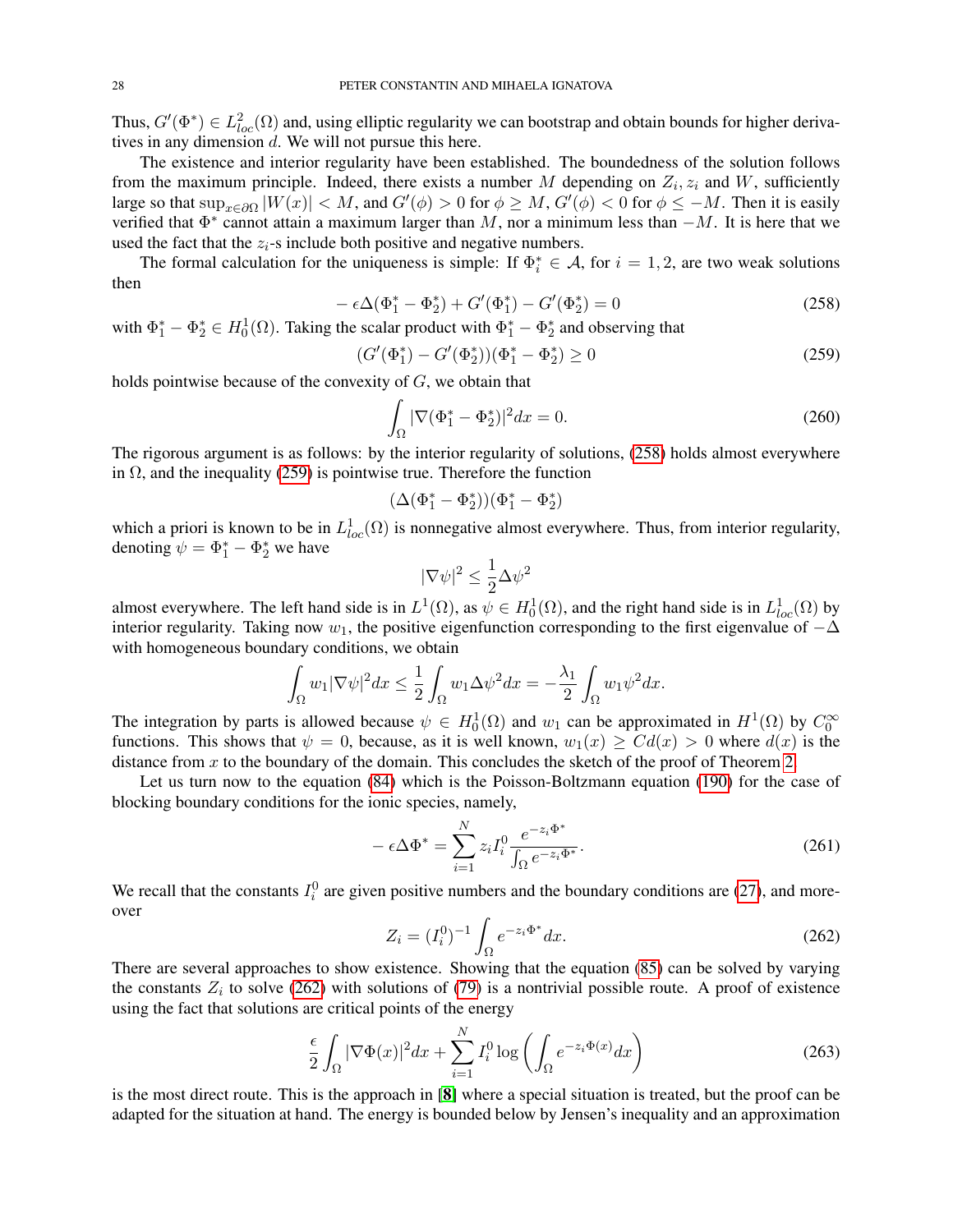is used to control the exponential integrals in the logarithms. This provides a variational solution. The Jensen inequality is used to show that  $Z_i(\Phi)$  are bounded away from zero and infinity, uniformly on minimizing sequences, and then boundedness of the variational solution is obtained via the maximum principle, in the same manner as in the local case. Regularity of bounded weak solutions follows from the fact that the equation is semilinear elliptic and the smoothness of the boundary and of the boundary conditions. The uniqueness result is the following.

<span id="page-28-0"></span>THEOREM 10. *Any two*  $W^{1,\infty}(\Omega)$  *solutions of [\(84\)](#page-9-0)* with the same Dirchlet boundary conditions [\(22\)](#page-2-3) *must coincide.*

**Proof of Theorem [10](#page-28-0)**. Indeed, let  $\Phi_{\infty}^{(i)}$ ,  $i = 1, 2$  be the two solutions and let  $\psi$  be their difference,

$$
\psi = \Phi_{\infty}^{(2)} - \Phi_{\infty}^{(1)}.\tag{264}
$$

Then  $\psi$  satisfies

<span id="page-28-1"></span>
$$
-\epsilon \Delta \psi(x) + \sum_{i=1}^{N} z_i^2 I_i^0 \int_0^1 p_\lambda^i(x) \left( \psi(x) - (\psi, p_\lambda^i)_{L^2(\Omega)} \right) d\lambda = 0 \tag{265}
$$

with homogeneous boundary conditions. Here

$$
p_{\lambda}^{i} = \frac{e^{-z_{i}\Phi_{\lambda}}}{\int_{\Omega} e^{-z_{i}\Phi_{\lambda}} dx}
$$
 (266)

and

$$
\Phi_{\lambda} = \Phi_{\infty}^{(1)} + \lambda \psi. \tag{267}
$$

Taking the scalar product of [\(265\)](#page-28-1) with  $\psi$  we obtain

$$
0 = \epsilon \|\nabla \psi\|_{L^2(\Omega)}^2 + \sum_{i=1}^N z_i^2 I_i^0 \int_0^1 d\lambda \int_{\Omega} p_\lambda^i(x) \left(\psi(x) - (\psi, p_\lambda^i)_{L^2(\Omega)}\right)^2 dx \tag{268}
$$

and therefore  $\psi = 0$ . This uses the fact that  $p_\lambda^i$  are probability densities (i.e. they are nonnegative and have integrals equal to 1).

We consider now the Poisson-Boltzmann equation for the uniform selective boundary conditions,

$$
-\epsilon \Delta \Phi^* = \sum_{i=1}^M z_i Z_i^{-1} e^{-z_i \Phi^*} + \sum_{i=M+1}^N z_i I_i^0 \frac{e^{-z_i \Phi^*}}{\int_{\Omega} e^{-z_i \Phi^*} dx}
$$
(269)

with boundary conditions [\(22\)](#page-2-3). A direct existence proof can be constructed using the fact that solutions are critical points of

$$
\frac{\epsilon}{2} \int_{\Omega} |\nabla \Phi(x)|^2 dx + \int_{\Omega} \sum_{i=1}^M Z_i^{-1} e^{-z_i \Phi(x)} dx + \sum_{i=M+1}^N I_i^0 \log \left( \int_{\Omega} e^{-z_i \Phi(x)} dx \right), \tag{270}
$$

which is bounded below by Jensen's inequality. Boundedness of solutions follows like above from the maximum principle, regularity follows from the semilinear elliptic character and the uniqueness follows in the manner of Theorem [10.](#page-28-0) It is interesting to note that the linearization of equation [\(86\)](#page-10-0) at a state  $\Phi$  is the linear elliptic nonlocal operator

$$
L_{\Phi}(\psi) = -\epsilon \Delta \psi + G''(\Phi)\psi + \sum_{i=M+1}^{N} z_i^2 I_i^0 (\psi - (\psi, p_i)_{L^2(\Omega)}) p_i
$$
\n(271)

where  $G(\Phi) = \sum_{i=1}^{M} Z_i^{-1} e^{-z_i \Phi}$  and  $p_i = \frac{e^{-z_i \Phi(x)}}{\int_{\Phi} e^{-z_i \Phi(x)}}$  $\frac{e^{-z_i\Phi(x)}}{\int_{\Omega}e^{-z_i\Phi(x)}dx}$ . This operator with domain  $H^2(\Omega) \cap H_0^1(\Omega)$  is selfadjoint in  $L^2(\Omega)$ , positive and invertible when  $\Phi \in L^{\infty}(\Omega)$ . These properties can be used to produce a nontrivial Newton iteration procedure for computing solutions of [\(86\)](#page-10-0).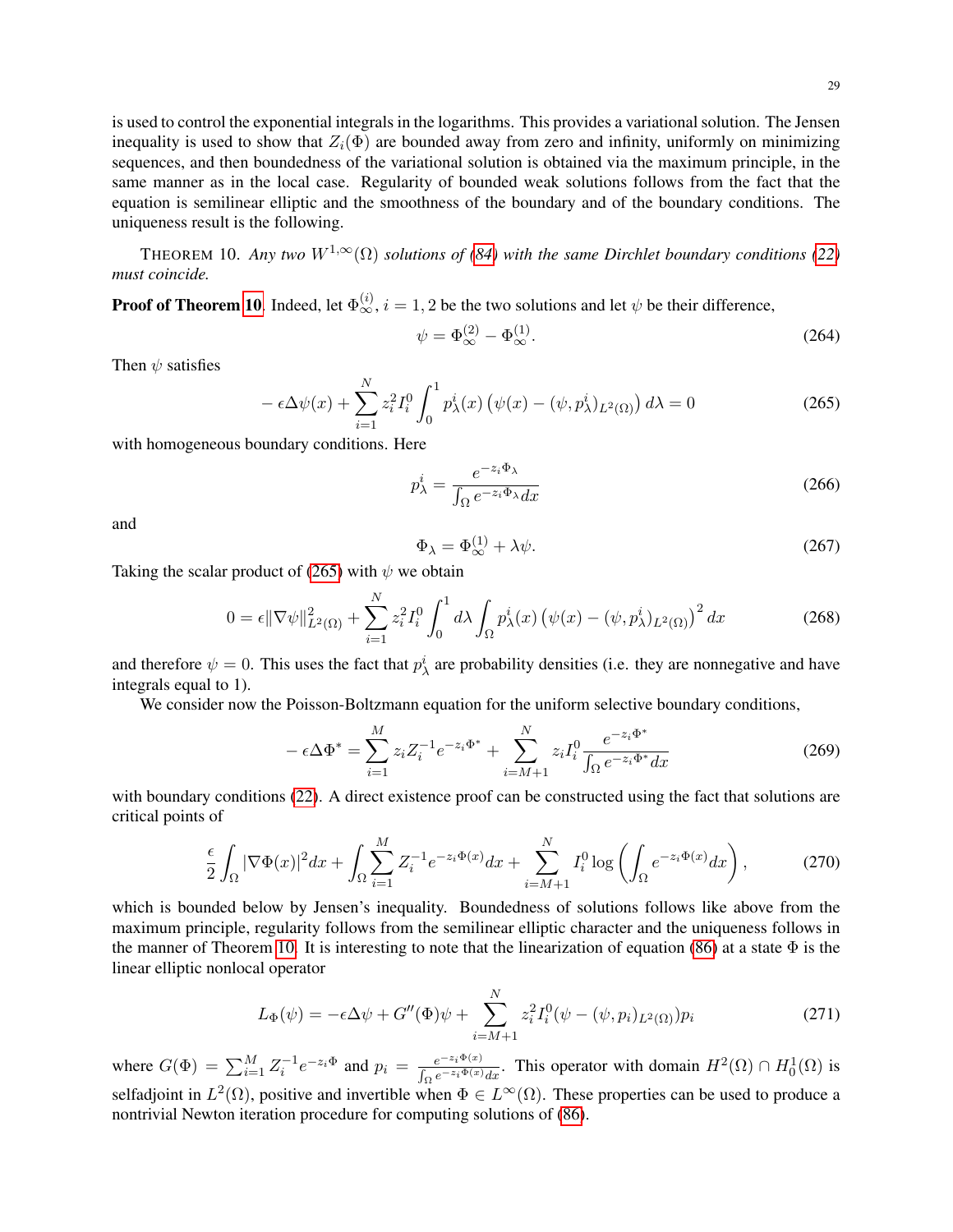Let us make a few remarks about [\(82\)](#page-9-1). If  $W_1(x) \le W_2(x)$  are two boundary conditions, and if  $\Phi_1^*, \Phi_2^*$ denote the corresponding solutions, (assumed to be continuous up to the boundary) it follows from the maximum principle that  $\Phi_1^*(x) \leq \Phi_2^*(x)$  everywhere. Indeed, from  $G'' > 0$  it follows from the equations that  $\Phi_1 - \Phi_2$  cannot attain its maximum in the interior of the domain.

If  $Z_i$  together with  $z_i$  satisfy the neutrality condition

$$
\sum_{i=1}^{N} \frac{z_i}{Z_i} = 0,
$$
\n(272)

then  $G'(0) = 0$ . In this case, using the fact that  $G'(0) = 0$  and the fact that 0 solves the equation with zero boundary conditions, it follows that if  $W(x) \geq 0$  on the boundary, the corresponding solution is nonnegative  $\Phi^*(x) \ge 0$ . Then, considering  $M = \max |W(x)|$  on the boundary it follows that  $\Phi^*(x) \le \Phi^*_M(x)$  where  $\Phi_M^*$  solves the problem [\(82\)](#page-9-1) with constant boundary condition equal to M. Because  $\Phi_M^*(x) \geq 0$  and  $G(\Phi) > 0$  for  $\Phi > 0$  it follows again from the maximum principle that  $\Phi_M^*(x) \leq M$ . Therefore, for any W we have

<span id="page-29-0"></span>
$$
-M \le \Phi^*(x) \le M. \tag{273}
$$

This bound is remarkable in that it does not depend on  $z_i$ ,  $Z_i$ , once the neutrality condition is assumed. The considerations above can be made rigorous, for instance by adding a small multiple of  $G^2(\Phi)$  to the variational problem, and then removing it. The minimization of

$$
\int_{\Omega} \left[ \frac{\epsilon}{2} |\nabla \Phi|^2 + G_r(\phi) \right] dx \tag{274}
$$

with

$$
G_r(\Phi) = G(\Phi) + rG^2(\Phi)
$$
\n(275)

with  $r > 0$  on the corresponding admissible set  $\mathcal{A}_r = \{ \Phi \in H^1(\Omega) \mid G_r(\Phi) \in L^1(\Omega), \gamma_0(\Phi) = W \}$  yields bounded solutions with the same  $L^{\infty}$  bounds, and their regularity up to the boundary is classical. Removing r we deduce the bounds [\(273\)](#page-29-0) for  $\Phi^*$  and then again we can apply classical results to obtain regularity up to the boundary.

Let us provide here an explicit calculation for a one dimensional case, similar to to one used in [[12](#page-35-9)] in a half-space, using the neutrality condition. Let

<span id="page-29-1"></span>
$$
- \epsilon \Phi'' + G'(\Phi) = 0 \tag{276}
$$

on the interval  $[0, H]$  with boundary conditions

$$
\Phi(H) = W, \quad \Phi(0) = 0 \tag{277}
$$

with  $W > 0$ . Multiplying [\(276\)](#page-29-1) by  $\Phi'$  and integrating once we obtain

$$
\epsilon(\Phi')^2 = 2(G(\Phi) - A) \tag{278}
$$

with  $A$  a constant of integration. If we are to have smooth solutions,  $A$  must not exceed the minimum of  $G(\Phi)$  on the interval. Now G is convex and the global minimum of G is  $G(0)$  because  $G'(0) = 0$ . Because 0 is in the range of  $\Phi$  (it is a boundary condition) it follows that the minimum of  $G(\Phi)$  is  $G(0)$ . We write  $A = G(0) - \alpha^2$  with  $\alpha \ge 0$ . We choose  $\alpha$  such that

<span id="page-29-2"></span>
$$
\int_0^W \frac{d\Phi}{\sqrt{G(\Phi) - G(0) + \alpha^2}} d\Phi = \sqrt{\frac{2}{\epsilon}} H.
$$
\n(279)

The fact that we can solve this equation requires a small argument, based on the fact that when  $\alpha = 0$  the integral diverges and the fact that  $G$  is convex. Thus

$$
C_1 \Phi^2 \le G(\Phi) - G(0)
$$

for  $\Phi \in [0, W]$  because of convexity, and

$$
G(\Phi) - G(0) \le C_2 \Phi^2
$$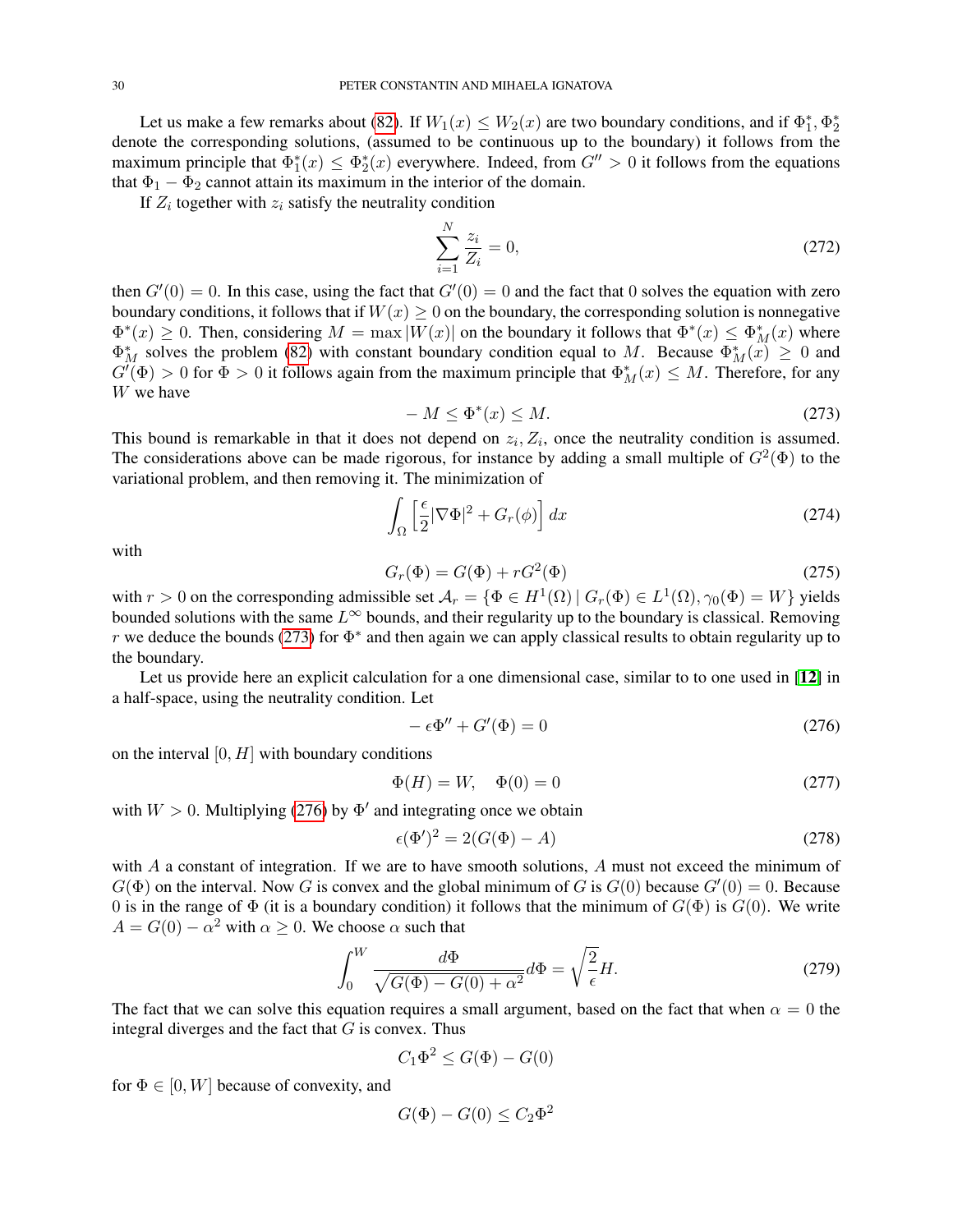for  $\Phi \in [0, \Phi_0]$  because of continuity of the second derivative of G, with  $C_1 > 0$ ,  $C_2$  and  $\Phi_0$  independent of W. Therefore part of the integral in [\(279\)](#page-29-2) is bounded below by

$$
\int_0^{\Phi_0} \frac{d\Phi}{\sqrt{C_2 \Phi^2 + \alpha^2}} \ge \frac{1}{\sqrt{2C_2}} \log \left( \frac{\Phi_0 \sqrt{C_2}}{\alpha} \right)
$$

and the rest from above by

$$
\int_{\Phi_0}^{W} \frac{d\Phi}{\sqrt{C_1 \Phi^2 + \alpha^2}} \le \frac{1}{\sqrt{C_1}} \log\left(\frac{W}{\Phi_0}\right).
$$

The sum therefore can be made arbitrarily large, as W is fixed (even if it depends on  $\epsilon$ ) and  $\alpha$  is chosen small enough. On the other hand, if  $\alpha$  is large enough, then the integral on the left hand side of [\(279\)](#page-29-2) can be made arbitrarily small. Thus, as  $\alpha$  is varied, the range of the integral contains the target value in the right hand side of [\(279\)](#page-29-2).

We then set

$$
P(\Phi) = \int_0^{\Phi} \frac{d\Psi}{\sqrt{G(\Psi) - G(0) + \alpha^2}} d\Psi \tag{280}
$$

and

$$
\Phi^*(y) = P^{-1}\left(\sqrt{\frac{2}{\epsilon}}y\right) \tag{281}
$$

and conclude the construction.

## 9. Appendix B

We sketch here for the sake of completeness our proof of Theorem [4.](#page-10-5) Local existence based on methods of maximal regularity was presented in [[2](#page-34-7)].

We consider an iteration:

<span id="page-30-0"></span>
$$
\partial_t c_i = D_i(\Delta c_i + z_i \operatorname{div} (c_i \nabla \Phi_o)) - u \cdot \nabla c_i \tag{282}
$$

with

and

<span id="page-30-3"></span>
$$
-\epsilon \Delta \Phi_o = \rho_o \tag{283}
$$

<span id="page-30-4"></span>
$$
\partial_t u + u \cdot \nabla u + \nabla p = \nu \Delta u - (k_B T_K) \rho_o \nabla \Phi_o, \quad \text{div } u = 0,
$$
\n(284)

boundary conditions

<span id="page-30-1"></span>
$$
(\nabla c_i + z_i c_i \nabla \Phi_o)_{|\partial \Omega} \cdot n = 0 \tag{285}
$$

$$
\Phi_{o\vert\ \partial\Omega} = W \tag{286}
$$

and

$$
u_{\parallel\partial\Omega} = 0.\tag{287}
$$

We are assuming that  $\rho_o(x, t)$  is given by a previous calculation, and we are interested in inductive bounds. We do not mention explicitly the counting index of the iteration. We observe that the linear equations [\(282\)](#page-30-0) with time dependent boundary conditions [\(285\)](#page-30-1) are equivalent to the linear equations

$$
\partial_t \tilde{c}_i = D_i \Delta \tilde{c}_i - (u + D_i z_i \nabla \Phi_o) \nabla \tilde{c}_i + z_i ((\partial_t + u \cdot \nabla) \Phi_o) \tilde{c}_i
$$
\n(288)

with homogeneous Neumann boundary conditions

$$
\partial_n \tilde{c}_{i|\partial\Omega} = 0 \tag{289}
$$

for the dependent variable

<span id="page-30-2"></span>
$$
\widetilde{c}_i = c_i e^{z_i \Phi_o}.\tag{290}
$$

This observation clarifies the nature of the equations: Obviously, if  $\rho_o$ , and consequently  $\Phi_o$ , u are smooth, then  $\tilde{c}_i$ , and consequently  $c_i$  are smooth. This allows us to perform calculations on the preferred form [\(282\)](#page-30-0).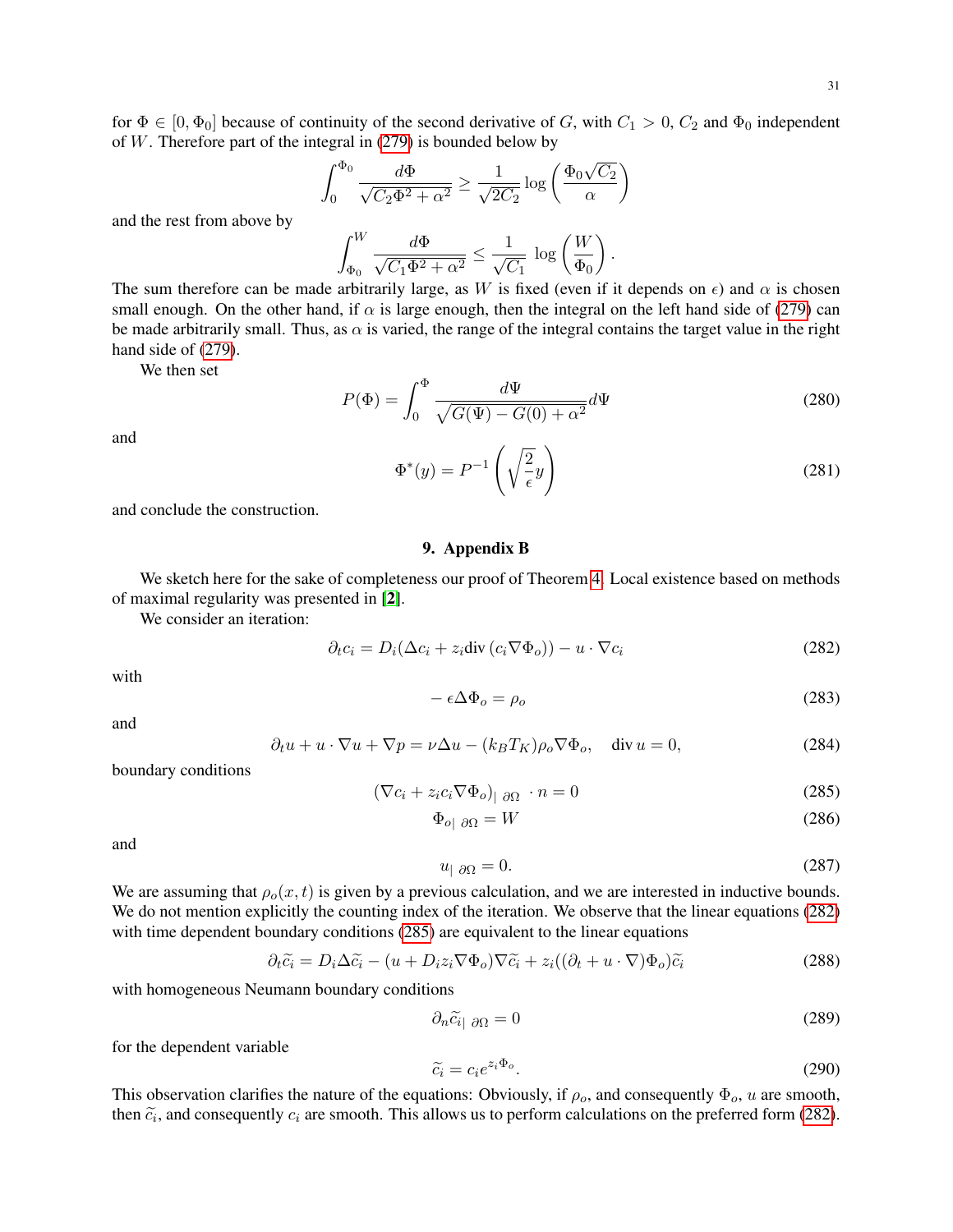We start by estimating norms  $||c_i(t)||_{L^p(\Omega)}$  for  $p > d$ . Integrating by parts and using the boundary conditions we have

$$
\frac{1}{p(p-1)D_i} \frac{d}{dt} ||c_i(t)||_{L^p(\Omega)}^p = -\int_{\Omega} (|\nabla c_i|^2 + z_i c_i \nabla \Phi_o \cdot \nabla c_i) c_i^{p-2} dx \tag{291}
$$

and therefore

<span id="page-31-4"></span>
$$
\frac{1}{p(p-1)D_i}\frac{d}{dt}\|c_i(t)\|_{L^p(\Omega)}^p + \frac{1}{2}\int_{\Omega} |\nabla c_i|^2 c_i^{p-2} dx \le \frac{z_i^2}{2} \|\nabla \Phi_o(t)\|_{L^\infty(\Omega)}^2 \|c_i(t)\|_{L^p(\Omega)}^p. \tag{292}
$$

Consequently, we have

<span id="page-31-3"></span>
$$
||c_i(t)||_{L^p(\Omega)} \le e||c_i(0)||_{L^p(\Omega)}
$$
\n(293)

for all  $0 \le t \le T$ , provided

<span id="page-31-2"></span>
$$
\int_{0}^{T} \|\nabla \Phi_{o}(t)\|_{L^{\infty}(\Omega)}^{2} dt \le \frac{2}{(p-1)D_{i}z_{i}^{2}}.
$$
\n(294)

Let us consider the inductive situation, when

<span id="page-31-0"></span>
$$
\rho_o(x,t) = \sum_{i=1}^{N} z_i c_i^o(x,t),
$$
\n(295)

and let us assume the time interval  $[0, T_0]$  we have that

<span id="page-31-1"></span>
$$
\sup_{0 \le t \le T_0} \|c_i^o(t)\|_{L^p(\Omega)} \le A_p \tag{296}
$$

for some  $p > d$ . Using elliptic regularity, we have that

$$
\|\nabla\Phi_o\|_{L^{\infty}(\Omega)} \le C_{\Omega}[\|\rho_o\|_{L^p(\Omega)} + \|W\|_{W^{\frac{3}{2},p}(\partial\Omega)}]
$$
\n(297)

and, taking into account [\(295\)](#page-31-0) and the assumption [\(296\)](#page-31-1) we have that

<span id="page-31-7"></span>
$$
\sup_{0 \le t \le T_0} \|\nabla \Phi_o\|_{L^\infty(\Omega)} \le C_W(A_p + 1)
$$
\n(298)

where we took

$$
C_W = C_{\Omega} \left( \sum_{i=1}^N |z_i| + \|W\|_{W^{\frac{3}{2},p}(\partial \Omega)} \right),\tag{299}
$$

a constant that depends only on the data of the problem. The condition [\(294\)](#page-31-2) is then satisfied if

$$
TC_W^2(A_p + 1)^2 \le \frac{2}{(p-1)D_iz_i^2},\tag{300}
$$

and, if that is the case, we guarantee [\(293\)](#page-31-3) on the interval  $[0, T]$ . Therefore, choosing

$$
A_p = e \|c_i(0)\|_{L^p(\Omega)}\tag{301}
$$

we conclude that the assumption [\(296\)](#page-31-1) is preserved in the iteration,

<span id="page-31-8"></span>
$$
\sup_{0 \le t \le T_0} ||c_i(t)||_{L^p(\Omega)} \le e ||c_i(0)||_{L^p(\Omega)} = A_p,
$$
\n(302)

if

<span id="page-31-5"></span>
$$
T_0 \le \frac{2}{(p-1)\max_i(D_iz_i^2)} C_W^{-2} \left( e \| c_i(0) \|_{L^p(\Omega)} + 1 \right)^{-2}.
$$
 (303)

Let us note that from [\(292\)](#page-31-4) we have also

$$
\int_0^{T_0} \int_{\Omega} |\nabla c_i|^2 c_i^{p-2} dx dt \le \frac{2p+1}{D_i p(p-1)} A_p^p. \tag{304}
$$

In order to provide further inductive information we require that  $p > 2d$  and that  $T_0$  satisfies the constraint [\(303\)](#page-31-5) with a possibly larger constant M,

<span id="page-31-6"></span>
$$
T_0 \le M^{-1} \left( e \| c_i(0) \|_{L^p(\Omega)} + 1 \right)^{-2}.
$$
\n(305)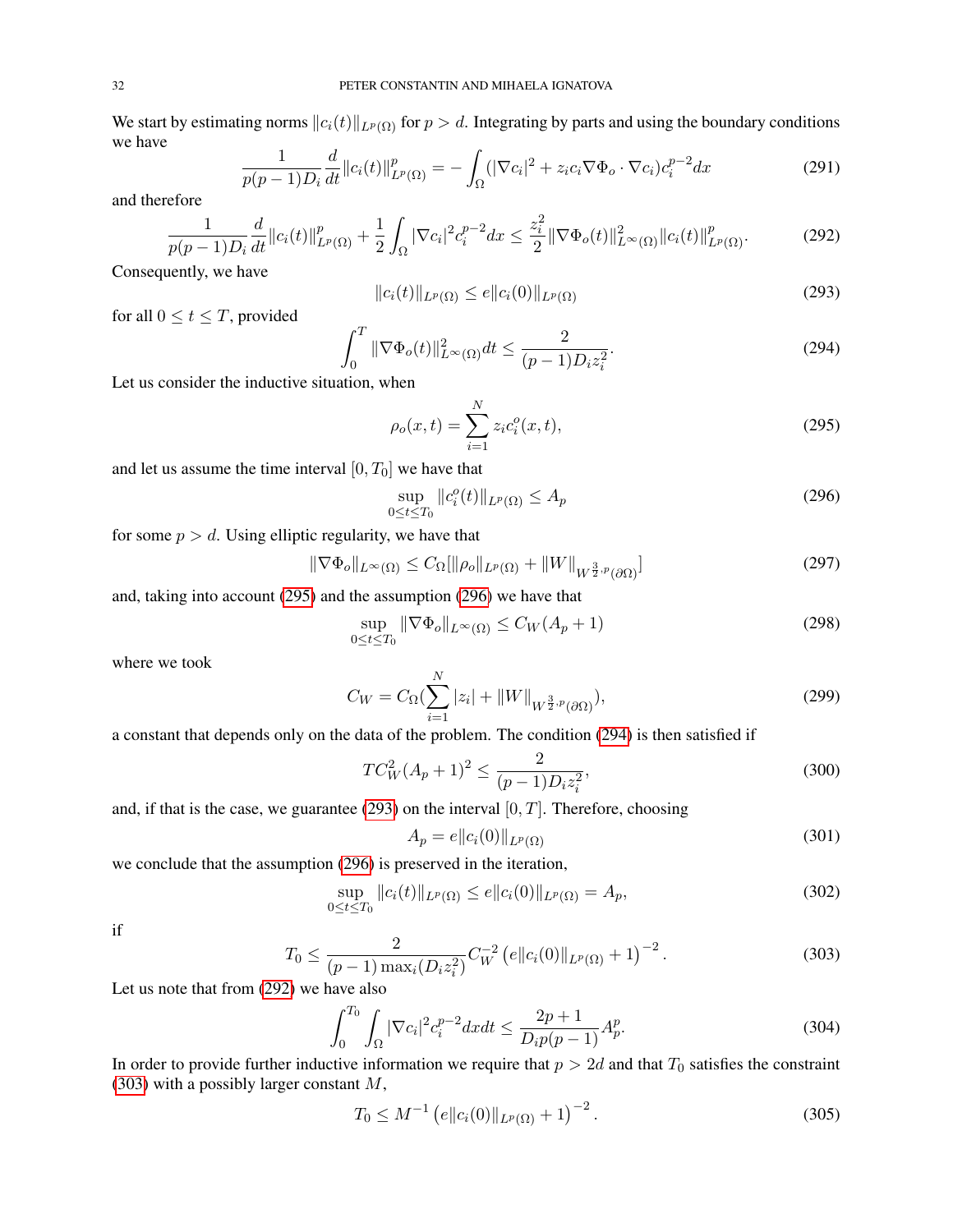At this point we have required only

<span id="page-32-4"></span>
$$
M \ge \frac{(p-1)\max_{i}(D_{i}z_{i}^{2})C_{W}^{2}}{2}.
$$
\n(306)

We provide below the justification for the additional requirement

<span id="page-32-3"></span>
$$
M \ge 16e^2(q-1)\max_{i} (D_iz_i^2)C_z^2|\Omega|^{\frac{2(p-q)}{pq}}.
$$
\n(307)

We remark that the condition [\(305\)](#page-31-6) depends only on the norms  $||c_i(0)||_{L^p(\Omega)}$  of the initial data and on the parameters of the problem, but not on the iteration step, nor on higher regularity data, or velocity initial data.

The equation [\(282\)](#page-30-0) can be written as

$$
\partial_t c_i + \text{div } j_i = 0 \tag{308}
$$

with

$$
j_i = -D_i(\nabla c_i + z_i c_i \nabla \Phi_o) + uc_i.
$$
\n(309)

We take the time derivative and use the fact that the boundary conditions imply

$$
j_{i\,|\partial\Omega} \cdot n = 0. \tag{310}
$$

The time derivative  $\partial_t c_i$  obeys thus

<span id="page-32-0"></span>
$$
\partial_t(\partial_t c_i) + \operatorname{div} \partial_t(j_i) = 0 \tag{311}
$$

with boundary condition

$$
\partial_t j_{i| \partial \Omega} \cdot n = 0. \tag{312}
$$

We multiply [\(311\)](#page-32-0) by  $(\partial_t c_i)|\partial_t c_i|^{q-2}$  for some  $q \ge 2$  and integrate by parts. We obtain

$$
\frac{1}{q}\frac{d}{dt}\int_{\Omega}|\partial_{t}c_{i}|^{q}dx = \int_{\Omega}(\partial_{t}j_{i}\cdot\nabla((\partial_{t}c_{i})|\partial_{t}c_{i}|^{q-2})dx.
$$
\n(313)

This yields

$$
\frac{1}{q(q-1)}\frac{d}{dt}\int_{\Omega}|\partial_{t}c_{i}|^{q}dx = -D_{i}\int_{\Omega}\left[|\nabla\partial_{t}c_{i}|^{2} + z_{i}(\partial_{t}c_{i})\nabla\Phi_{o}\cdot\nabla\partial_{t}c_{i}\right]|\partial_{t}c_{i}|^{q-2}dx \n+\int_{\Omega}c_{i}\left[(\partial_{t}u - D_{i}z_{i}\nabla\partial_{t}\Phi_{o})\cdot\nabla\partial_{t}c_{i}\right]|\partial_{t}c_{i}|^{q-2}dx.
$$
\n(314)

Consequently we have

<span id="page-32-1"></span>
$$
\frac{1}{q(q-1)}\frac{d}{dt}\|\partial_t c_i\|_{L^q(\Omega)}^q + \frac{D_i}{4}\int_{\Omega} |\nabla \partial_t c_i|^2 ||\partial_t c_i|^{q-2} dx \n\leq \frac{D_i z_i^2}{2} \|\nabla \Phi_o(t)\|_{L^\infty}^2 \|\partial_t c_i\|_{L^q(\Omega)}^q + \frac{1}{D_i} \|c_i(\partial_t u - D_i z_i \nabla \partial_t \Phi_o)\|_{L^q(\Omega)}^2 \|\partial_t c_i\|_{L^q(\Omega)}^{q-2},
$$
\n(315)

where we used a Hölder inequality with exponents  $2, q, \frac{2q}{q-1}$  $\frac{2q}{q-2}$  and Schwartz inequalities. We have from [\(315\)](#page-32-1)

$$
\frac{d}{dt} \|\partial_t c_i\|_{L^q(\Omega)}^2 \le (q-1)D_iz_i^2 \|\nabla \Phi_o(t)\|_{L^\infty}^2 \|\partial_t c_i\|_{L^q(\Omega)}^2 + \frac{2(q-1)}{D_i} \|c_i(\partial_t u - D_i z_i \nabla \partial_t \Phi_o)\|_{L^q(\Omega)}^2. \tag{316}
$$

From [\(294\)](#page-31-2) we obtain that

<span id="page-32-2"></span>
$$
\|\partial_t c_i(t)\|_{L^q(\Omega)}^2 \le e^2 \|\partial_t c_i(0)\|_{L^q(\Omega)}^2 + \frac{4e^2(q-1)}{D_i} \int_0^{T_0} \left[ \|c_i \partial_t u\|_{L^q(\Omega)}^2 + D_i^2 z_i^2 \|c_i \nabla \partial_t \Phi_0\|_{L^q(\Omega)}^2 \right] dt \tag{317}
$$

holds for all  $t \leq T_0$ . We treat the two integral terms in the right hand side of [\(317\)](#page-32-2) differently. Because

$$
-\epsilon \Delta \partial_t \Phi_o = \partial_t \rho_o \tag{318}
$$

with boundary condition

$$
\partial_t \Phi_{o| \partial \Omega} = 0 \tag{319}
$$

we have, from elliptic regularity

$$
\|\partial_t \Phi_o(t)\|_{W^{1,\infty}(\Omega)} \le C_\Omega \|\partial_t \rho_o\|_{L^q(\Omega)}.
$$
\n(320)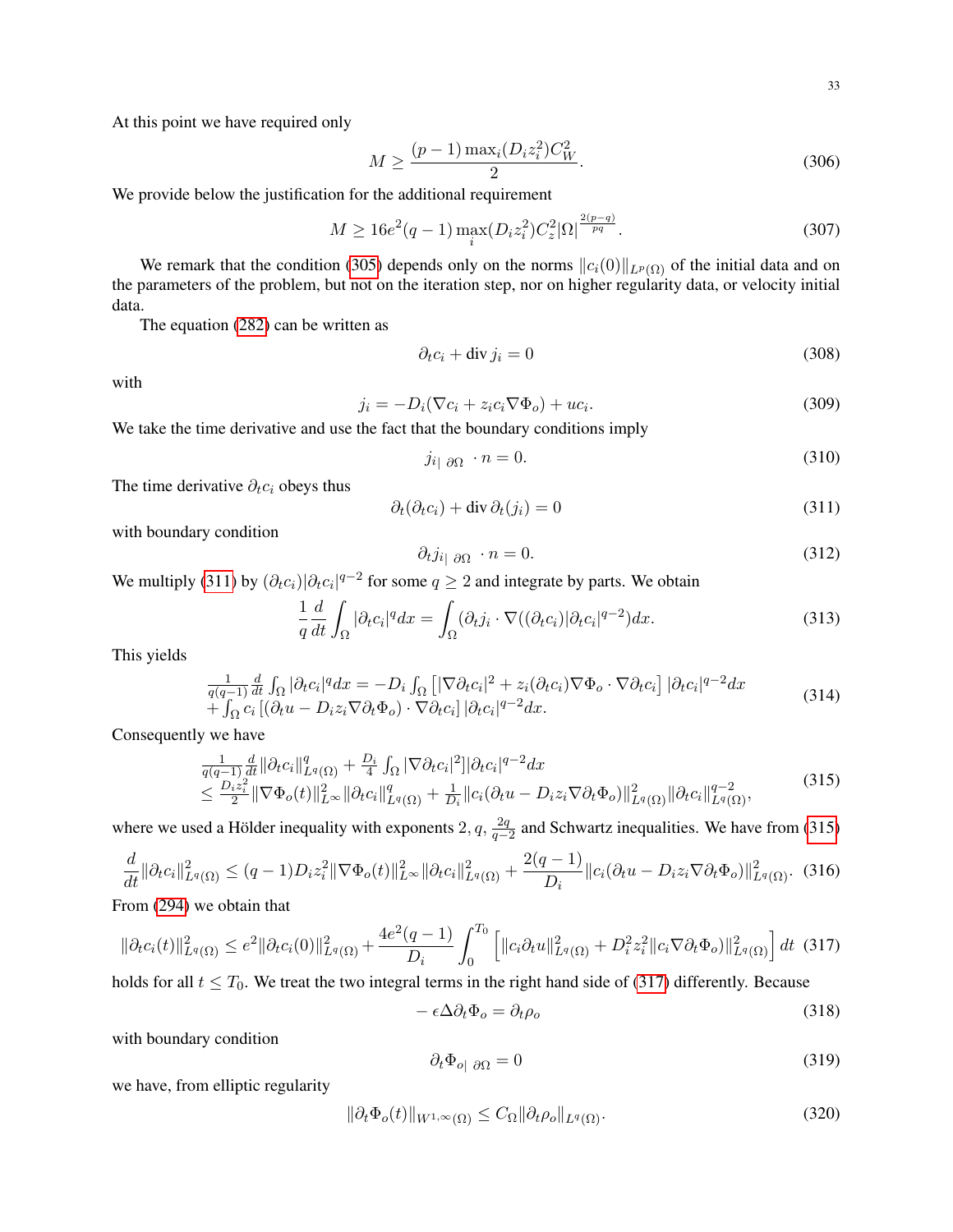Let us assume that

$$
\sup_{0 \le t \le T_0} \|\partial_t c_i^o(t)\|_{L^q(\Omega)} \le B_q. \tag{321}
$$

Then it follows that

$$
\sup_{0 \le t \le T_0} \|\partial_t \Phi_o(t)\|_{W^{1,\infty}(\Omega)} \le C_z B_q \tag{322}
$$

with

$$
C_z = C_\Omega \sum_{i=1}^N |z_i|.
$$
\n(323)

Thus for the second integral term in the right hand side of [\(317\)](#page-32-2) we obtain that

$$
4e^{2}(q-1)\int_{0}^{T_{0}}D_{i}z_{i}^{2}\|c_{i}\nabla\partial_{t}\Phi_{o})\|_{L^{q}(\Omega)}^{2}dt \leq 4e^{2}(q-1)D_{i}z_{i}^{2}C_{z}^{2}B_{q}^{2}A_{q}^{2}T_{0}
$$
\n(324)

which implies

$$
4e^{2}(q-1)\int_{0}^{T_{0}}D_{i}z_{i}^{2}\|c_{i}\nabla\partial_{t}\Phi_{o}\|_{L^{q}(\Omega)}^{2}dt \leq \frac{1}{4}B_{q}^{2}
$$
\n(325)

if  $q \leq p$ , in view of [\(307](#page-32-3)) of condition [\(305\)](#page-31-6). For the first integral term we use  $p = 2q$  and bound

$$
\frac{4e^2(q-1)}{D_i} \int_0^{T_0} \|c_i \partial_t u\|_{L^q(\Omega)}^2 dt \le \frac{4e^2(q-1)}{D_i} A_p^2 \int_0^{T_0} \|\partial_t u\|_{L^p(\Omega)}^2 dt. \tag{326}
$$

Now we use the bound ([[11](#page-35-10)], [[21](#page-35-11)])

<span id="page-33-1"></span>
$$
\int_0^{T_0} \|\partial_t u\|_{L^p(\Omega)}^2 dt \le C \left( \|u(0)\|_{W^{1,p}(\Omega)}^2 + \int_0^{T_0} \|F(t)\|_{L^p(\Omega)}^2 dt \right)
$$
(327)

which is valid on any time interval in  $d = 2$  and on a short time interval, independent of iteration in  $d = 3$ . Here

$$
F = -(k_B T_K) \rho_o \nabla \Phi_o \tag{328}
$$

obeys in view of [\(298\)](#page-31-7), [\(302\)](#page-31-8)

$$
||F(t)||_{L^{p}(\Omega)} \leq (k_B T_K) C_z A_p C_W (A_p + 1)
$$
\n(329)

and consequently

$$
\frac{4e^2(q-1)}{D_i} \int_0^{T_0} \|c_i \partial_t u\|_{L^q(\Omega)}^2 dt \tag{330}
$$

$$
\leq \frac{4e^2(q-1)}{D_i} A_p^2 C \left[ \| \partial_t u(0) \|_{L^p(\Omega)}^2 + (k_B T_K)^2 C_z^2 A_p^2 C_W^2 (A_p + 1)^2 T_0 \right]. \tag{331}
$$

Consequently, using [\(305\)](#page-31-6)

$$
\frac{4e^2(q-1)}{D_i} \int_0^{T_0} \|c_i(\partial_t u)\|_{L^q(\Omega)}^2 dt \le \frac{1}{4} B_q^2 \tag{332}
$$

if we impose

$$
B_q^2 \ge C_1 A_p^2 (\|u(0)\|_{W^{1,p}(\Omega)}^2 + A_p^2) + 2e^2 \|\partial_t c_i(0)\|_{L^q(\Omega)}^2
$$
\n(333)

with  $C_1$  depending only on the parameters of the problem. Then, returning to [\(317\)](#page-32-2) we have

<span id="page-33-0"></span>
$$
\|\partial_t c_i(t)\|_{L^q}^2 \le B_q^2 \tag{334}
$$

for all  $t \leq T_0$ . We return now to the equation [\(282\)](#page-30-0) written as

$$
-\Delta c_i = -\frac{1}{D_i} \partial_t c_i + (z_i \nabla \Phi_o - \frac{1}{D_i} u) \nabla c_i - \frac{z_i}{\epsilon} \rho_o c_i
$$
\n(335)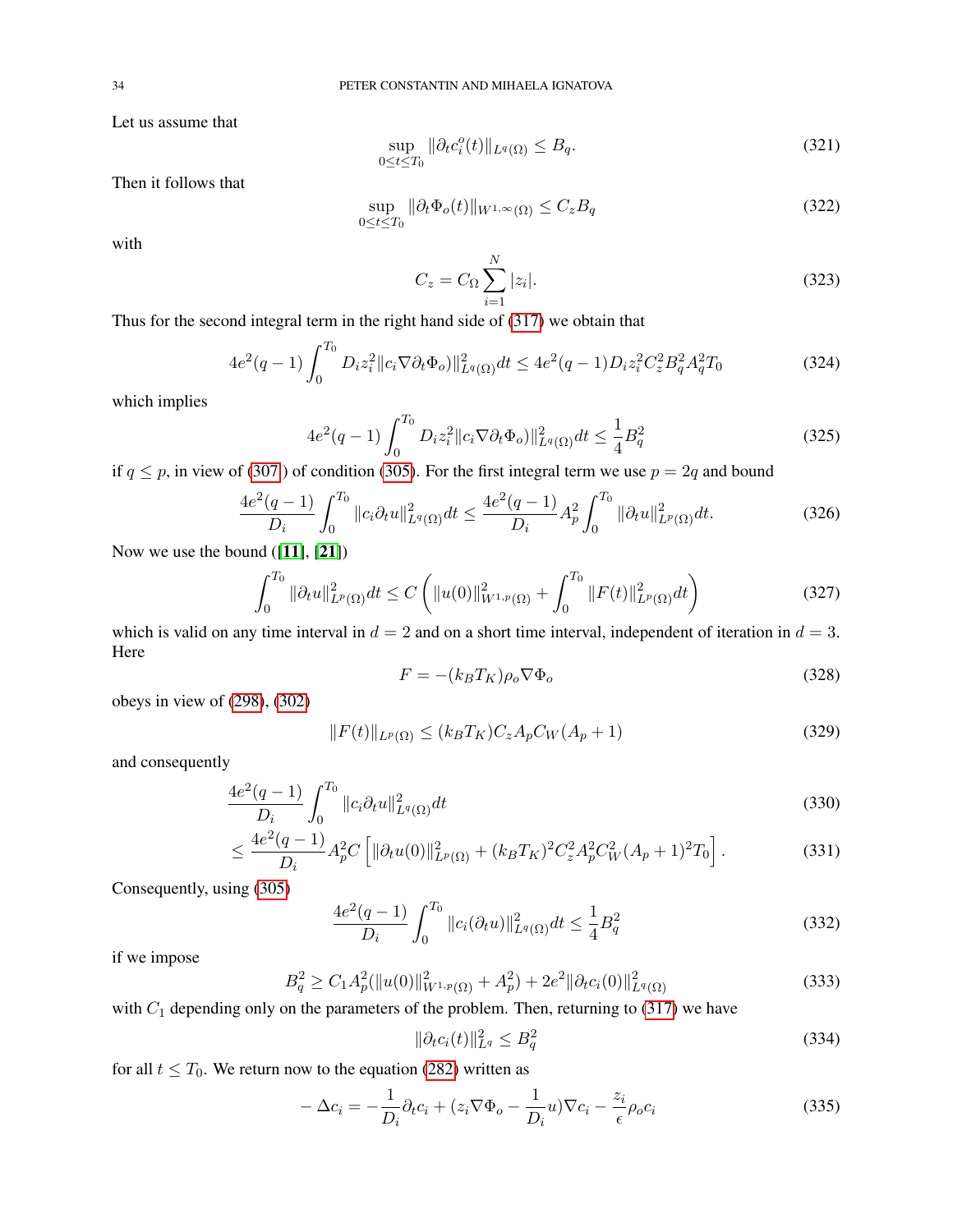and esitimate the right hand side in  $L^q$  using [\(295\)](#page-31-0), [\(296\)](#page-31-1), [\(298\)](#page-31-7), [\(302\)](#page-31-8) and [\(317\)](#page-32-2)

<span id="page-34-10"></span>
$$
\|\Delta c_i(t)\|_{L^q(\Omega)} \le \frac{1}{D_i} B_q + \left( |z_i| C_W(A_p + 1) + \frac{1}{D_i} \|u(t)\|_{L^\infty(\Omega)} \right) \|\nabla c_i(t)\|_{L^q(\Omega)} + \left( \frac{|z_i|}{\epsilon} \sum_{j=1}^N |z_j| \right) A_p^2. \tag{336}
$$

In order to finish we use the variables  $\tilde{c}_i$  defined in [\(290\)](#page-30-2) which obey homogeneous Neumann boundary conditions. They obey therefore elliptic bounds

$$
\|\widetilde{c}_{i}\|_{W^{2,q}(\Omega)} \leq C_{\Omega} \left( \|\Delta \widetilde{c}_{i}\|_{L^{q}(\Omega)} + \|\widetilde{c}_{i}\|_{L^{q}(\Omega)} \right) \tag{337}
$$

and, integrating by parts we see that

$$
\|\nabla \widetilde{c}_i\|_{L^q(\Omega)}^2 \le C_\Omega \|\widetilde{c}_i\|_{L^q(\Omega)} \left( \|\Delta \widetilde{c}_i\|_{L^q(\Omega)} + \|\widetilde{c}_i\|_{L^q(\Omega)} \right). \tag{338}
$$

Returning to the variables  $c_i$  we have, in view of [\(296\)](#page-31-1) and [\(298\)](#page-31-7)

$$
\|\tilde{c}_i\|_{L^q(\Omega)} \le e^{|z_i|C_W(A_p+1)} \|c_i\|_{L^q(\Omega)} \le e^{|z_i|C_W(A_p+1)} A_p |\Omega|^{\frac{1}{q}-\frac{1}{p}} = H_0(A_p),\tag{339}
$$

and similarly,

$$
\|\nabla c_i\|_{L^q(\Omega)} \le H_1(A_p) \left( \|\nabla \widetilde{c}_i\|_{L^q(\Omega)} + \|c_i\|_{L^q(\Omega)} \right) \tag{340}
$$

and

$$
\|\Delta \widetilde{c}_i\|_{L^q(\Omega)} \le H_2(A_p) (\|\Delta c_i\|_{L^q} + 1)
$$
\n(341)

with  $H_1$  and  $H_2$  explicit functions of  $A_p$ . Therefore, from [\(336\)](#page-34-10) we obtain

<span id="page-34-11"></span>
$$
\sup_{0 \le t \le T_0} ||c_i||_{W^{2,q}(\Omega)} \le H_3(A_p, B_q, ||u_0||_{W^{1,q}(\Omega)}) \tag{342}
$$

where  $H_3$  is an explicit positive continuous function, nondecreasing in each of its arguments, and depending also on the parameters  $z_i$ ,  $\nu$ ,  $\epsilon$  but not on the iteration step.

We construct thus by induction a sequence of solutions of linear equations [\(282\)](#page-30-0), [\(283\)](#page-30-3), [\(284\)](#page-30-4) which obey uniform bounds [\(302\)](#page-31-8) on a common interval of time  $[0, T_0]$ , determined by the condition [\(305\)](#page-31-6) with [\(306\)](#page-32-4) and [\(307\)](#page-32-3). We have also the bounds for higher derivatives [\(334\)](#page-33-0), [\(327\)](#page-33-1), [\(342\)](#page-34-11). Passing to the limit in the sequence is straightforward and yields a short time solution with the stated bounds.

The case of selective boundary conditions is entirely similar and we omit further details.

Acknowledgments. We would like to thank the referee for helpful suggestions to improve the presentation. The work of PC was partially supported by NSF grant DMS-1713985.

### References

- <span id="page-34-3"></span>[1] P. Biler, J. Dolbeault. Long time behavior of solutions to Nernst-Planck and Debye-Hckel drift-diffusion systems. Ann. Henri Poincare 1(2000) 461-472.
- <span id="page-34-7"></span>[2] D. Bothe, A. Fischer, J. Saal, Global well-posedness and stability of electrokinetic flows, SIAM J. Math. Anal, 46 2, (2014), 1263-1316.
- <span id="page-34-8"></span>[3] H. Brezis, F. Merle, Uniform estimates and blow-up for solutions of  $-\Delta u = v(x)e^u$  in two dimensions, Commun. in PDE, 16 (1991), 1223-1253.
- <span id="page-34-4"></span>[4] Y.S. Choi, and R. Lui, Multi-Dimensional Electrochemistry Model, Arch. Rational Mech. Anal. 130 (1995), 315-342.
- <span id="page-34-9"></span>[5] P. Constantin, C. Foias, *Navier-Stokes Equations*, Univ. Chicago Press, (1988).
- <span id="page-34-0"></span>[6] S. M. Davidson, M. Wessling, A. Mani, On the dynamical regimes of pattern-accelerated electroconvection, Scientific Reports 6 22505 (2016) doi:19.1039/srep22505
- <span id="page-34-6"></span>[7] A. Fischer, J. Saal, Global weak solutions in three space dimensions for electrokinetic flow processes, Journal of Evolution Equations, 17 1, (2017), 309-333.
- <span id="page-34-2"></span>[8] A. Friedman, K. Tintarev, Boundary asymptotics for solutions of the Poisson-Boltzmann equation, J. Diff. Eqn 69 (1987), 15-38.
- <span id="page-34-5"></span>[9] H. Gajewski, K. Groger, Reaction-diffusion processes of electrically charged species. Math. Nachr., 177 (1996), 109-130.
- <span id="page-34-1"></span>[10] D. Gilbarg, N.S. Trudinger, *Elliptic Partial Differential equations of Second Order* Grundlehren der mathematischen Wissenschaften 224, second edition, Springer-Verlag, Berlin, Heidelberg, New York, Tokyo, 1983.